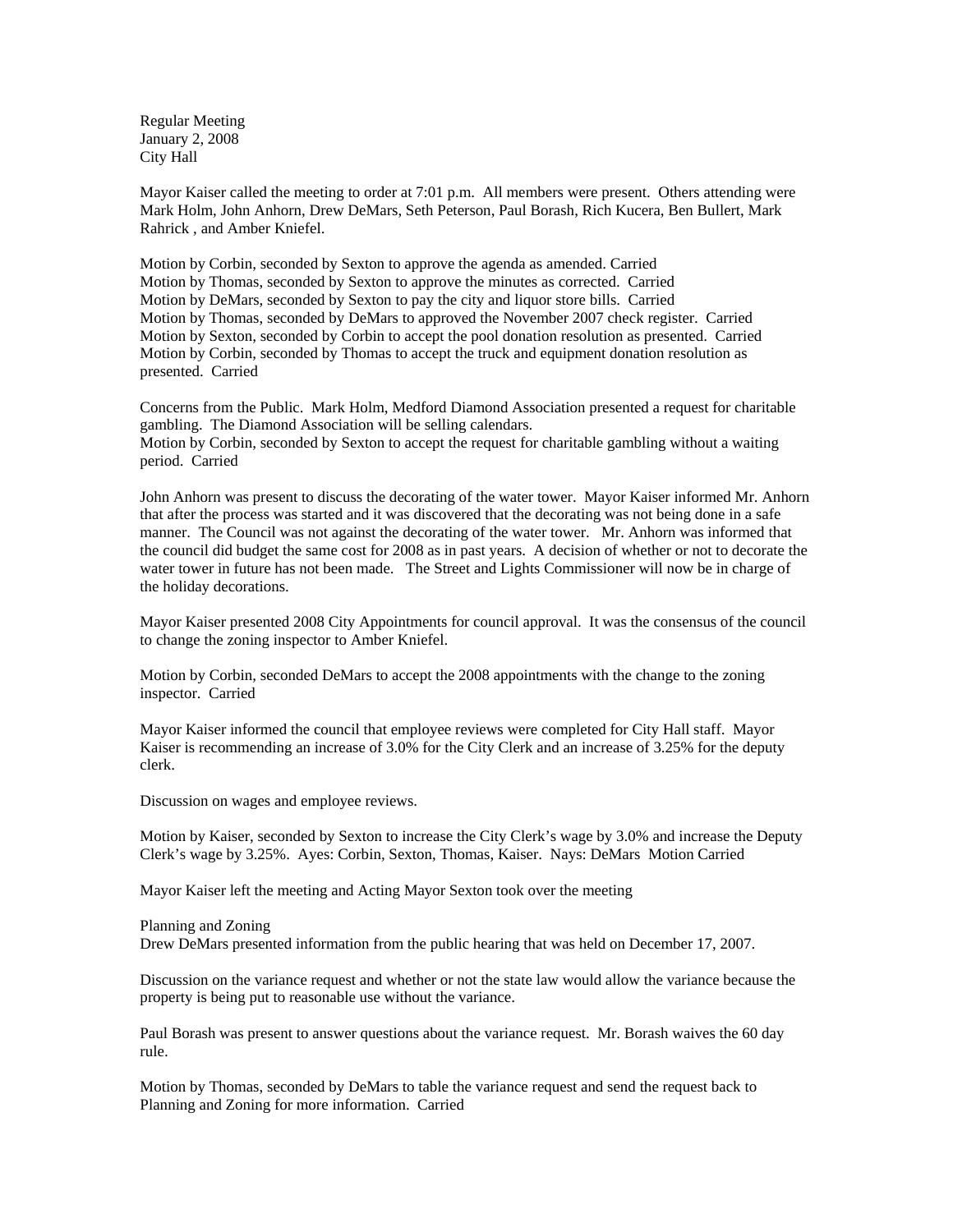City Engineer

Ben Bullert provided an update on the Ritchie Brothers Utility Extension. The project is passed the Nagels and Fabricated Woods. The crews are working on getting the drive-ways partially restored for the winter.

Seth Peterson provided an update on the wastewater treatment plant. There have been some changes with the piping and other issues. Bolton and Menk is working with the contractor to see if a change order will be necessary.

Motion by Corbin, seconded by DeMars to pay the seventh pay request. Carried

#### City Attorney

Mark Rahrick requested that the sign ordinance that was approved in 2002 be approved again so it can be published in the paper.

Motion by Sexton, seconded by Thomas to adopt the sign ordinance as presented. Carried

Motion by Sexton, seconded by Thomas to publish the summary for the water ordinance as presented. Carried

Mr. Rahrick also informed the council that now may be right time to complete ordinance codification. All of the ordinances have been typed into the computer and codification could be completed from that.

#### Water/Sewer

Motion by Thomas, seconded by DeMars to accept the water and sewer fees as presented. Carried

Motion by Thomas, seconded by Corbin to increase the water and sewer by 5%. Carried

The agreement for purchase of the Jetter Truck has been sent to Owatonna for their review.

Motion by Thomas, seconded by DeMars to send Rich Kucera to water school in March for a cost of \$167. Carried

Council member Thomas presented a quote for fencing around the water tower. The cost for the fence would be \$6,342.00. The council would like more bids before making a decision.

# Street/Light

The Christmas lights looked fine.

### Park

Motion by Sexton, seconded by DeMars to accept the park fees as presented. Carried

Liquor Store Inventory was completed on January 1.

### EDA

The winners for the second round of the Shop Medford Program were drawn. The winners were Jeannette Hasley, Ramona McGee, Lynda Rademacher, Judy Marik, Denise Rokke, Arlene Schmidt, Tiffany Thompson, and Mary Beth Schaufler

Discussion of the 2008 fees. It was the consensus of the council to add the erosion control fee to the fee schedule that was presented.

Motion by Thomas, seconded by Corbin to adopt the 2008 fee schedule as presented with addition of the erosion control fee. Carried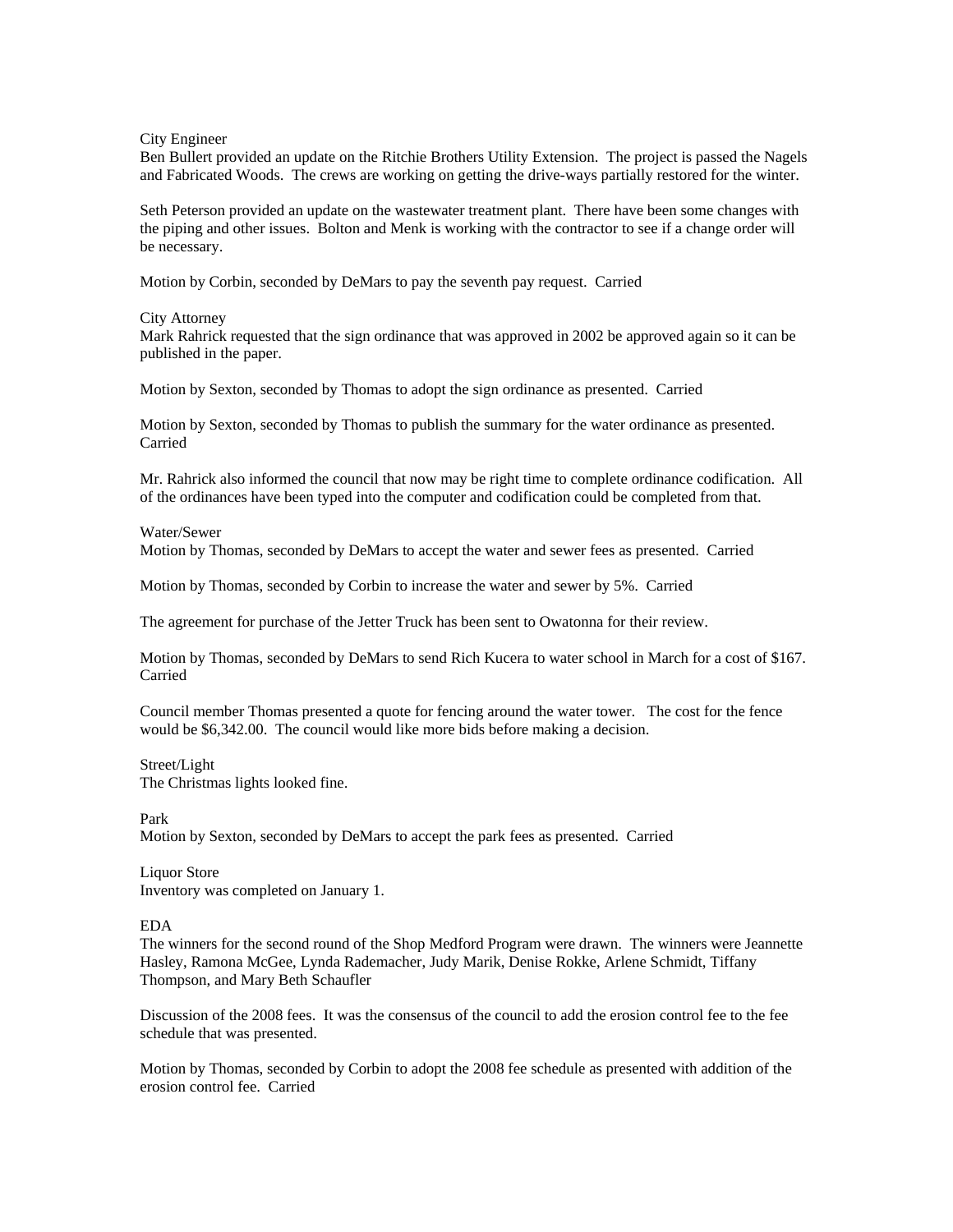Discussion on the dependent coverage on health insurance.

Motion by Thomas, seconded by DeMars to pay 80/20 on all health insurance. Motion and seconded were withdrawn.

Motion by Thomas, seconded by DeMars to 80/20 on employee health insurance and 75/25 on dependent health insurance. Carried

A special meeting will be held on January 16 at 7:00 p.m. to continue discussion on the employee handbook.

Motion by Corbin, seconded by Thomas to adjourn at 8:35 p.m. Carried

Minutes approved at \_\_\_\_\_\_\_\_\_\_\_\_\_\_\_\_\_\_\_\_\_\_\_\_\_\_\_\_\_\_\_\_\_\_\_\_\_\_\_\_\_meeting.

Submitted by exercise the set of the set of the set of the set of the set of the set of the set of the set of the set of the set of the set of the set of the set of the set of the set of the set of the set of the set of th

Special Meeting January 16, 2008 City Hall

Mayor Kaiser called the meeting to order at 7:01 p.m. All members were present. Others attending were Amber Kniefel, Dorian Cornelius, and Mark Rahrick.

The purpose of the meeting is to continue discussion on the employee handbook.

After the council reviews the handbook, a meeting will be scheduled to discuss the handbook with City staff.

Discussion on comprehensive time.

Parenting leave will be an unpaid leave and the employee will be responsible for the entire cost of the health insurance while on this leave.

Council members DeMars and Sexton will create a policy and chart for Paid Time Off instead of separate vacation and sick leave.

Any hours worked on a holiday will be paid 1.5 times the regular rate.

It was the consensuses of the council not to have the employees turn over any jury duty pay.

The council would like to have a clothing allowance available for all employees. It was the consensus of the council to have a similar style and color shirt available for all employees.

Discussion of the on-call policy.

Motion by Corbin, seconded by Thomas to adjourn at 9:01 p.m. Carried

| Minutes approved at |  |  |
|---------------------|--|--|
|---------------------|--|--|

Submitted by \_\_\_\_\_\_\_\_\_\_\_\_\_\_\_\_\_\_\_\_\_\_\_\_\_\_\_\_\_\_\_\_\_\_\_\_\_\_\_\_\_\_\_clerk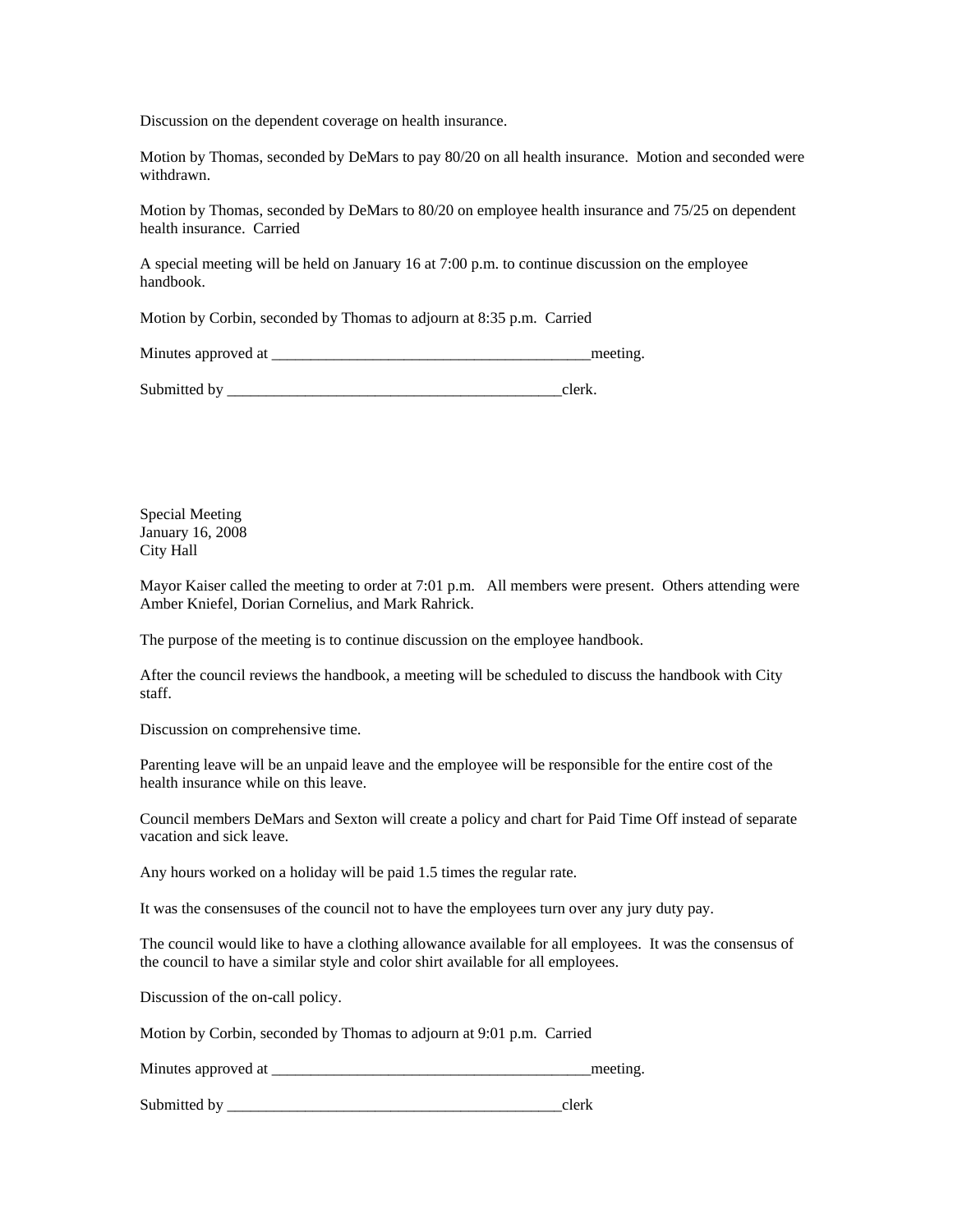Regular Meeting January 28, 2008 City Hall

Mayor Kaiser called the meeting to order at 7:00 p.m. All members were present. Others attending included Judy Wiersma, Mary Brandvold, Rick Hager, Seth Peterson, Paul Beiser, Paul Borash, Tim Finley, Dennis Burgess, John Anhorn, Pat Merritt, Mike Anderson, Amber Kniefel, Mark Rahrick, Dave Maroney, and Ben Bullert.

Motion by Corbin, seconded by Thomas to approve the agenda as amended. Carried. Motion by DeMars, seconded by Sexton to approve the minutes as corrected. Carried. Motion by Sexton, seconded by Corbin to pay the city and liquor store bills. Carried. Motion by DeMars, seconded by Sexton to accept the December 2007 check register. Carried.

### Concerns from the public-none

John Anhorn presented information regarding the purchase of the shared driveway at his residence. Mr. Anhorn is requesting a letter stating compliance with the zoning requirements. Mark Rahrick informed the council that the City ordinances do not allow for meets and bounds transfer but this is a unique situation. Discussion on whether or not the set backs on the other parcels that share the driveway would be affected and whether a hardship existed.

Motion by Corbin, seconded by Kaiser to deny the request. Carried.

Rick Hager, Medford Fire Chief, presented the annual report for the fire department.

Motion by Corbin, seconded by DeMars to accept the annual report. Carried.

Chief Hager also presented a request for the purchase of 20 pagers for the department for a cost of \$11,000.00.

Motion by Thomas, seconded by Corbin to approve the request as presented. Carried.

Chief Hager also extended an invitation to the Council to sit in on the interview board in April. Council member Thomas volunteered to sit on the interview board for the fire department.

The fire department will also be forming a committee to look at the future needs of the fire department and that committee will meet with the Council to discuss the needs of the department and city.

Tim Finley, Medford Civic Club President, presented the information on Straight River Days to be held on June 20-22. The Civic Club would like to have a carnival this year instead of a softball tournament. The proposed carnival should consist of ten rides on the ball field plus food stands and games.

Motion by DeMars, seconded by Corbin to accept the request for the carnival. Carried.

Mr. Finley asked if the food vendors in the park be allowed to operate under the Civic Club's food permit.

Motion by Thomas, seconded by Corbin to allow food vendors in the park to operate under the Civic Club's food permit. Carried.

Motion by Corbin, seconded by Thomas to grant a dance permit for the Civic Club. Carried.

Motion by Sexton, seconded by Corbin to grant a parade permit for the Civic Club. Carried.

Motion by DeMars, seconded by Corbin to grant a temporary liquor license for the Civic Club. Carried.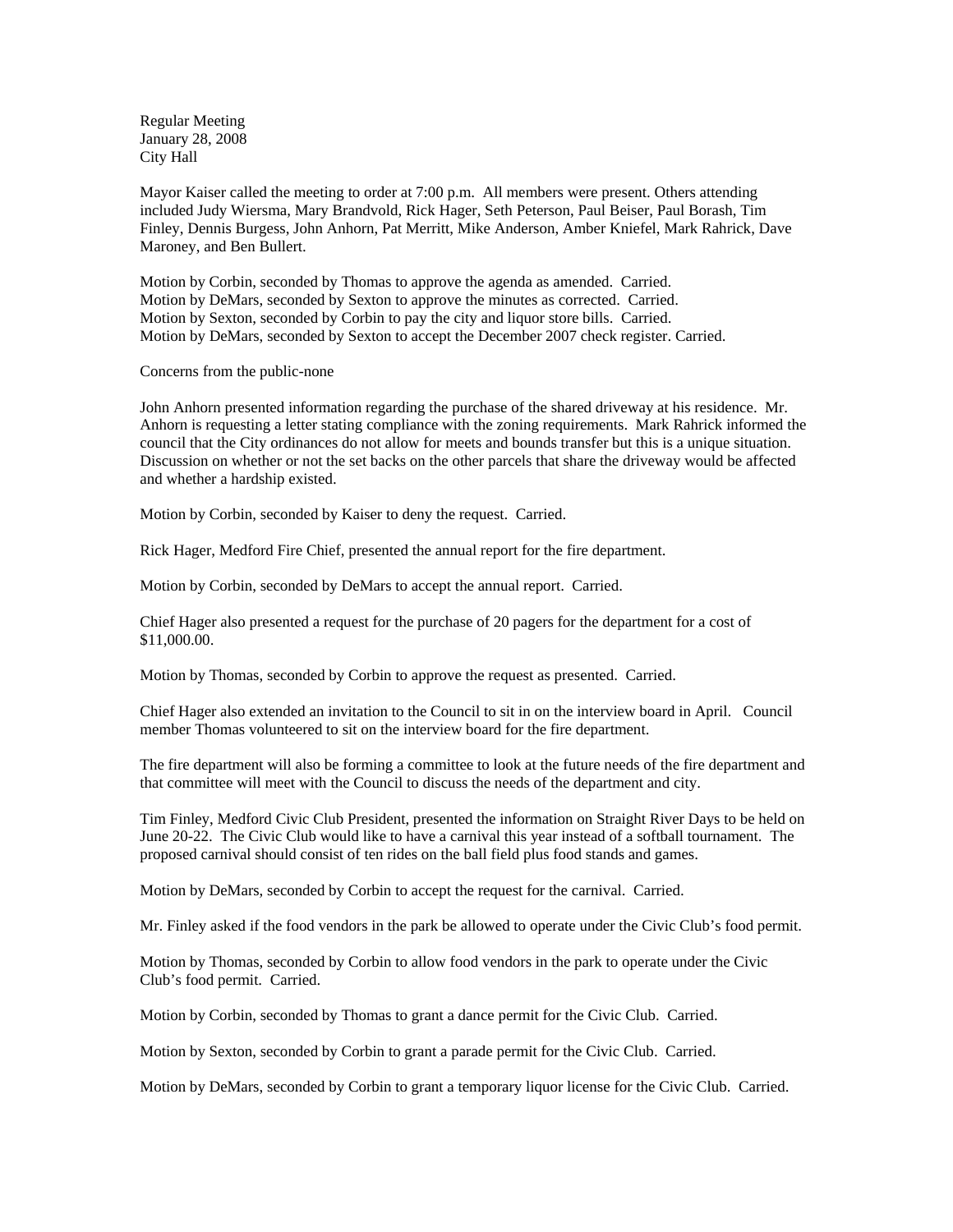Planning and Zoning Discussion on the Paul Borash variance request.

Motion by Corbin, seconded by Sexton to deny the variance request. Ayes: Corbin, Sexton, Kaiser. Nays: DeMars, Thomas. Motion Carried

The Zoning Board has reviewed the zoning map and would like a meeting with the City Council to discuss changes to the current map.

Mayor Kaiser requested the zoning board to review the language in the proposed zoning ordinance requiring hard surfaces under boats, campers, etc.

Dennis Burgess, Medford Affiliate of the Owatonna Chamber, provided an update on the activities of the group. They will continue to be in contact with Council member Corbin regarding any projects.

City Engineer

Ben Bullert presented the first pay request for the Ritchie Brothers Utility Extension project for \$167,282.65. The contractors were able to complete the work in front of Nagels and Fabricated Woods in 2007.

Motion by Corbin, seconded by DeMars to approved the first pay request. Carried.

Mr. Bullert also presented the pay request for the storm sewer project for \$13,332.50.

Motion by Thomas, seconded by Corbin to approve the pay request as presented. Carried.

Seth Peterson presented an update on the wastewater treatment facility project. The contractors are getting ready to complete the switch over and will meet the April 30 deadline.

Motion by Corbin, seconded by DeMars to accept the eighth pay request. Carried.

City Attorney

Mark Rahrick and Dave Maroney presented information regarding the local sales tax and if the tax would apply to Ritchie Brothers. The tax would apply to anything that sales tax is paid on.

Motion by Thomas, seconded by Corbin to adopt the resolution for local sales tax with the following changes project costs of \$10,000,025, and a local sales tax of one-half of one percent for 20 years. Carried.

Mr. Maroney also presented information regarding the May 2006 compliance agreement with the Department of Health. Mr. Maroney along with Council member Thomas will continue to work with the Lazy U.

Water and Sewer

City Staff has been receiving some calls about disconnecting water at the curb stop. It was the consensus of the council to have the Deputy Clerk decide if the water can be disconnected.

Motion by Thomas, seconded by Corbin to set a disconnect fee of \$50.00. Carried

Motion by Thomas, seconded by DeMars to accept a quote of \$6,342.95 for fencing around the water tower. Carried.

Council member Thomas and Amber Kniefel will work with Mark Rahrick to develop a policy regarding exemption from the administrative fee for no meter reading.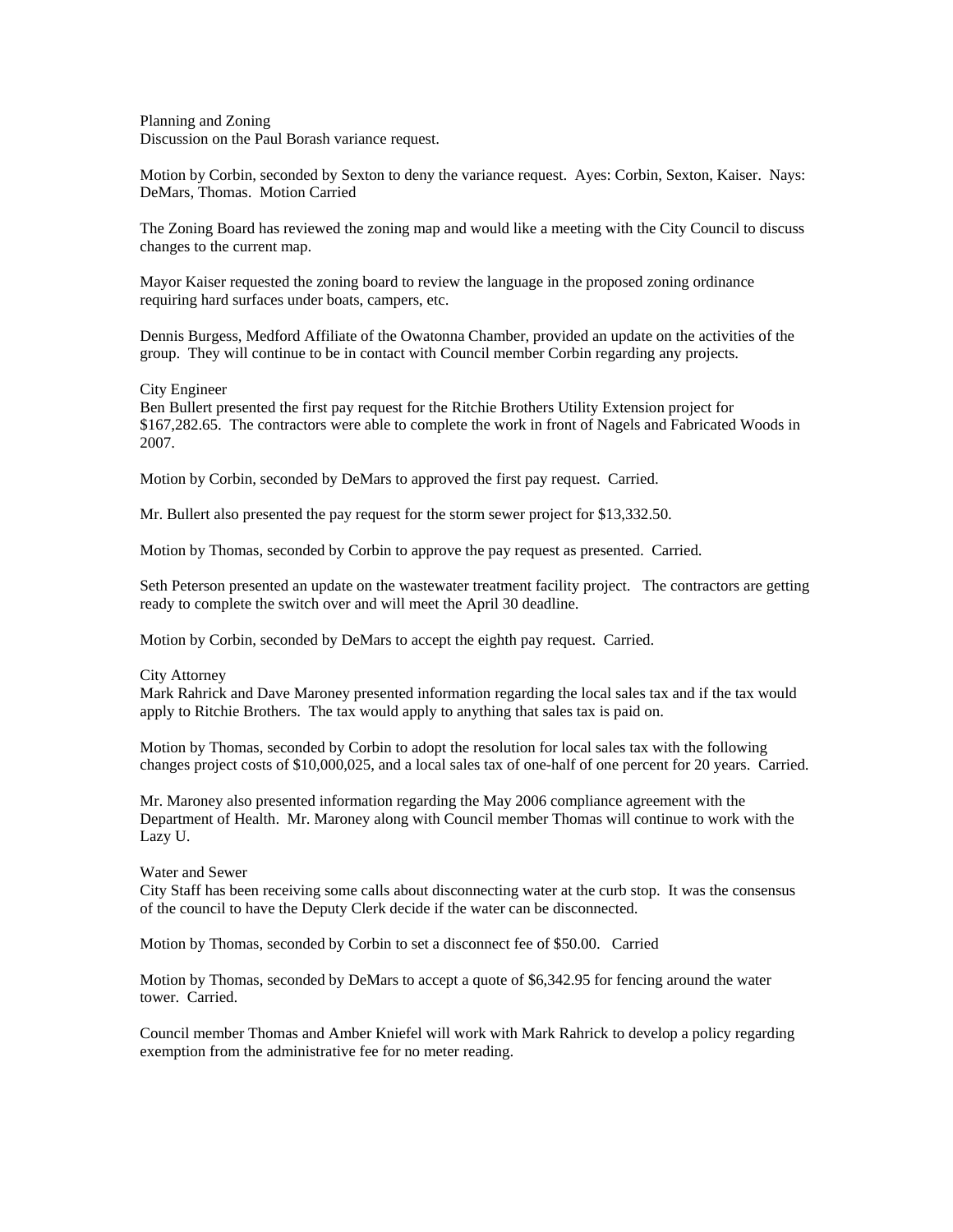Council member Thomas informed the council that one of the maintenance staff is out on worker's comp and will be providing City Hall with doctor's note regarding return to work. Niles-Weise Construction has a guy that can help with snow removal at a cost of \$50.00 per hour.

Council member Thomas will also help with weekends checks when needed.

Motion by Thomas, seconded by Corbin to send Rich Kucera to four wastewater classes at a cost of \$99.00 per class. Carried.

Street and Light

Motion by Corbin, seconded by DeMars to purchase a truck vibrator for the sand truck at a cost of \$890.00. Carried.

Council member Corbin is working with Bruce Bullert and Steele County to develop a seal coating program for the next seven years.

PB & J have been paid for water tower Christmas lights and Council member Corbin is researching companies that would be able to decorate the water tower.

Park and Pool Electric work for the small pavilion will be completed this week.

Funds were received from Steele County for lighting on the volleyball courts. Council member Sexton is working on getting quotes to complete this project.

Liquor Store

Motion by DeMars, seconded by Thomas to accept the wage considerations for the liquor store as following: Craig O'Hearn 4.75%, Joe Bauer 3.00%, Kristi Jorgenson 19.00%, Cindy Malecha 7.00%,. Wilma Mueller 2.00%, Mike Risser 3.00%, and Pamela Mueller 2.00%. Ayes: DeMars, Sexton, Thomas, Kaiser. Nays: Corbin Motion Carried.

The smoking ban has affected business at the Liquor Store especially with the recent cold weather. There have been complaints of all the cigarette butts by the entrances of the Liquor Store.

Discussion on the Shop Medford program.

Motion by Corbin, seconded by DeMars to continue the Shop Medford Program. Carried.

Motion by Kaiser, seconded by DeMars to send Christiansen to the Minnesota Clerks and Finance Officers Association annual conference on March 11-14 in Alexandria. Carried.

Motion by Kaiser, seconded by Thomas to send Kniefel to the Minnesota Clerks and Finance Officers Association annual conference on March 11-14 in Alexandria if her schedule allows. Carried.

Motion by Corbin, seconded by Thomas to adjourn at 9:07 p.m. Carried

| Minutes approved at |  | meeting |
|---------------------|--|---------|
|---------------------|--|---------|

Submitted by  $\Box$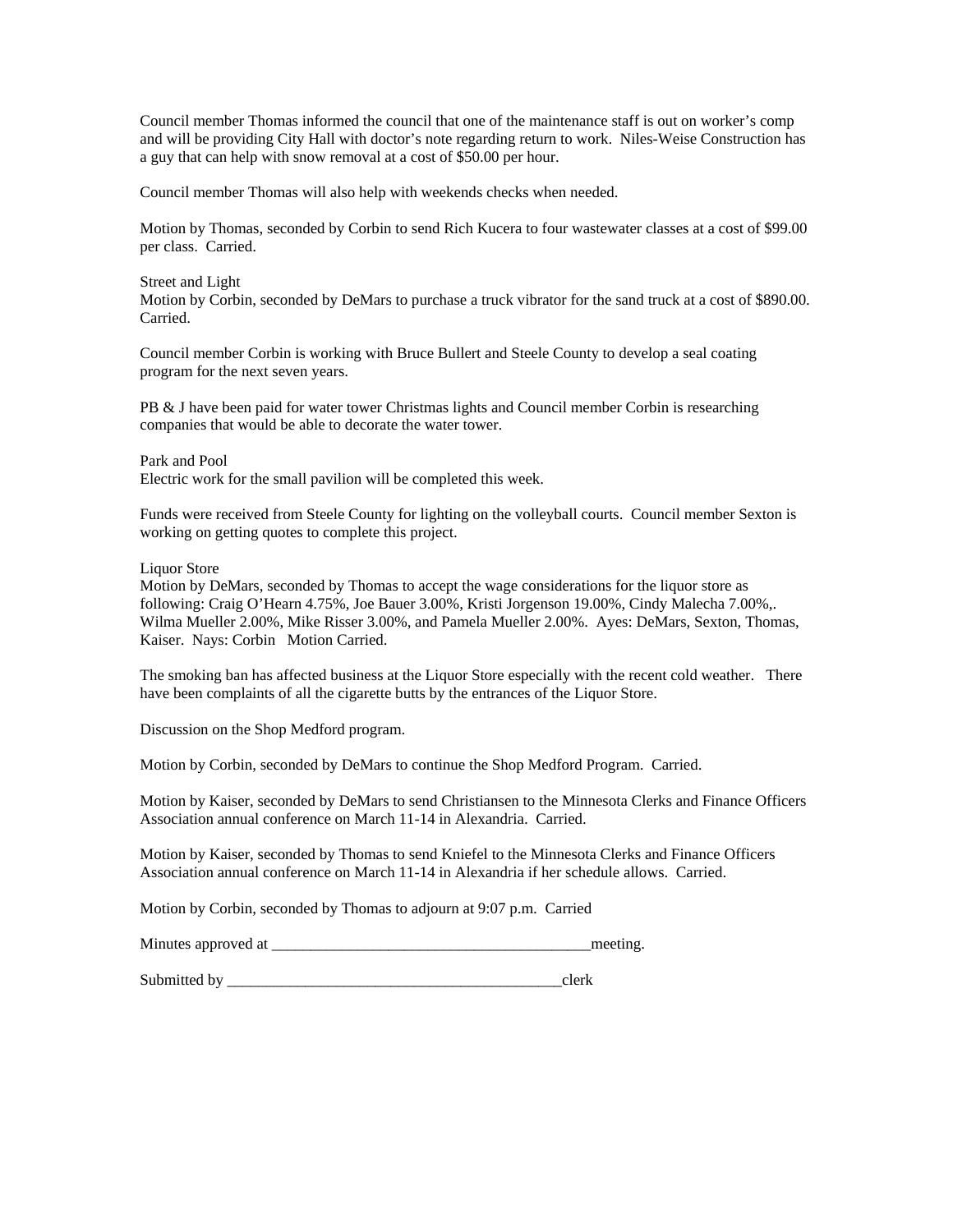Regular Meeting February 25, 2008 City Hall

Mayor Kaiser called the meeting to order at 7:03 p.m. All members were present. Others attending were Mike Keogh, Pat Merritt, Seth Peterson, Brian Paulson, Jeff Karow, Darren Hagen, Chad Merritt, Paul Wencl, John Anhorn, Cindy Anhorn, Dave Maroney, Janell Lindblom, Dan Niles, Katie Nelsen, Bruce Bullert, Mark Rahrick, and Amber Kniefel.

Motion by Corbin, seconded by Sexton to approve the agenda as amended. Carried. Motion by Thomas, seconded by DeMars to approve the minutes as corrected. Carried. Motion by DeMars, seconded by Corbin to pay the city and liquor store bills. Carried. Motion by Thomas, seconded by Sexton to approve the January 2008 check register. Carried.

Concerns from the public. None

John Anhorn and Mike Keogh appeared to discuss the drive-way purchase.

Motion by DeMars, seconded by Thomas to reconsider. Discussion on the motion. Aye: DeMars, Thomas. Nays: Sexton, Kaiser, Corbin. Motion Fails.

Discussion on the application submitted to City Hall from John Anhorn. Mr. Anhorn is requesting the council to allow the unidentified strip to be conveyed to Anhorn from Andrew Miller. The unidentified strip is located north of Miller's property and 30 feet in size.

Mayor Kaiser recommended that a meeting between the City Attorney, two Council members, Mr. Anhorn, and Mr. Anhorn's attorney be set up.

### Planning and Zoning

The Planning and Zoning Board continued discussion on the zoning map and the land use ordinance.

### City Engineer

Bruce Bullert presented the water emergency and conversation plan for council review. The water emergency and conversation plan will be submitted to the Department of Natural Resources after the Council approves the plan. Mr. Bullert will inform the Department of Natural Resources that the plan is under review by the Council.

Seth Peterson, Bolton and Menk, presented an update on the construction activities at the wastewater treatment plant. The switch over will be starting soon and the deadline for completion will be met.

Motion by Corbin, seconded by Thomas to approve the ninth pay request as presented. Carried.

Mr. Bullert presented a map showing when the streets in Medford were constructed along with a four year plan for seal coating through Steele County and was put into the 2008 budget.

Council member Sexton presented information regarding the school's water drainage proposal. The school would like to know if there are ordinances that would not allow the project to happen. Council member Sexton also asked if a meter could be installed on a fire hydrant for the watering of trees and the water donated from the City be used as in-kind match for the project.

### Engineering Services

Mayor Kaiser, Bruce Bullert, and Dave Maroney have had conversations regarding the direction of the City and Community Partners. Mayor Kaiser is recommending to the City Council to terminate services with Community Partners. Community Partners will continue to serve as the engineer for the Ritchie Brothers Public Improvement project. With regards to the water project, Dave Maroney has ideas for funding and could work with Council member Thomas and Bolton and Menk.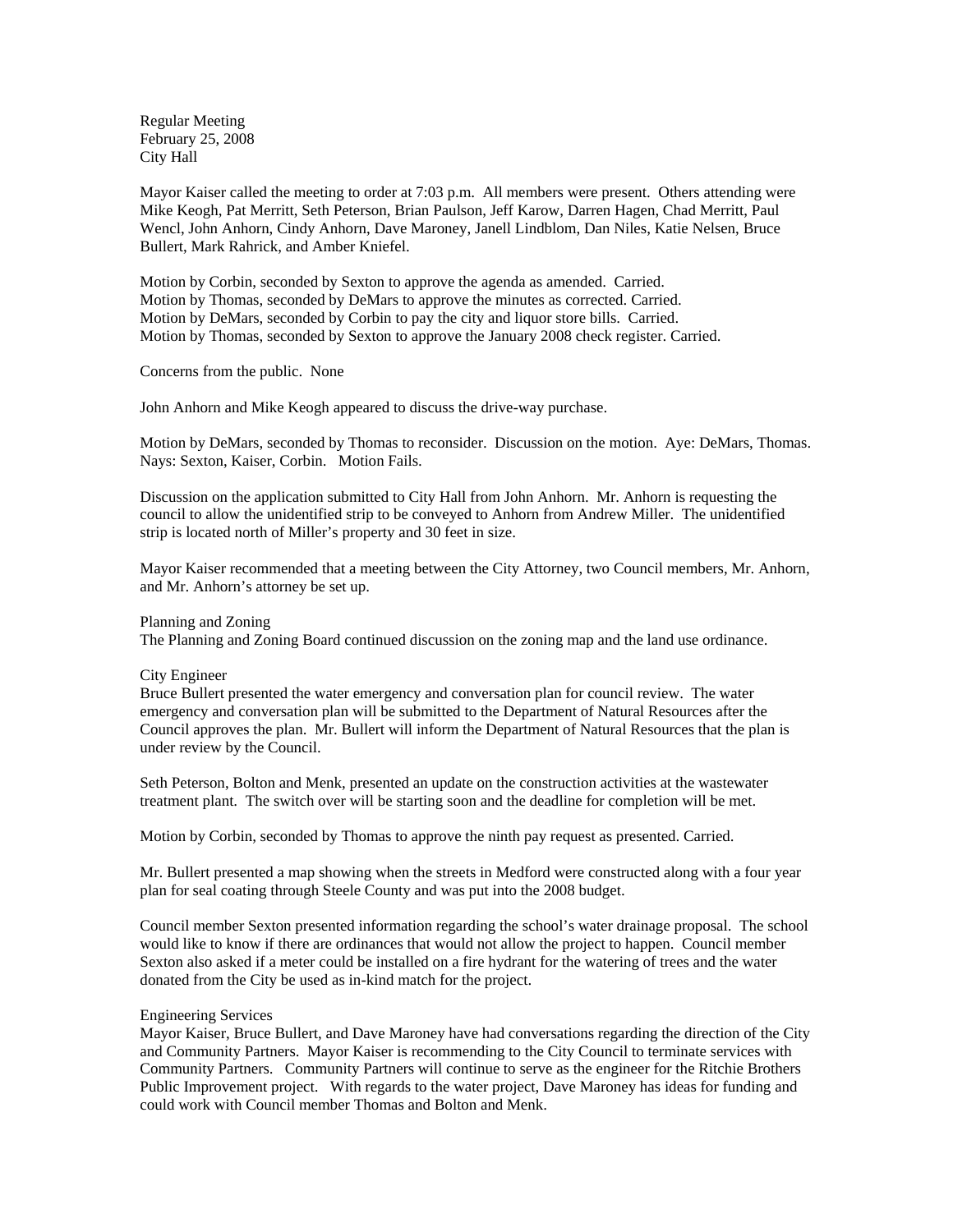Motion by Thomas, seconded by Corbin to terminate the services of Community Partners immediately according the contract and retain the services of Community Partners for the Ritchie Brothers Utility Extension. Carried.

Discussion on direction from here. Mayor Kaiser recommends the hiring of Bolton and Menk as City Engineers. Seth Peterson gave some background on Bolton and Menk along with the proposed fees for services.

Motion by Corbin, seconded by DeMars to hire the services of Bolton and Menk as city engineer at-will under the fee schedule as presented until a written contract is signed. Carried.

### City Attorney

Mark Rahrick has been busy working on the codification of the city ordinances. Mr. Rahrick presented the table of contents for the ordinance codifications. The codification of the ordinances will make the ordinances easier to use. A special meeting will be scheduled to discuss the codification of ordinances.

# Water and Sewer

Discussion on the proposed purchasing policy.

Motion by Thomas, seconded by Corbin to adopt the purchasing policy. Carried.

Discussion on the administrative fee on the water and sewer bills and the need for a town mailing. It was the consensus of the council to put a notice on the bills that go out each month.

It was the consensus of the council to have delinquent utility bill notices go out after 60 days.

Council member Thomas, Amber Kniefel, and Rich Kucera met with the Outlet Center to discuss the water meters. Some of the water meters are in cubic feet while others are in gallons.

Motion by Thomas, seconded by Sexton to purchase ten new water meters for the Outlet Center for a total cost of \$850.00. Carried.

Five minute recess

Motion by Thomas, seconded by Corbin to allow of the use of accrued sick leave, vacation leave or comprehensive time while on worker's comp leave. Carried

# Street and Light

Discussion on the towing contract between the City and Dean's Towing and enforcement of the 48 hour parking rule. This is a contract for the removal of cars from private property. It was the consensus to handle the enforcement of the parking rule on a per call basis.

Discussion of the rebuilding of Central Avenue and Main Street.

Park and Pool Nothing to report

Liquor Store Texas Hold'em has started on Sunday.

The Liquor Store is still researching option for serving food.

Right now the Liquor Store is showing a profit but more information will be available after the audit is completed in April.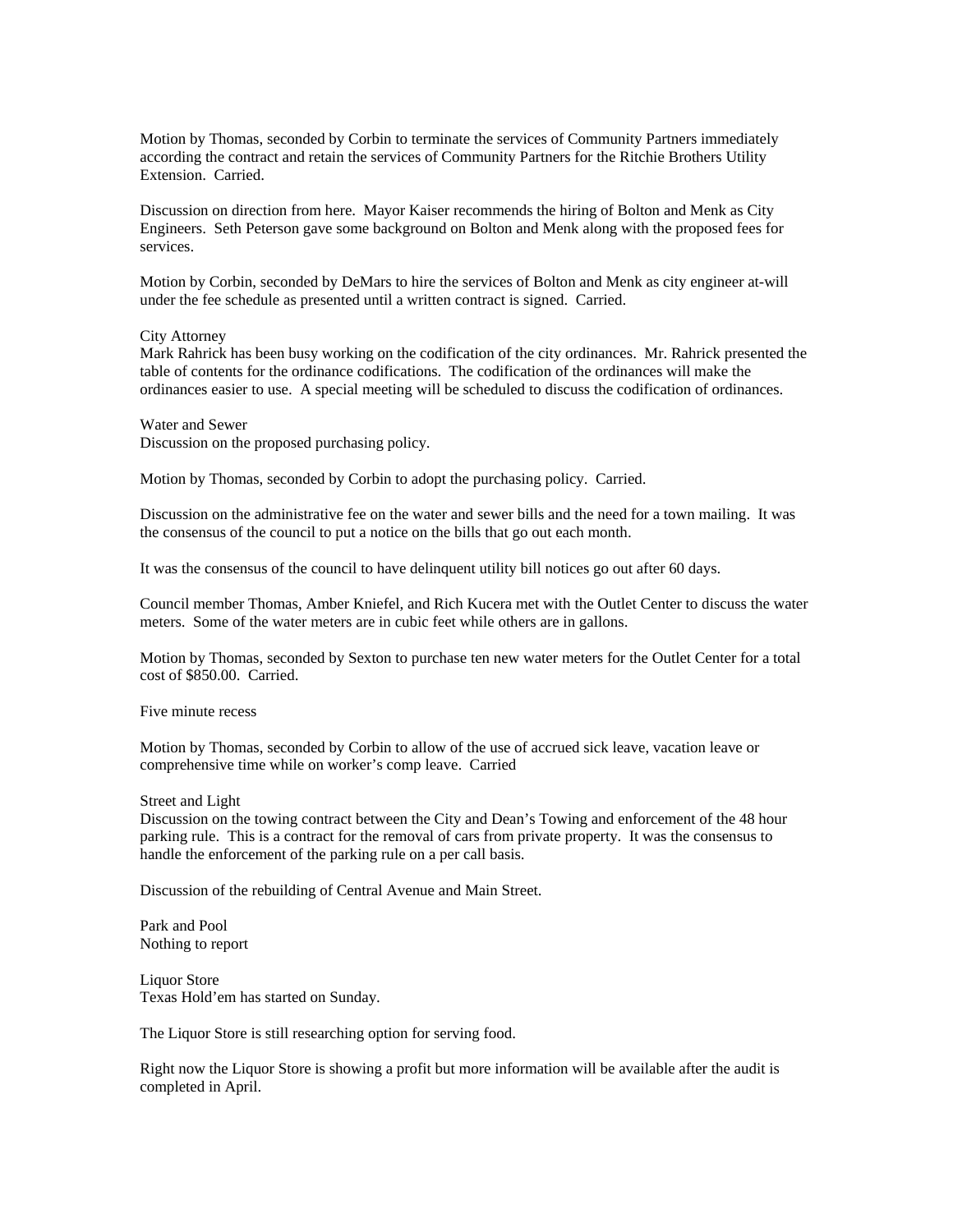EDA

Council member Corbin attended the Owatonna Chamber of Commerce-Medford Affiliate meeting last week.

City Clerk gave an update on the status of the bills at State Legislature.

The fire department breakdown of calls and application for grant funds was received.

A special meeting will be held on March 18 at 6:00 p.m. Agenda will continue discussion of ordinance codification.

Motion by Corbin, seconded by Thomas to adjourn at 9:25 p.m. Carried

Minutes approved at \_\_\_\_\_\_\_\_\_\_\_\_\_\_\_\_\_\_\_\_\_\_\_\_\_\_\_\_\_\_\_\_\_\_\_\_\_\_\_\_\_meeting.

Submitted by  $\Box$ 

Special Meeting March 18, 2008 City Hall

Mayor Kaiser called the meeting to order at 6:00 p.m. Four members were present with Council member Corbin arriving at 6:40 p.m. Others attending were Paul Wencl, Irvin Jeno, Darren Hagen, John Anhorn, Brad Meier, Chad Merritt, Seth Peterson, Carol Caron, Todd Kavitz, Amber Kniefel, Mark Rahrick.

The purpose of the meeting was to consider the contract with the City Engineer, discuss plans for the Wencl property, and review the ordinance codification.

City Engineering Services Contract

Seth Peterson and Carol Caron reviewed the proposed contract with Bolton and Menk for city engineering services. The hourly rates were similar to that of Community Partners. One notable difference is that Bolton and Menk does not charge for mileage and reproduction costs.

Discussion on the representative from the city. Ms. Caron explained that this person would be able to give direction to the engineer in the event the engineer was not in attendance at a meeting. The representative from the City will be the City Clerk, who will follow the directions given by the Council.

Motion by DeMars, seconded by Thomas to enter into a contract with Bolton and Menk for city engineering services. Carried.

Carol Caron then gave a brief introduction and history to the council.

Ordinance Codification

Mark Rahrick, City Attorney, explained the codification and the process for adopting the code.

Mr. Rahrick reviewed of the ordinances that could be repealed. The following ordinances were repealed Ordinance 2 (Defining Drunkeness), Ordinance 5 (Licensing & Regulating Coin Operated Marble Machines, Pinball Machines), Ordinance 6 (Licensing & Regulating Gasoline Filling Stations), Ordinance 8 (Fire Limits-Characters of Building Erected, Brick or Stone), Ordinance 11 (Licensing & Regulating Junk Dealers, Rags, Iron, Brass, Lead Copper, Old Rope, Bones, Tin Ware, Rubber), Ordinance 28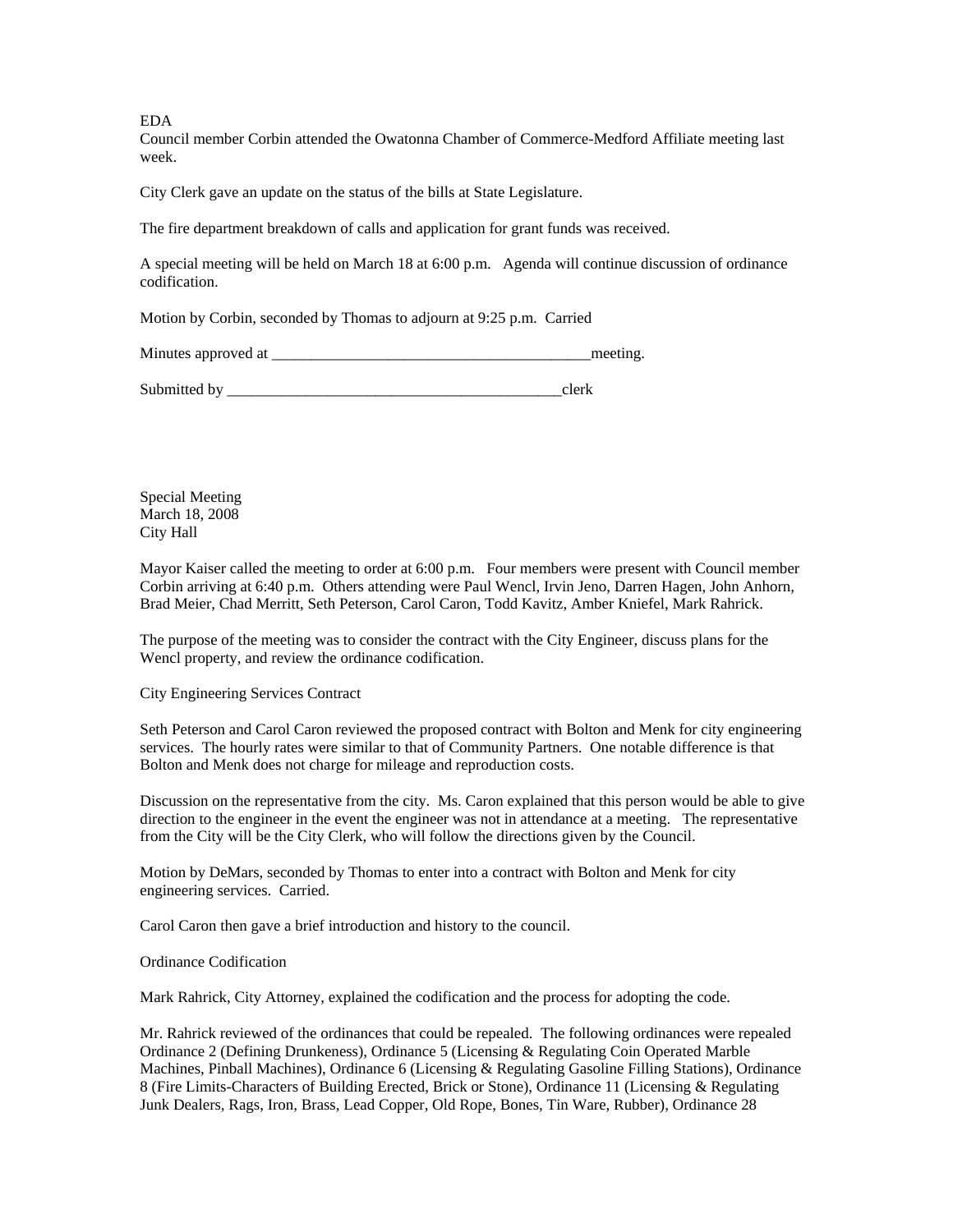(Licensing & Regulating Sale of Soft Drinks, Annual Fee, Date of Expiration), Ordinance 36 (Regulating the Mining & Sale of Gravel, Sand, Stone), Ordinance 44 (Requiring a License for Gas Fitting Work, Establishing Minimum Gas Fitting Standards, Penalties), Ordinance 60 (Adopting Minnesota Statute 609.175 Regulating Conspiracy), and Ordinance 61 (Adopting Minnesota Statute 609.72 Disorderly Conduct, Attempted Suicide).

Discussion on Ordinance 18 (Prohibiting the Shooting or Discharge of any Fire Arm or Explosive, Gun, Revolver, Pistol). Parts of this ordinance have been included in the new code. It was consensus of the Council to have language put in that would allow the discharge of a paint ball gun and a bb gun.

Discussion on Ordinance 22 (Licensing & Regulating Retail Sale of Cigarettes & Cigarette Wrapper). City Hall Staff was directed to research this.

Ordinance 165 (Regional Marketplace) and Ordinance 186 (Light Industrial Zoning Ordinance) were incorporated into the proposed land use (zoning) ordinance.

Mr. Rahrick informed the council that following sections were added or modified: Chapter 1 deals with general provisions of the Code, Section 2.08 deals with the general authority and purpose of the Code, Section 2.20-2.22 deals with departments, boards, and commissions appointed by the council, section 2.24 sets forth the powers and duties of the City Council designated as the Board of Adjustment, section 3.01 sets forth that municipal utility rates and charges will be set by Council resolution, sections 5.02 and 5.03 deals with requirements for building permits and that permit fees will be set by Council resolution, Chapter 8 deals with snow removal, street maintenance, and assessments policies for the City, section 8.04 provides that the City has no liability for the cost of repair or replacement to damaged mailboxes, section 5.20 addresses roof runoff and connection of sump pumps, and section 11.20 deals with weeds and grass over eight inches and noisy vehicles. Mr. Rahrick will research wording regarding the height of weeds and grass.

Discussion was held on the sections mentioned above.

Motion by Corbin, seconded by Sexton to have the first reading of the City Code for Medford. Carried.

### Wencl Property

Paul Wencl, Todd Kavitz, Carol Caron, and Seth Peterson presented two plans for the old school property. Council member Thomas informed the Council that one plan did not include the opening of Third Street NE and the second plan did include the opening of Third Street NE. The Council needs to decide whether or not to have Third Street NE go through the property or not.

Discussion on the opening of Third Street NE. Council member Thomas is in favor of the opening of Third Street NE, Council member Sexton is in favor of the opening of Third Street NE, Council member Corbin is in favor of the opening of Third Street NE, Council DeMars is not in favor of the opening of Third Street NE, and Mayor Kaiser is not in favor of the opening of Third Street NE.

It was the consensus of the Council is to run Third Street NE through the property.

Council member Thomas informed the Council of a potential way to finance the construction of Third Street NE. The developer would pay fifty percent of the costs and the city would pay fifty percent of the costs.

Discussion on the financing. Council member Thomas is in favor of the proposed financing plan, Council member Sexton is in favor of the proposed financing plan, Council member Corbin is in favor of the proposed financing plan, Council member DeMars is in favor of the financing plan, and Mayor Kaiser is not in favor of the financing plan.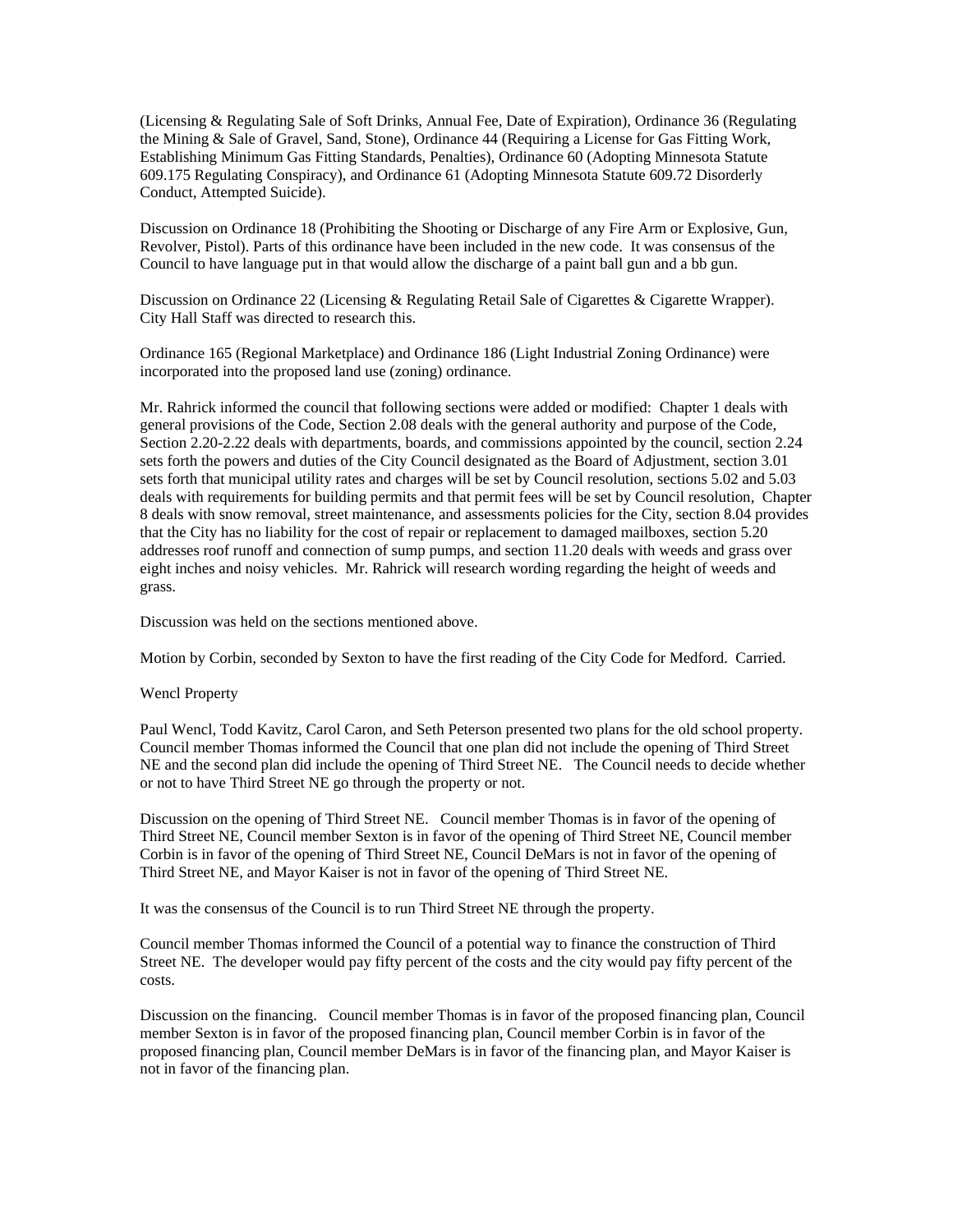Council member DeMars is opposed to road but supports the financing to due the hardship on the developer.

Motion by Sexton, seconded by Thomas to have Third Street NE as part of the development and fifty percent of the total cost of Third Street NE from East Central to 1 Ave NE will be paid by the City. Ayes: Sexton, Corbin, DeMars, Thomas. Nyes: Kaiser

The next step is for the committee to meet and discuss the installation of the sidewalk, curb and gutter, storm sewer, and other items to finalize a developer's agreement.

The development will also have to go through the platting process, which is will require a public hearing at a planning and zoning meeting.

Motion by Corbin, seconded by DeMars to adjourn at 8:26 p.m. Carried

Minutes approved at  $\blacksquare$ 

Submitted by \_\_\_\_\_\_\_\_\_\_\_\_\_\_\_\_\_\_\_\_\_\_\_\_\_\_\_\_\_\_\_\_\_\_\_\_\_\_\_\_\_\_\_clerk

Regular Meeting March 24, 2008 City Hall

Mayor Kaiser called the meeting to order at 7:00 p.m. All members were present. Others attending were Lawrence Berkland, John Anhorn, Pat Merritt, Paul Wencl, Todd Kavitz, Gary Hanson, Seth Peterson, Michael Holmblard, Bill Holmblard, Darren Hagen, Ben Bullert, Jeff Karow, Katie Nelson, Ron Karow, Carol Caron, Mark Rahrick, Amber Kniefel.

Motion by Corbin, seconded by DeMars to approve the agenda as amended. Carried. Motion by Thomas, seconded by Corbin to approve the minutes as corrected. Carried. Motion by Sexton, seconded by DeMars to pay the city and liquor store bills. Carried. Motion by Thomas, seconded by DeMars to approve the February 2008 check register. Carried.

Concerns from the Public. Jeff Karow asked if noise enforcement signs could be placed on the entrances to town. There are signs posted that should take care of the issue.

Larry Berkland with the Steele County Highway Department presented a presentation regarding the proposed rain garden at the Medford School. The project will be funded with a grant from the 2006 Clean Water Legacy Act. Steele County was awarded a grant of \$306,060.00 to complete the design and construction of the project.

Mr. Berkland answered questions from the public and Council. Some of the questions that were asked included the water in the ponds in regards to mosquitoes and the City of Medford in-kind portion, which will be water for the plants.

Discussion on the weed height. In the proposed code, weeds and grass would be violation if they are greater then eight (8) inches in height or have gone or are about to go to seed. Also, there were three exemptions to this and those exemptions would cover the proposed wetland.

Discussion on the water in the wetland. In the proposed code, a property is not allowed to have any ponds or pools of stagnant water. It was the consensus of the Council to have all ponds or pools of stagnant water that lack an inlet or outlet be a public nuisance affecting health.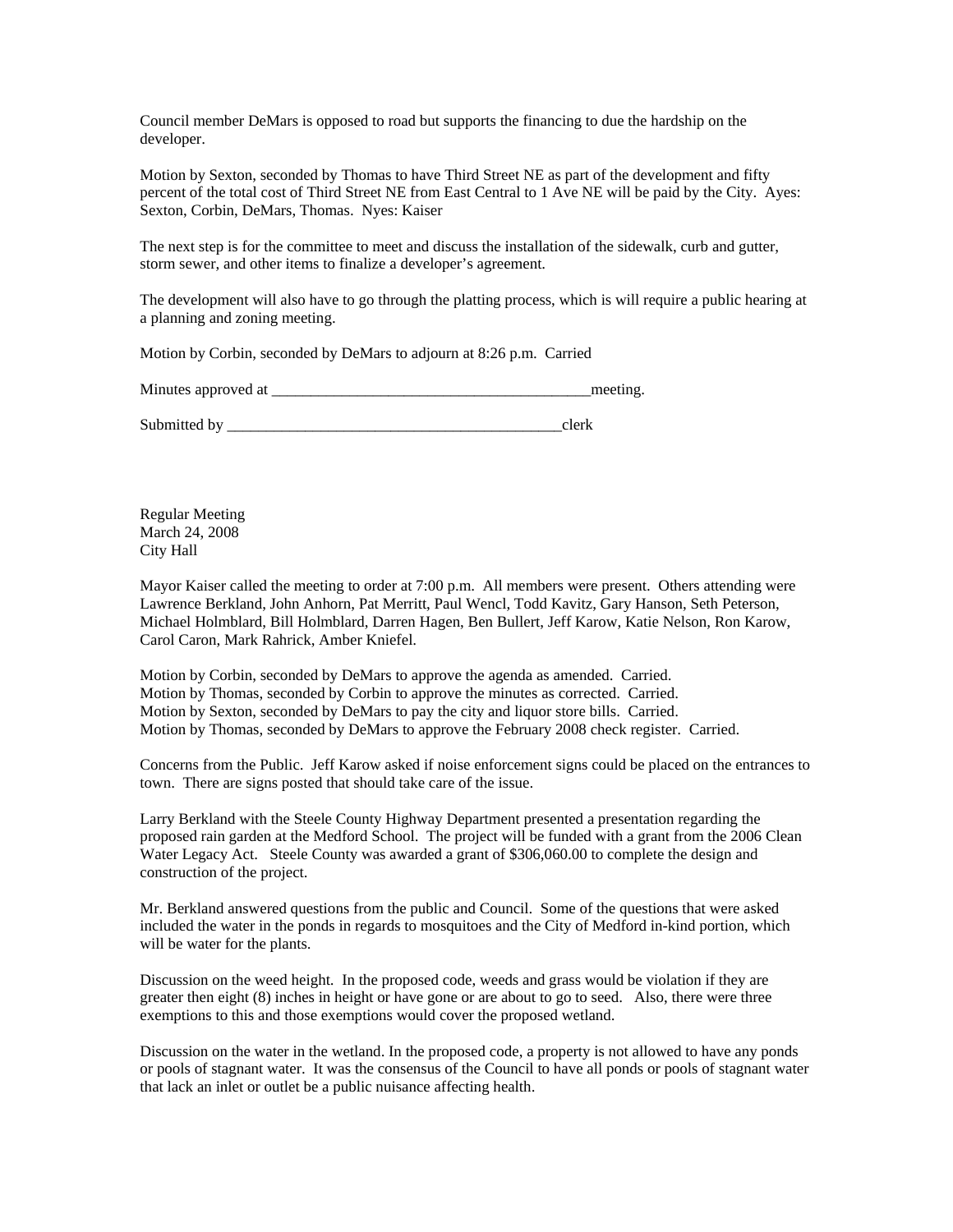### Planning and Zoning

Mark Rahrick presented a proposal for modifications to the City's zoning district of three commercial zones and two industrial zones. The commercial zones would include a Neighborhood Commercial District, Community Commercial District, and Regional Commercial District. The industrial zones would include a Light Industrial Zone and Heavy Industrial Zone. It was the consensus of the council to have the Planning and Zoning Board use the zones and to move forward with the update to the zoning map.

## City Engineer

Ben Bullert provided an update on the Ritchie Brothers Utility Extension. A meeting was held between Mr. Bullert, BCM Construction, and Nagels regarding the restoration of the driveways to the Nagel's property. Mayor Kaiser informed Mr. Bullert that this needs to be resolved as soon as possible.

### Wencl Property

Carol Caron, City Engineer, presented a memo detailing the items discussed at the March 19 committee meeting. The main discussion was on the installation of the sidewalk in the development. Ms. Caron did find out that the County has funding available for a sidewalk along the County Road.

Discussion on the linking the sidewalk from downtown to the school by the Wencl development along 2<sup>nd</sup> Ave to Central Ave. Council member Corbin is in favor of the plan, Council member DeMars is in favor of the plan, Council member Thomas is favor of the plan, Council member Sexton is favor of the plan, and Mayor Kaiser is opposed to the plan.

It is also possible to receive funding for a sidewalk along  $2<sup>nd</sup>$  Ave to the stairs by the post office.

Discussion on the use of the open space funding for the cost of the sidewalk instead of having the total cost being paid by the developer. Council member Thomas is in favor of the plan, Council member Sexton is in favor of the plan, Council member Corbin is opposed to the plan, Council member DeMars is opposed to the plan, and Mayor Kaiser is opposed to the plan.

Discussion on the open space requirement and if the easements and drainage areas could be used as the dedication instead of monetary payment. Council member Sexton is in favor of the idea, Council member Thomas is in favor of the idea, Council member DeMars is opposed to the idea, Council member Corbin is opposed to the idea, and Mayor Kaiser is opposed to the idea.

Mayor Kaiser provided a summary of the Council's action. The sidewalk will be required in the development and the open space will be a monetary payment.

A developer's agreement will be discussed on the April 28 meeting of the City Council.

Seth Peterson presented a monthly update on the construction activities at the wastewater plant. The contractors are planning to begin the start-up of equipment this week with a majority of the start-up happening in April.

Council member Thomas and Mr. Peterson informed the Council of the potential problems with a test. The plant was without power for longer then thought and that caused a problem in the treatment process. Mr. Peterson will inform the Minnesota Pollution Control Agency about the situation. City staff will be testing this week and on March 31.

Motion by Corbin, seconded by DeMars to pay the tenth pay request for the wastewater treatment plant project. Carried.

### City Attorney

Mark Rahrick presented updates to various sections of the proposed Code.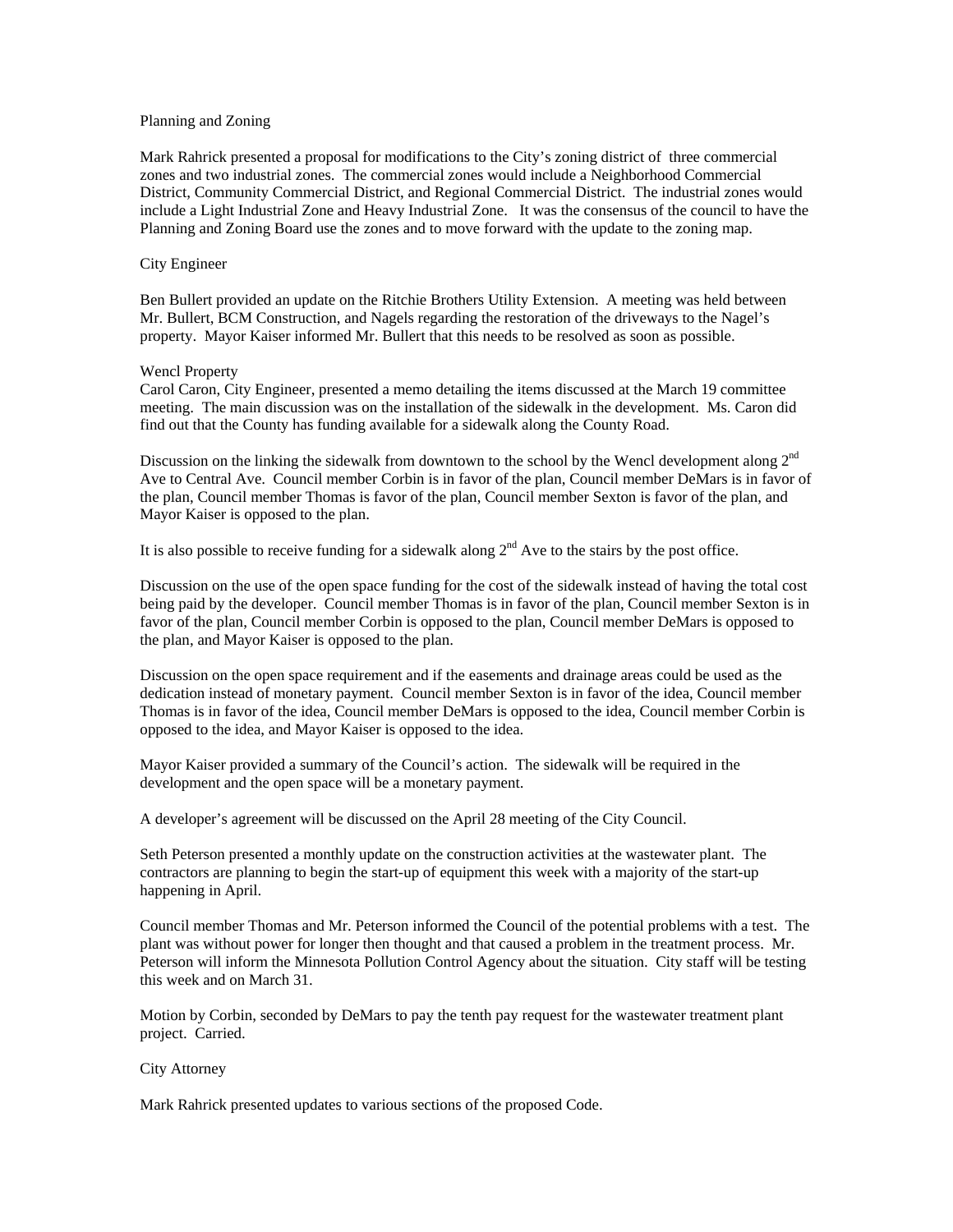Discussion on the use of firearms in the City. The proposed code makes it unlawful to discharge any firearm that utilizes an explosive power or substance to expel any pellets. The proposed code will have two exemptions to this section. Members of the military and law enforcement are authorized to discharge firearms in accordance of their duties and persons acting in self-defense when the use of firearms for that purpose would not be unlawful under the laws of the State of Minnesota.

Discussion on allowing the discharge of firearms in an indoor shooting range. Council member Thomas is in favor of the idea, Council member Sexton is in favor of the idea, Council member Corbin is in favor of the idea, Council member DeMars is opposed to the idea, and Mayor Kaiser is opposed to the idea.

Section 11.22 will be removed because there is a Minnesota Statutes that deals with the firecracker and fireworks.

Discussion on noises prohibited by law especially noise from vehicle operations. It would lawful to drive a vehicle to a service station for repair but it is unlawful to create a loud or unnecessary discharge.

Discussion on Section 2.21 dealing with boards and commissions generally and if board members can be employed by the City.

Mr. Rahrick presented a no meter reading policy to be included from the code. This deals with the administrative fee that is added if a meter reading is not obtained from a property. The policy gives three exemptions to the fee and they are people who contact the City Hall about being gone for either the winter or summer, homes for sale, and people who have a medical reason that causes a hardship in reading the meter. People who are gone for an extended period of time either pay ahead or billed the minimum usage.

Mr. Rahrick presented information regarding the maintenance of 32nd Ave between the City and Medford Township. Mr. Rahrick will be developing an agreement stating what the responsibilities of the City and Township are.

Water and Sewer

Council member Thomas presented a letter that will go out to the four properties in Medford that are without a water meter.

Motion by Thomas, seconded by Corbin to accept Dorian Cornelius resignation effective April 7, 2008. Carried.

Motion by Thomas, seconded by Corbin to authorize Council members Thomas and Corbin to move forward with the hiring process. Carried.

Discussion on the steep basin on the corner of  $3<sup>rd</sup>$  Ave and  $2<sup>nd</sup>$  St NE. The City Engineer will research this.

Council member Thomas and Seth Peterson are working on the water project.

Street and Light

Council member Corbin and Carol Caron are working on the Central and Main road project.

Park and Pool

Motion by Sexton, seconded by Thomas to accept the pool fees as presented. Carried.

Liquor Store

Final numbers for the liquor store will be available following the audit in April.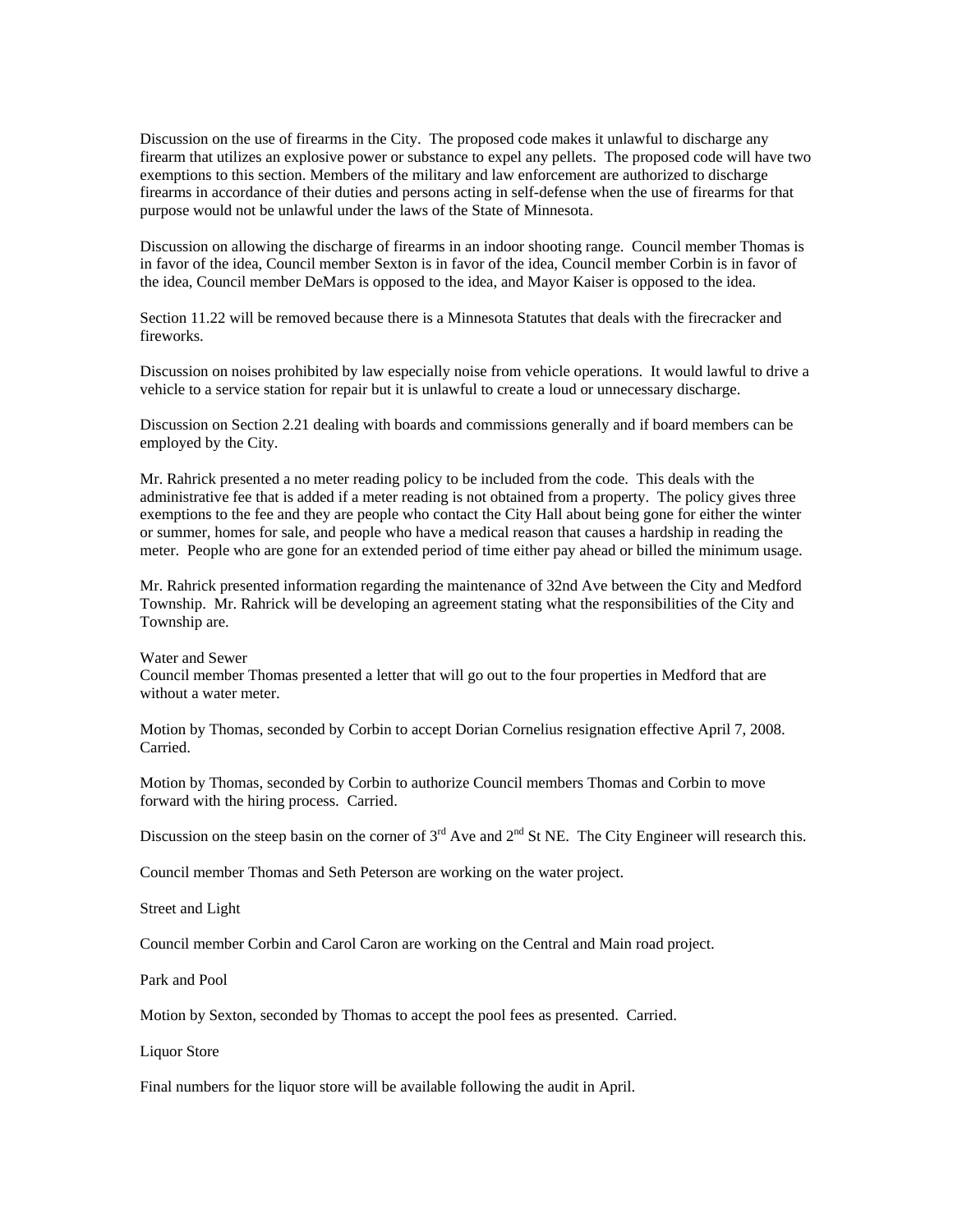EDA

Representatives from the Medford Affiliate of the Owatonna Chamber of Commerce presented a plan for the downtown beatification project. The group is looking at installing sixteen banners on the downtown light poles along with flowers pots on Main Street.

Discussion of the proposed downtown beatification. The Council would like more information regarding the following issues liability, ownership, storage, interest, funds, County regulations, and use of city staff. The Council is in favor of the concept.

Mayor Kaiser informed the Council of the upcoming Minnesota Municipal Clerks Institute to be held on July 7-11, 2008 and that City Clerk Christiansen received a \$350 scholarship to attend the Institute.

Motion by Kaiser, seconded by Corbin to have Christiansen attended the Minnesota Municipal Clerks Institute and pay expenses. Carried.

Mayor Kaiser will talk with the Fire Chief about possible dates for a joint meeting between representatives of the Fire Department and the City Council.

Upcoming Meetings:

April 16 at 6:00 p.m.-Employee Handbook April 28 at 7:00 p.m.-Regular Meeting April 30 at 7:00 p.m.-Board of Appeal and Equalization

Motion by Corbin, seconded by DeMars to adjourn at 9:31 p.m. Carried

Minutes approved at the setting and the setting and the setting.

Submitted by \_\_\_\_\_\_\_\_\_\_\_\_\_\_\_\_\_\_\_\_\_\_\_\_\_\_\_\_\_\_\_\_\_\_\_\_\_\_\_\_\_\_\_clerk

Special Meeting April 16, 2008 City Hall

Mayor Kaiser called the meeting to order at 6:01 p.m. Four members were present with Council member Thomas arriving late. Others attending were Tim Finley, Mary Brandvold, Mark Rahrick, and Amber Kniefel.

The purpose of the meeting is the consider gambling requests for the Medford Civic Club and continue review of the employee handbook.

Tim Finley, Medford Civic Club President, presented two gambling requests for Straight River Days. The gambling requests would allow the Civic Club to conduct a raffle and bingo.

Motion by Corbin, seconded by DeMars to approve the raffle application with no waiting period. Carried.

Motion by Corbin, seconded by DeMars to approve the bingo application. Carried

Employee Handbook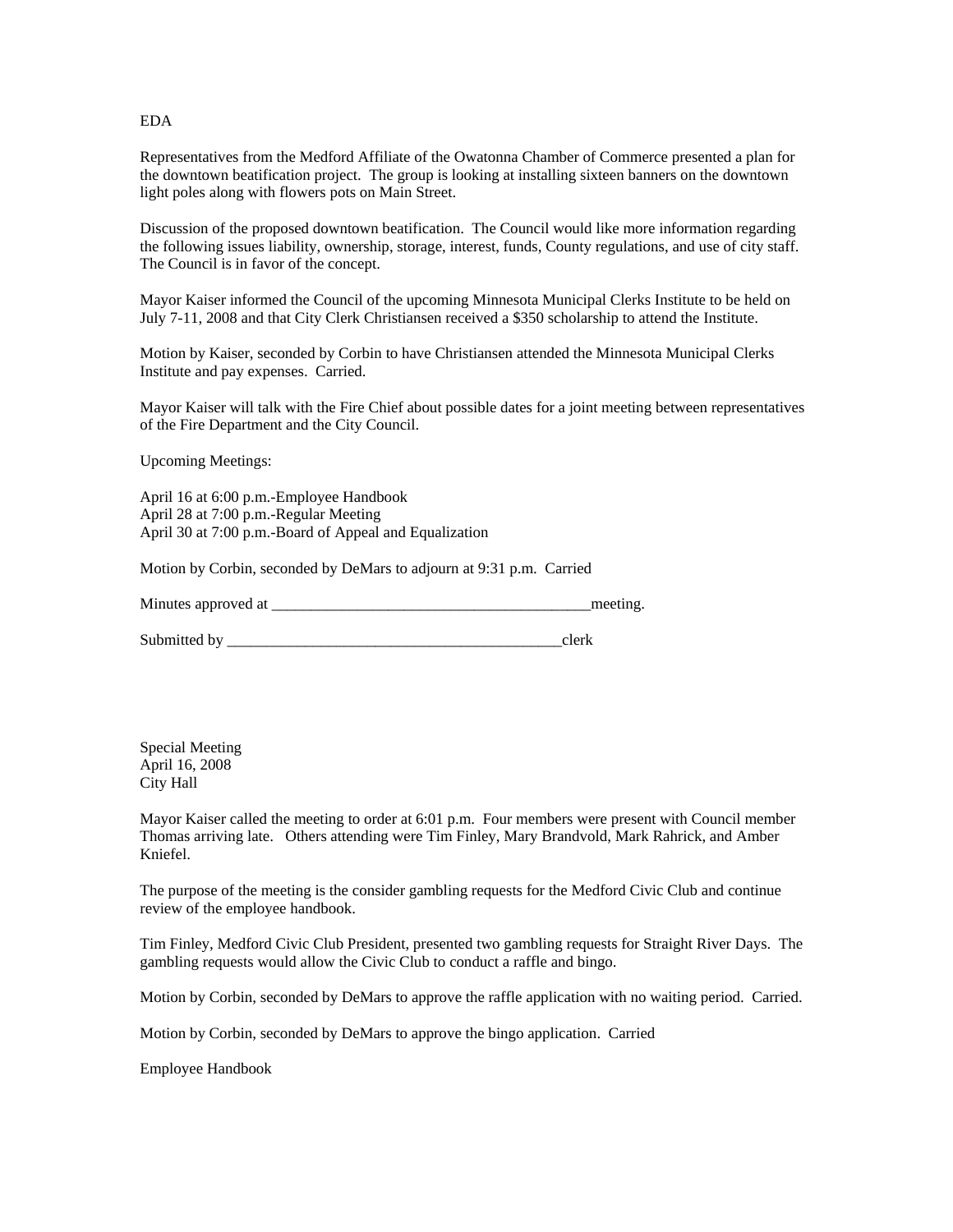Discussion on the need for an ordinance on background checks. If an ordinance is needed, it will be added to the City Code.

Discussion on the proposed Paid Time Off Policy. At the end of the year, the unused PTO hours would be able to be paid out or a certain amount of hours would be able to carry-over and the remaining hours would be paid out. The PTO policy would start on January 1.

Discussion on holiday pay. The committee is recommending that all hours worked on a holiday (New Year's Day, Thanksgiving Day, or Christmas Day) would be paid double the regular wages. It was the consensus of the Council to pay time and half for all hours worked on New Year's Day, Thanksgiving Day, or Christmas Day.

Discussion on jury duty pay. It was the consensus of the Council to allow the employee to keep the money received from serving on jury duty.

Discussion of unpaid leave of absence. There would be separate sections dealing with leave of absence that would fall under the Family and Medical Leave Act, Worker's Compensation, and parenting leave. It was the consensus of the Council to have the city pay its portion of health insurance for two months while on unpaid leave of absence. The employee must continue to pay their portion. The employee would be required to use of accrued leave before going on unpaid leave of absence.

Discussion on safety equipment/uniforms. The reimbursement for steel-toed shoes will be one hundred fifty dollars a year with no carry-over. To receive the reimbursement the employee must show a receipt from the purchase of the shoes. If a commissioner would like to present a request for the employees in the department to receive clothing, the Council would make the decision then.

Discussion on substance abuse and drug testing policy. The City Attorney informed the Council that the policy was taken from the State Statutes. It was the consensus of the Council to leave the policy as is.

Discussion on the wage schedule. The current wages will be removed from the schedule and different levels on utility maintenance staff will be added.

Motion by Corbin, seconded by Sexton to adjourn at 8:10 p.m.

Minutes approved at \_\_\_\_\_\_\_\_\_\_\_\_\_\_\_\_\_\_\_\_\_\_\_\_\_\_\_\_\_\_\_\_\_\_\_\_\_\_\_\_\_meeting.

Submitted by \_\_\_\_\_\_\_\_\_\_\_\_\_\_\_\_\_\_\_\_\_\_\_\_\_\_\_\_\_\_\_\_\_\_\_\_\_\_\_\_\_\_\_clerk

Regular Meeting April 28, 2008 City Hall

Mayor Kaiser called the meeting to order at 7:00 p.m. All members were present. Others attending were Seth Peterson, Todd Kavitz, Paul Wencl, Brent Kavitz, Carol Caron, Mary Brandvold, Tim Finley, Pat Merritt, Rich Kucera, Darren Hagen, John Anhorn, Katie Nelson, Dave and Lois Nelson, Amy Volkmann, Sarah Booe, Jody Anderson, Butch Schultz, Jeff Karow, Dennis Burgess, Amber Kniefel, Mark Rahrick, Ben Bullert.

Motion by Corbin, seconded by DeMars to approve the agenda as amended. Carried Motion by Thomas, seconded by Corbin to approve the minutes as corrected. Carried Motion by Corbin, seconded by DeMars to pay the city and liquor store bills. Carried Motion by Thomas, seconded by Corbin to approve the March 2008 check register. Carried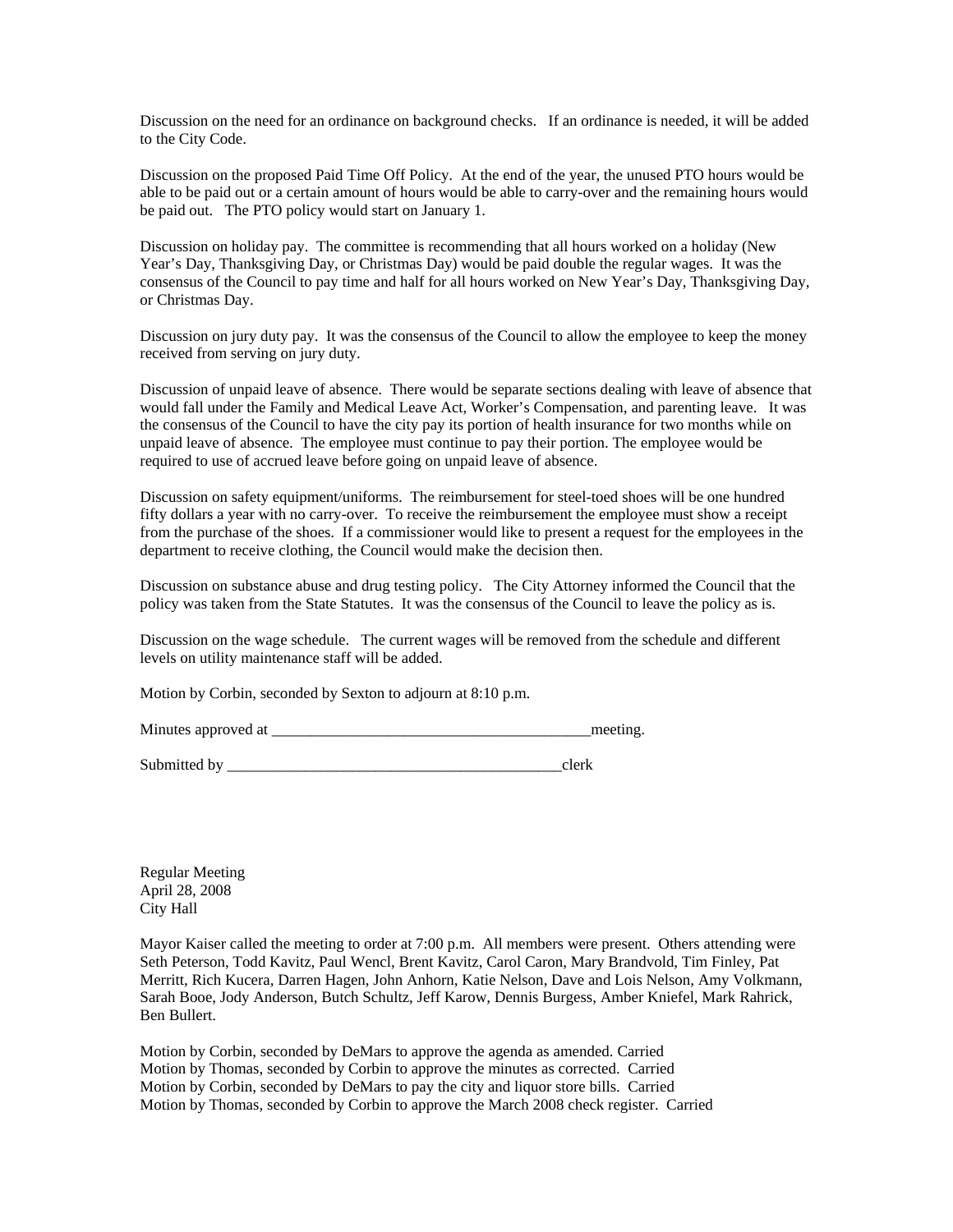### Concern from public. None

### Medford Civic Club

Tim Finley, Civic Club President, presented three requests for Straight River Days for Council consideration.

First request was for the use of the pool for the Amazing Race Event. Mr. Finley was asked to take the request to the regular Park Board meeting and the Council will consider the request at a special meeting on May 12.

Second request was for the City to pay the entire cost of the Showmobile. In past years, the cost was split between the City and Civic Club Motion by Corbin, seconded by Sexton to deny the request. Carried

Third request was the City to pay the entire cost of the portable restrooms. In past years, the cost was split between the City and Civic Club. Motion by Corbin, seconded by Thomas to deny the request. Carried

### Planning and Zoning

A public hearing was held for the Wencl Old School Property Plat. Some of the concerns from the public hearing were drainage to the neighboring property. The property will have curb and gutter which should correct the drainage problems.

The Planning and Zoning also finished a review of the proposed zoning classifications for the City of Medford. It was the consensus of the Council to have Planning and Zoning hold a public hearing in May regarding the proposed land use and zoning map.

### Wencl Property

A draft developer's agreement was included in the Council packet. The committee will meet with the developer and finalize the developer's agreement.

### City Engineer

Carol Caron provided update on the permits and approvals needed from the Department of Labor and Industry for Ritchie Brothers. The City did send a letter stating that no discharge will be allowed in the sanitary sewer. Ritchie Brothers will be working with the Department of Labor and Industry to address this issue.

Ben Bullert provided an update on the utility extension project. The contractor has met with the Nagel's concerning the repair of the drive-ways and temporary drive-ways have been constructed and the permanent drive-ways will be constructed once it drys-out.

## Wastewater Treatment Plant.

Seth Peterson provided an update on the wastewater treatment plant. The start-up has began and the electrician may not be ready by the April 30 deadline. If any violations occur, the violations will be the responsibility of the Gridor Construction. Mr. Peterson has explained the situation to MPCA and they are recommending that the City request a week extension.

Motion by Corbin, seconded by Thomas to file a two-week extension with the Minnesota Pollution Control Agency. Carried

Motion by Corbin, seconded by Thomas to pay the eleventh pay request. Carried

Mr. Peterson has presented a draft Water Emergency and Conservation Plan. The Council will review the plan and take action on the plan at the May meeting.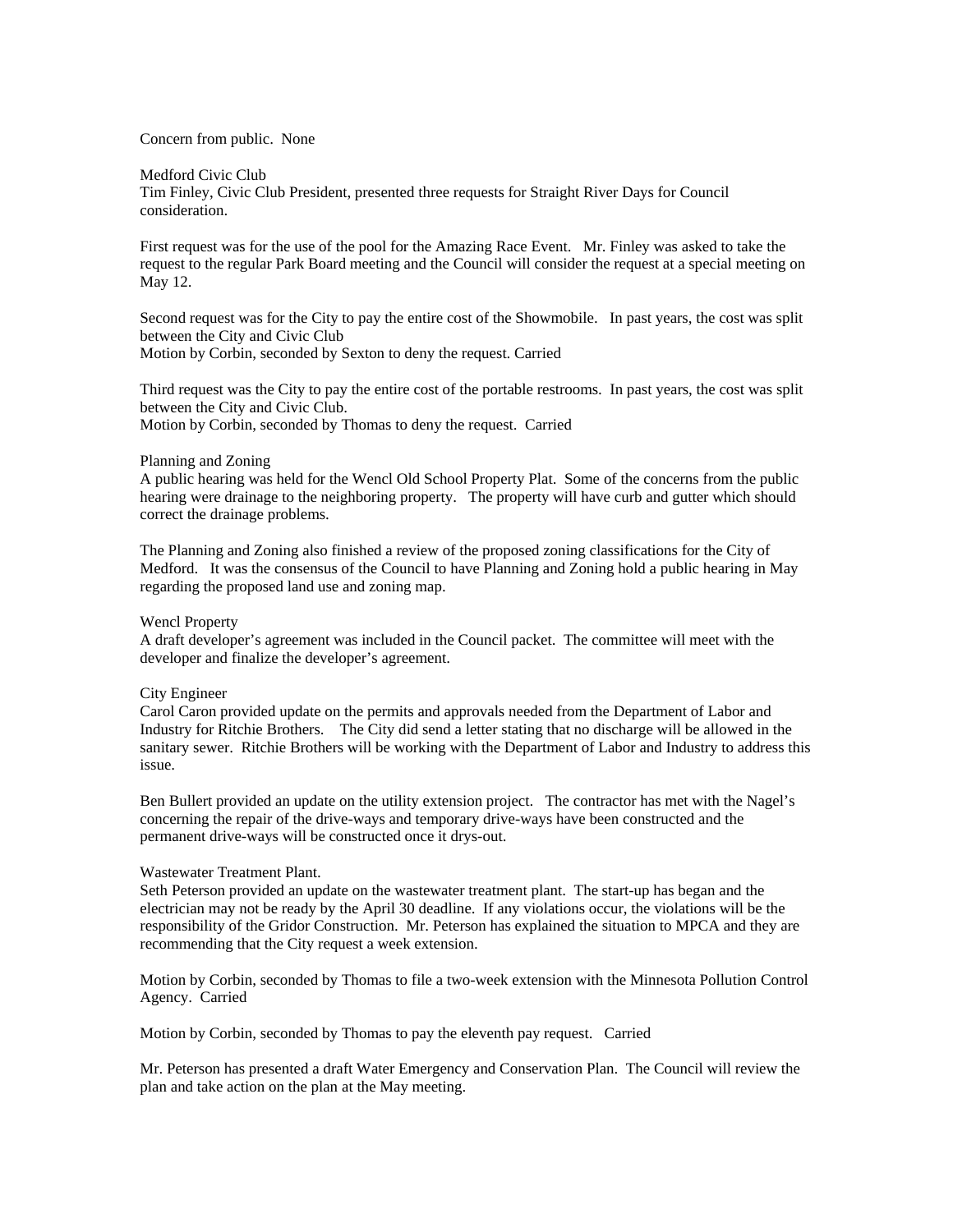### Medford Affiliate

Representatives from the Medford Affiliate group provided an update on the downtown beautification project. They are willing to take requests from business as to the placement of the banners. They also have to have nine banners sold before the project can start.

Motion by Corbin, seconded by DeMars to have the EDA continue involvement in the banner project and authorize the use of EDA funds for the banners. Ayes: Corbin, Kaiser, Thomas, DeMars. Nyes: Sexton

The Medford Affiliate group is also proposing to place ten planters along Main Street. This would be a majority of the expenditures for the project. There have been concerns raised about possible vandalism to the planters.

Motion by Corbin, seconded by Kaiser to adopt the EDA recommendation and authorize the maximum of \$3700.00 for the project. Ayes: Corbin, Sexton, DeMars, Kaiser. Nyes: Thomas

### City Attorney

Mark Rahrick and Amber Kniefel presented an updated sign ordinance language. The proposed language is content neutral and each individual sign size would count toward the total amount of the signs allowed on a parcel. It was the consensus of the Council to have Planning and Zoning review the proposed language.

# City Code

Mr. Rahrick presented updated language for the meter reading section. The updated language contains the exemptions from the meter reading policy.

Discussion on the employee cost for going out and reading a meter.

Motion by Thomas, seconded by DeMars to charge a fee of \$25.00 after two missed billing cycles with no meter reading. Carried

Updated language was also provided that ensures wetlands and drainage ponds to have an inlet and outlet to prevent water from becoming stagnant.

Updated language was also provided regarding the membership on a board or commissions.

Motion by Corbin, seconded by Thomas to have second reading of the Medford City Code. Carried

Motion by Corbin, seconded by Sexton to adopt the Medford City Code. Carried.

Discussion on code enforcement and the Steele County Sheriff's Department. The last signed contract with Steele County for police protection was in 1977 and a contract written 1982 was not signed by the City or County. It was the consensus of the Council to have Council member Corbin, City Hall Staff, and the City Attorney meet with representatives from Steele County to discuss what services the County provide.

### Water/Sewer

The company hired to complete the Catch Basin project is out of business and Niles Wiese Construction will be finishing the project.

Butch Schultz was hired as part-time help to assist with general maintenance projects.

Council member Thomas informed the Council that no applications with a Class B license were received. Council member Thomas also presented three proposals for the operation of the wastewater plant until a Class B operator can be found.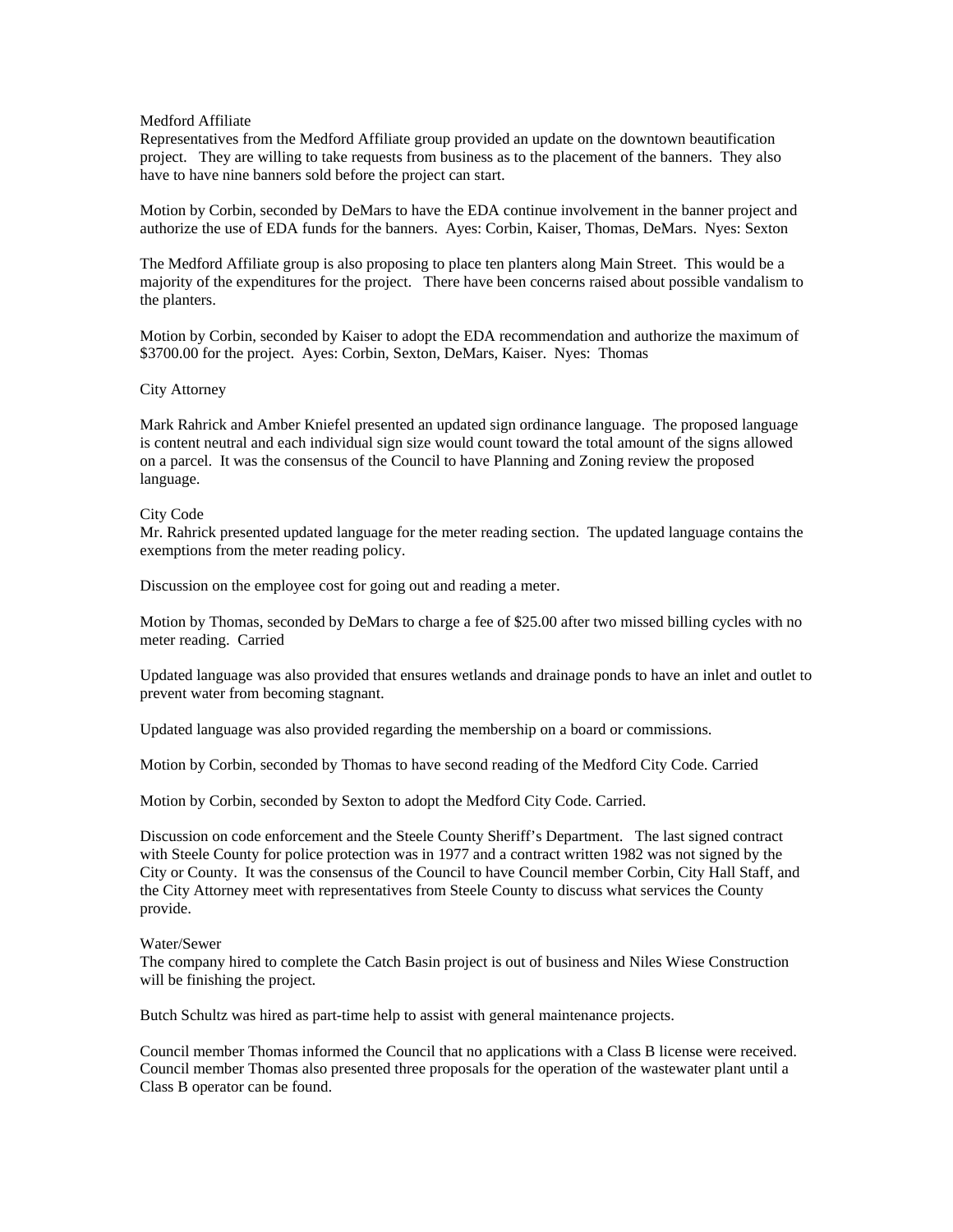Motion by Thomas, seconded by Corbin to hire Keith Maas to provide Class B wastewater operator services. Carried.

Council member Thomas presented a quote to install meters on the four properties within the City without a meter. He is recommending that City install the meters at no cost to the property owners. Motion by Thomas, seconded by DeMars to install the four meters at no charge to the property owners. Carried

Motion by Thomas, seconded by Corbin to rebuild a pump at the booster station at cost not to exceed \$12,000 and take the lower of the two bids. Carried

Council member Thomas and City Staff are still looking for storage options for the jetter truck and options for disposal of waste from the jetter truck.

An offer was made by someone to purchase the old platform scale at the wastewater plant for \$75.00.

Motion by Thomas, seconded by Corbin to increase Rich Kucera's wage to \$17.50 with \$0.48 retroactive to January 1 and increase to class B operator wages once a class B license is received. Carried

Council member Thomas also informed the council of a potential problem with the storm sewer on Main Street.

Full-time maintenance staff may need to work 55 hour weeks due to plant start-up and other projects.

#### Street and Lights

Discussion on pot hole repairs between rail road ties. Council member Corbin will draft a letter to the railroad company stating that it their responsibility to repair the pot holes.

Council member Corbin informed the Council of the quote to decorate the water tower for Christmas. It will cost between \$7500 and \$10000. Council member DeMars will also work on researching this.

Park and Pool The park walk-though is scheduled for May 6 and summer registration will be held on May 5 at the school.

Council member Sexton will have new concrete poured at the pool which is a maintenance issue.

Liquor Store Nothing to report.

EDA Nothing to report.

Motion by Thomas, seconded by DeMars to approve the KC Lodge liquor license. Carried

Motion by Corbin, seconded by DeMars to approved the KC Lodge's dance permit. Carried

The May meeting will be held on May 27 at 7:00 p.m.. The following special meetings are also scheduled: May 7 at 6:00 p.m. (Wencl Old School Property) and May 12 at 6:15 p.m. (Civic Club and Employee Handbook)

Motion by Corbin, seconded by DeMars to adjourn at 9:26 p.m.

Minutes approved at \_\_\_\_\_\_\_\_\_\_\_\_\_\_\_\_\_\_\_\_\_\_\_\_\_\_\_\_\_\_\_\_\_\_\_\_\_\_\_\_\_meeting.

Submitted by \_\_\_\_\_\_\_\_\_\_\_\_\_\_\_\_\_\_\_\_\_\_\_\_\_\_\_\_\_\_\_\_\_\_\_\_\_\_\_\_\_\_\_clerk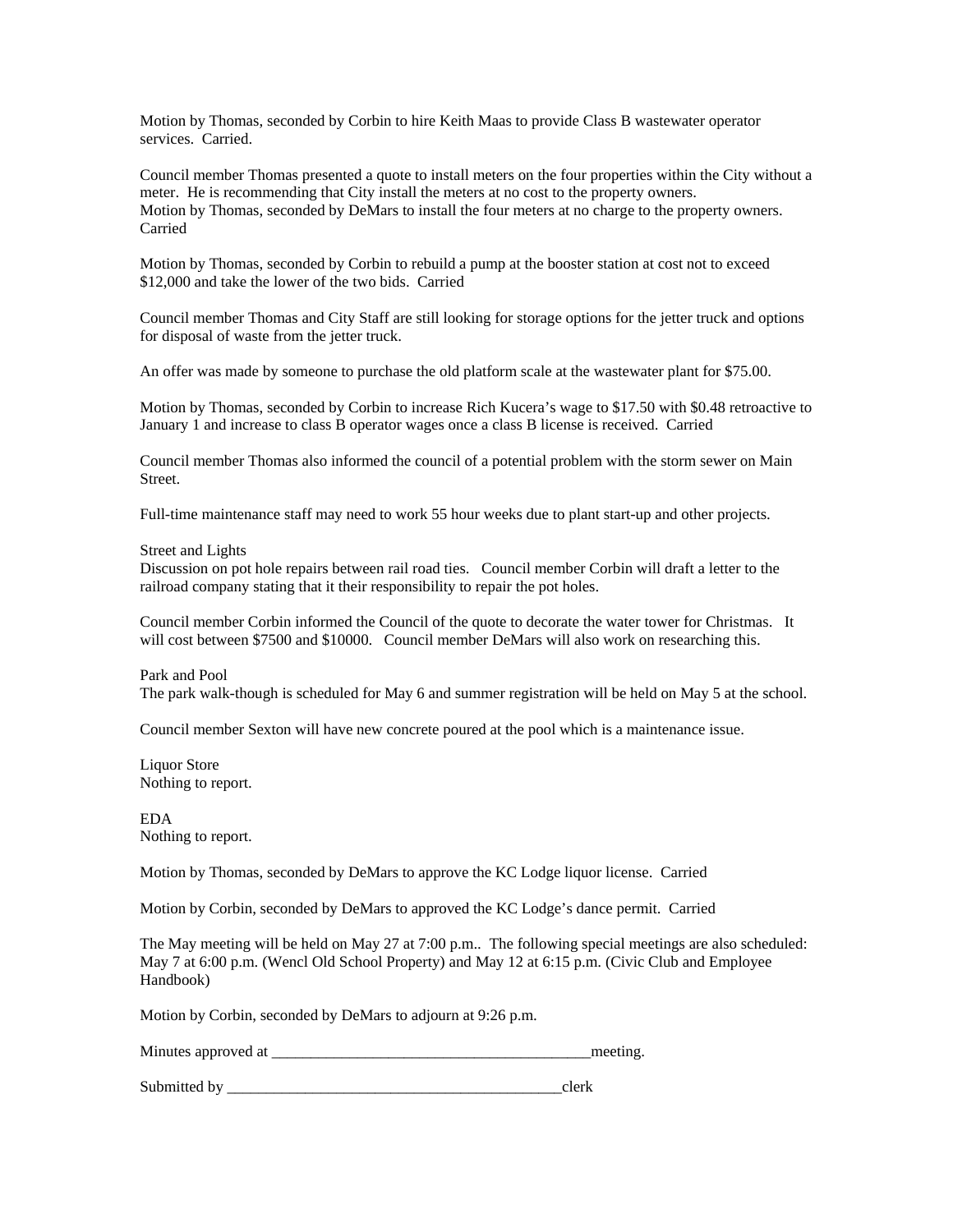Board of Appeal and Equalization April 30, 2008 City Hall

Mayor Kaiser called the board of appeal and equalization to order at 7:01 p.m. Four members were present with Council member DeMars absent. Others attending were Glen Purdie and Steve Halverson.

The purpose of the meeting is for the property owners of Medford to express their concerns and ask questions about the estimated market value of their property.

Glen Purdie provided an overview on the valuation process.

Motion by Corbin, seconded by Sexton to accept the assessor's recommendation on parcel #16-100-3410. Carried.

Motion by Sexton, seconded by Thomas to accept the assessor's recommendation on parcel #16-111-0302. Carried

Discussion on tax rates and delinquent taxes.

Motion by Corbin, seconded by Thomas to adjourn at 7:25 p.m.

Minutes approved at \_\_\_\_\_\_\_\_\_\_\_\_\_\_\_\_\_\_\_\_\_\_\_\_\_\_\_\_\_\_\_\_\_\_\_\_\_\_\_\_\_meeting.

Submitted by \_\_\_\_\_\_\_\_\_\_\_\_\_\_\_\_\_\_\_\_\_\_\_\_\_\_\_\_\_\_\_\_\_\_\_\_\_\_\_\_\_\_\_clerk

Special Council Meeting May 7, 2008 City Hall

Mayor Kaiser called the meeting to order at 6:01 p.m. All members were present. Others attending were Pat Merritt, Brent Kavitz, Paul Wencl, Todd Kavitz, John Anhorn, Carol Caron, Mark Rahrick, and Amber Kniefel.

The purpose of the meeting is to consider the developer's agreement and plat for the Wencl Old School Development.

Council member Sexton presented the proposed developer's agreement. The agreement is for phase 1 which will contain six residential lots.

The proposed fees in the developer's agreement will be for phase 1 and all future phases will be paid at the current rate at the time of development.

The construction of 3<sup>rd</sup> Street will a fifty-fifty split between the City and the developer. The road must be constructed by October 1, 2010. The developer will pay their portion at the time of construction but no later than October 1, 2010.

Discussion on the sidewalk along  $1<sup>st</sup>$  Ave. The sidewalk may cause  $1<sup>st</sup>$  Ave to be narrower then a normal street. Mayor Kaiser is opposed to a narrow street, Council member Corbin is in favor of the proposal, Council member Sexton is in favor of the proposal, Council member Thomas is in favor of the proposal, and Council member DeMars is in favor of the proposal. Carol Caron will write a letter regarding the sidewalk.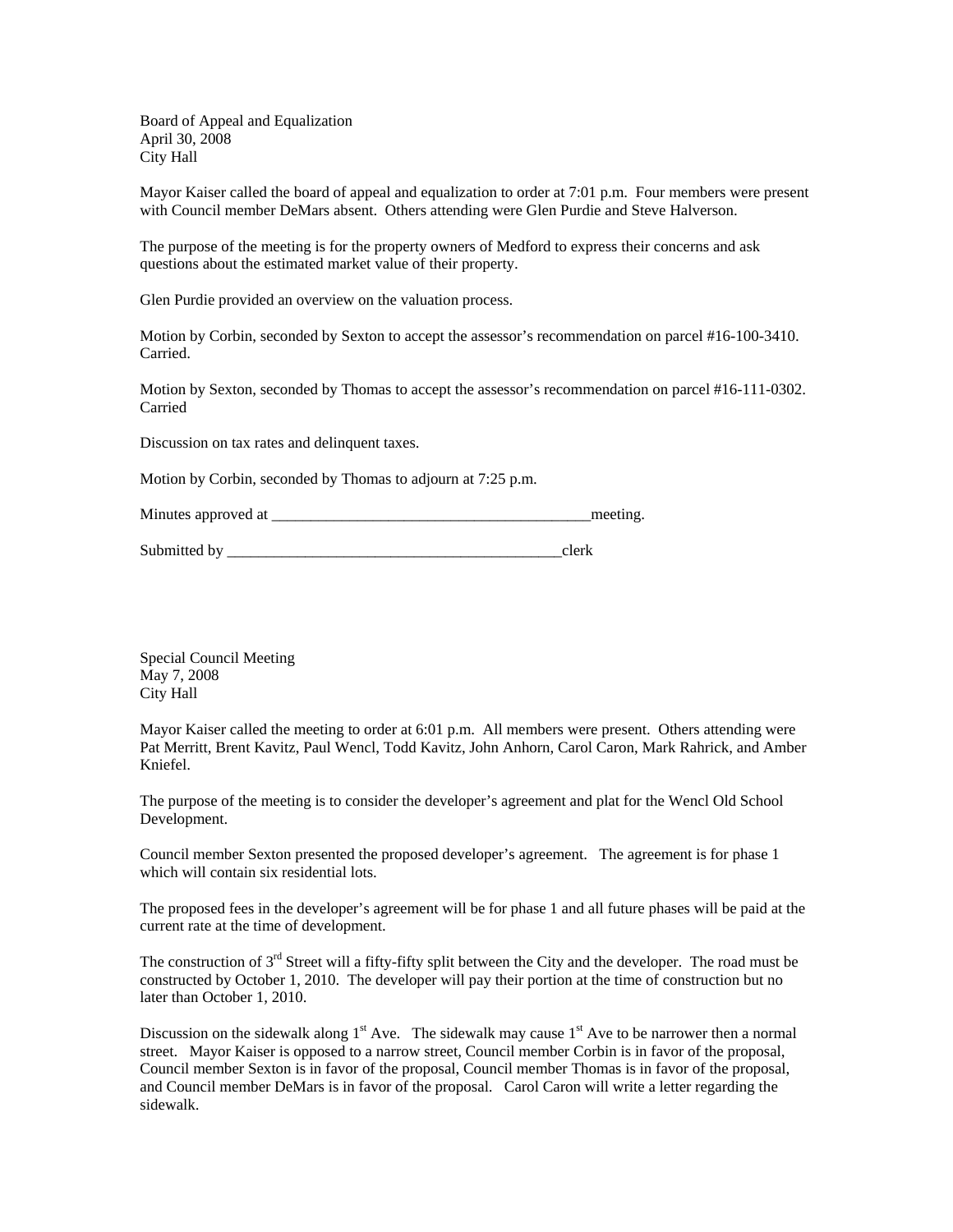Discussion the engineering of the public improvements. The plans will be signed by a licensed engineer and developed by Kavitz. Bolton and Menk will review the plans using the design standards from previous project and will provide all of the construction services for the public improvements.

Discussion on storm water drainage. There will be a dedicated easement in the NE corner that will help with the drainage.

The engineering fees will be paid out of the interest bearing account that the city will set.

Motion by Thomas, seconded by DeMars to enter into the developer's agreements as amended and have Council member Corbin review the agreement prior the Mayor and Clerk's signature. Carried

Motion by Corbin, seconded by DeMars to approve the preliminary plat. Carried. Motion by Corbin, seconded by Sexton to approve the final plat. Carried.

Motion by Corbin, seconded by Sexton to adjourn at 6:50 p.m.

Minutes approved at the setting and the setting and the setting.

Submitted by \_\_\_\_\_\_\_\_\_\_\_\_\_\_\_\_\_\_\_\_\_\_\_\_\_\_\_\_\_\_\_\_\_\_\_\_\_\_\_\_\_\_\_clerk

Special Council Meeting May 12, 2008 City Hall

Mayor Kaiser called the meeting to order at 6:15 p.m. All members were present. Others attending were Mary Brandvold, Rich Kucera, Craig O'Hearn, and Amber Kniefel.

The purpose of the meeting is to consider a request from the Medford Civic Club and review the employee handbook.

Civic Club Request

The Medford Civic Club is requesting the use of the pool during Straight River Days from 10:00 a.m. to 2:00 p.m. on June 21. The Civic Club would make a donation to the pool for the use of the pool and lifeguards. The Park Board is recommending the use of the pool and to waive the rental fee.

Discussion on the rental fee.

Motion by Sexton, seconded by DeMars to allow the use of the pool on June 21 from 10:00 a.m. to 2:00 p.m. and to waive the rental fee. Ayes: Sexton, Thomas, DeMars, Kaiser. Nays: Corbin

Discussion on lifeguards. The lifeguards will be paid by City and the City will bill the Civic Club for the cost of the lifeguards. The Council will require that two lifeguards be on duty.

Motion by Sexton, seconded by Thomas to provide two lifeguards and have the Civic Club pay for the lifeguards. Carried

Employee Handbook

A review of the employee handbook was done page by page for the full-time employees.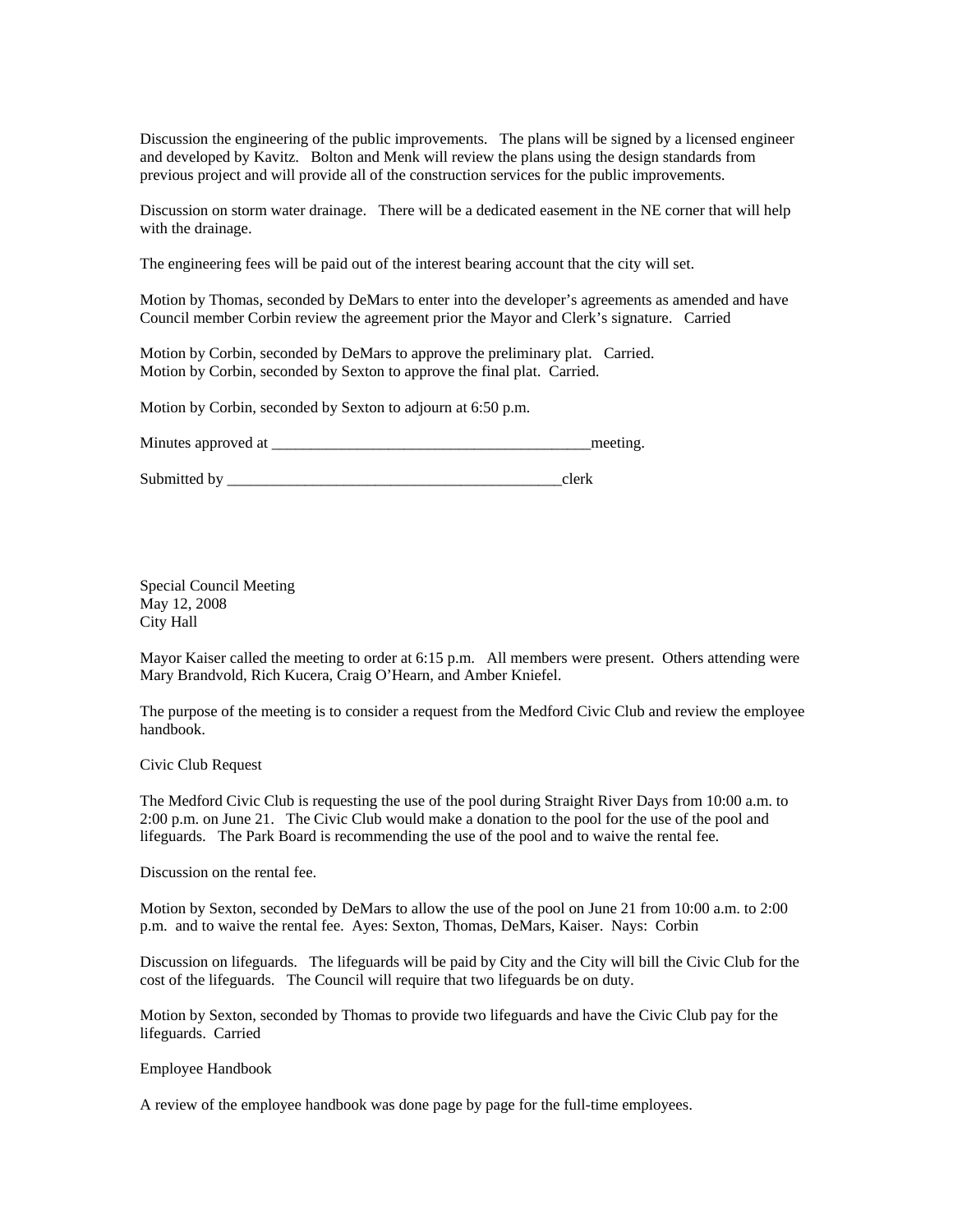Council member Corbin provided an explanation of the Paid Time Off policy that will start on January 1, 2009. All unused sick leave and vacation at the end of the 2008 up to forty hours can be converted to PTO and the remaining hours will be paid out.

Discussion on working on holidays. It was the consensus of the council to pay time and half for hours worked on all holidays except the two floating holidays.

Motion by Corbin, seconded by Sexton to adopt the employee as amended. Carried.

Motion by Corbin, seconded by DeMars to adjourn at 7:16 p.m.

Minutes approved at \_\_\_\_\_\_\_\_\_\_\_\_\_\_\_\_\_\_\_\_\_\_\_\_\_\_\_\_\_\_\_\_\_\_\_\_\_\_\_\_\_meeting.

Submitted by  $\Box$ 

Regular Meeting May 27, 2008 City Hall

Mayor Kaiser called the meeting to order at 7:01 p.m. All members were present. Others attending were Seth Peterson, John Anhorn, Jeff Karow, Paul Beiser, Ben Bullert, Amber Kniefel, and Mark Rahrick.

Motion by Corbin, seconded by Sexton to approve the agenda as amended. Carried. Motion by Thomas, seconded by Sexton to approve the minutes as presented. Carried. Motion by Corbin, seconded by DeMars to pay the City and liquor store bills. Carried. Motion by Corbin, seconded by Thomas to approve April 2008 check register. Carried.

Concerns from the public. Pat Merritt asked for an update regarding the Woodfill property. Mayor Kaiser said nothing new to update on the property.

Reconsideration of Council Action. A reconsideration of council can only be done at the meeting in which the motion was made. A motion of renewal can be brought to the council at any later meeting. The public could ask for a renewal during the public concerns then the Council would decide if enough new information was presented to warrant further discussion at a later Council meeting.

Planning and Zoning

A public hearing was held in May regarding the proposed land use regulation and the hearing was recessed until the June meeting.

Council member Thomas requested that the Planning and Zoning relook at the setbacks for non-confirming uses.

## City Engineer

Ben Bullert presented the second pay request for Ritchie Brothers Utility Extension project. The pay request is in the amount of \$105,569.63. Mr. Bullert informed the council that the mains by the Nagels have had to be redone and this has caused the drive-ways to become blocked. Council member Thomas informed the council that he has received complaints about the drive-ways.

Motion by Thomas, seconded by Sexton to pay the second pay request following the drive-ways being restored to the satisfaction of the Nagels. Carried.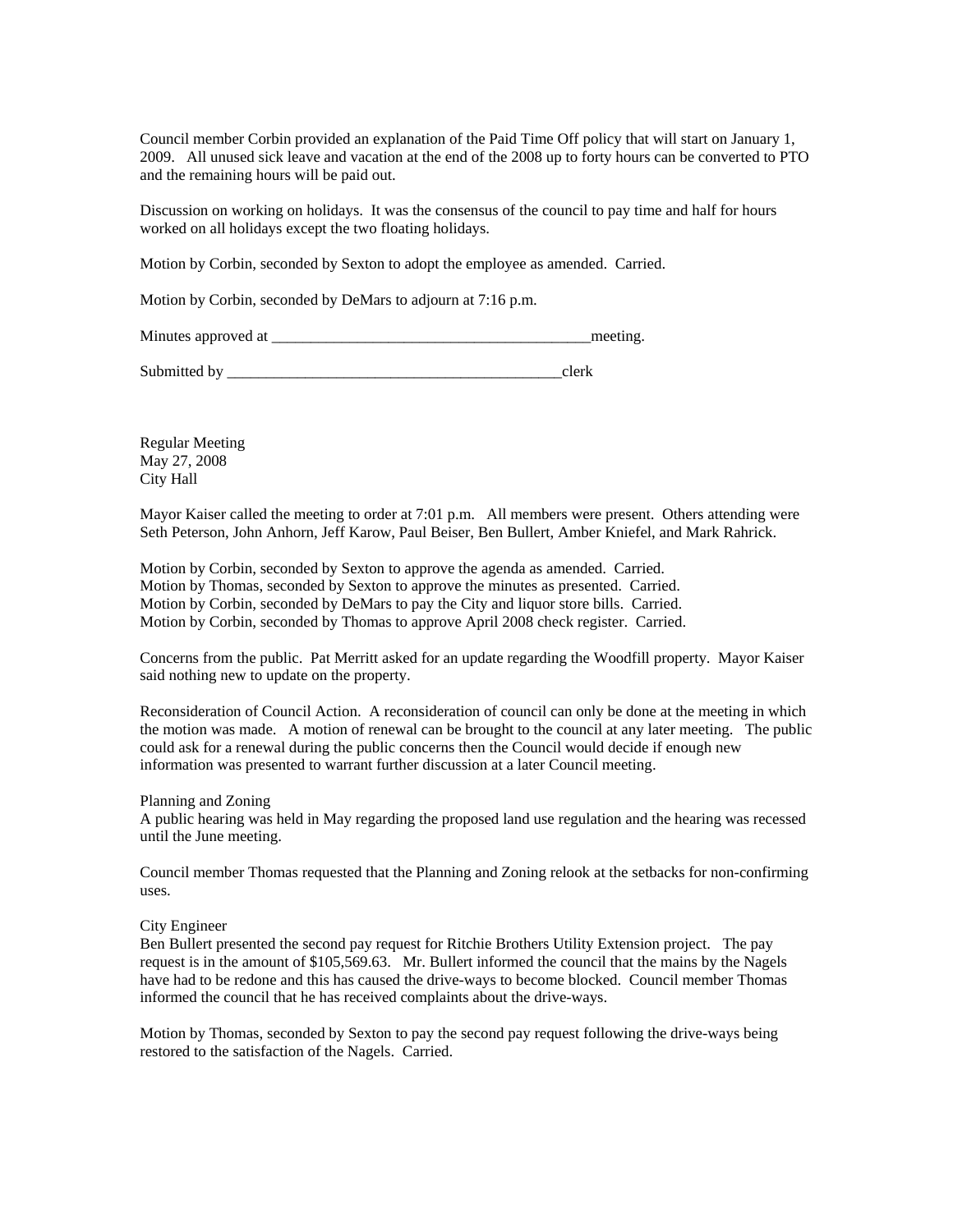Mr. Bullert then informed the Council about the large amount of organic material under the sewer and water pipes. Mr. Bullert would like to remove the material to make a good foundation. Mayor Kaiser informed Mr. Bullert that he will need to talk to Ritchie Brothers regarding any change orders.

Seth Peterson presented a memo from Carol Caron regarding various city projects. An initial estimate to repair the boat landing at the park is around \$6300. Mr. Peterson also informed the council that Steele County would do grading and placement of bituminous millings on First Ave SE. Mr. Peterson also informed the Council about a potential problem at the school. The water mains located near the rain garden may only have four feet of cover on them and the County would insulate the mains for the city.

Mr. Peterson provided an update regarding the Wastewater Treatment Plant Project. Start-up of the plant occurred on May 13 and the Minnesota Pollution Control Agency will be conducting a final inspection on May 29. Mr. Peterson presented a couple cost estimates for paving at the wastewater plant. The estimate for paving around the tank is \$9,700 and for paving up to the gate is \$23,400. Mr. Peterson will continue to research different options.

Motion by Corbin, seconded by Thomas to pay the twelfth pay request in the amount of \$67,500. Carried.

Mr. Peterson will continue to research cost to power the lift station across the river from the wastewater treatment plant.

Motion by Thomas, seconded by Corbin to adopt the water emergency and conservation plan as presented. Carried.

City Attorney

Mark Rahrick informed the Council that the City was sued regarding the billboard by the Outlet Center. The case has been forwarded to the League of Minnesota Cities. Mr. Rahrick also informed the Council that the City's insurance will provide coverage for any claims. The attorney that has been assigned to the case is Paul Reuvers.

Water and Sewer

A draft agreement between the City and Shane Yule for storage of the jetter truck was presented.

Motion by Thomas, seconded by Sexton to authorize the agreement with Yule and have Council member Thomas negotiate the terms of the agreement. Motion and seconded were withdrawn.

Council member Thomas will meet with Yule to go over the agreement and add any additional language if needed.

Council member Thomas informed the Council that City will need to purchase a dialer for the plant at a cost of \$1500.00.

Discussion on the proposed wage schedule. Council member Thomas explained the schedule and how the wages were figured as well as the proposed method for increase each year. The Council would like to see the wage schedule broken down into twelve steps.

Street and Light Seal coating of the selected streets will begin in July.

Park and Pool Discussion on the new regulation regarding pool drains.

The small pavilion needs to be sealed or stained in order to preserve the wood. The estimated cost would be around \$1300.00.

Motion by Sexton, seconded by Thomas to authorize a maximum expenditure of \$1300.00 for the sealing of the small pavilion. Carried.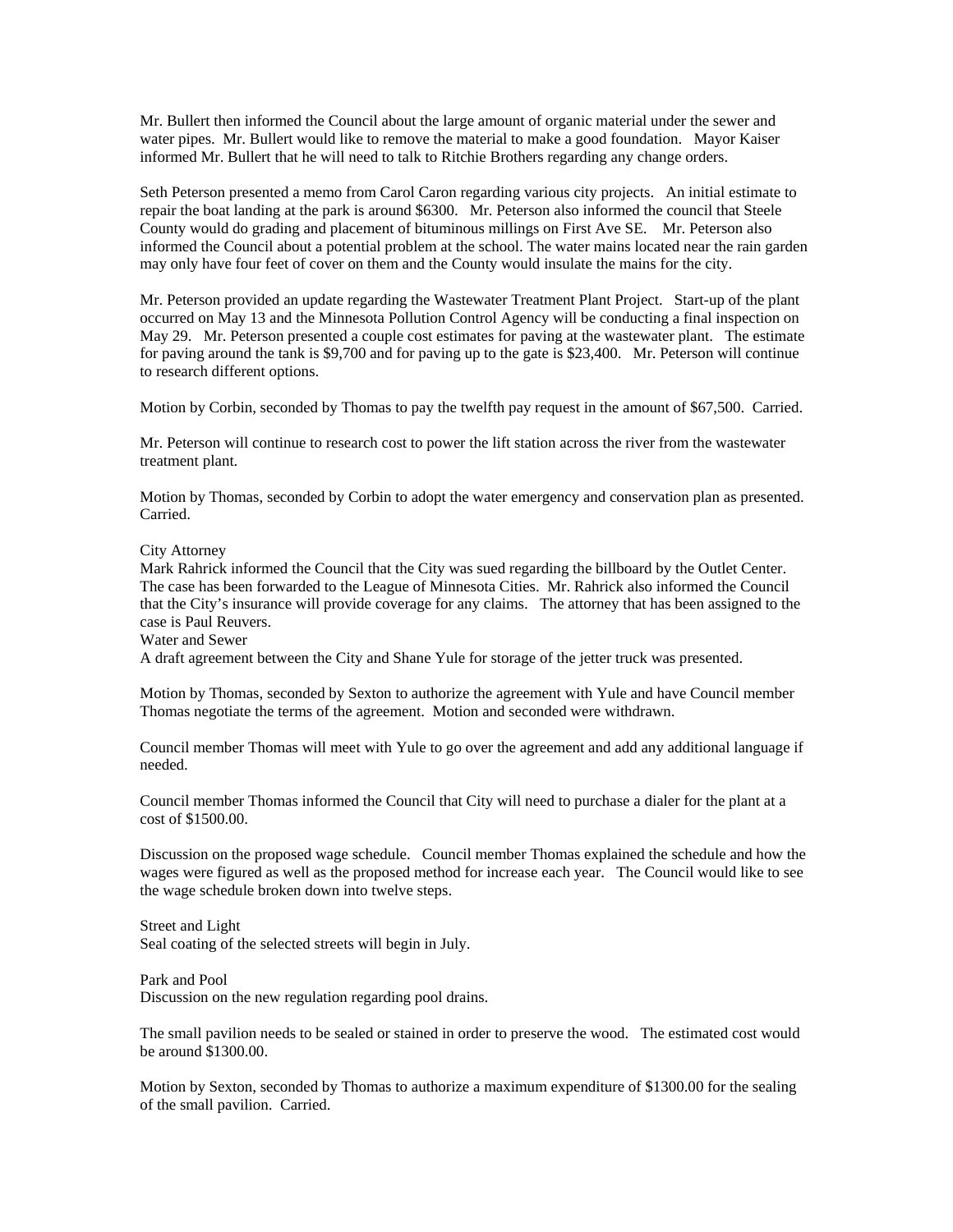Council member Sexton asked if the city pays for the training of a new Certified Pool Operator and normally the City does pay for training for licenses.

Liquor Store

Discussion on the possibility of selling food at the Liquor Store.

Economic Development Authority

Discussion on the Shop Medford Program and downtown beatification project was held at the May meeting.

Motion by Corbin, seconded by DeMars to adopt the election resolution as presented. Carried.

Discussion on the floodplain.

Discussion of selling food at the Liquor Store street dance by the MARC group. A food permit application would need to be presented before the Council can make a decision.

Motion by Corbin, seconded by Thomas to adjourn at 8:58 p.m. Carried.

Minutes approved at \_\_\_\_\_\_\_\_\_\_\_\_\_\_\_\_\_\_\_\_\_\_\_\_\_\_\_\_\_\_\_\_\_\_\_\_\_\_\_\_\_meeting.

Submitted by \_\_\_\_\_\_\_\_\_\_\_\_\_\_\_\_\_\_\_\_\_\_\_\_\_\_\_\_\_\_\_\_\_\_\_\_\_\_\_\_\_\_\_clerk

Special Council Meeting June 2, 2008 City Hall

Mayor Kaiser called the meeting to order at 6:01 pm. Three members were present with Council person DeMars and Corbin absent. Others attending were Amber Kniefel, Emma Kniefel, Julie Bruessel, and Pam Elzen.

The purpose of the meeting is to consider various permits requests.

Pam Elzen, Medford Wrestling Booster Club, presented a request for a gambling permit. The booster club is planning on selling 500 tickets. The booster club has also received approval from the Medford School.

Motion by Thomas, seconded by Sexton to approve the gambling permit application without a waiting period. Carried.

Julie Bruessel, Medford Area Recreation Committee, presented a request for a food permit. The MARC group would like to sell food during the Muni street dance for Straight River Days.

Motion by Thomas, seconded by Sexton to approve the food permit as presented. Carried.

Motion by Thomas, seconded by Sexton to adjourn at 6:04 p.m. Carried.

Minutes approved at \_\_\_\_\_\_\_\_\_\_\_\_\_\_\_\_\_\_\_\_\_\_\_\_\_\_\_\_\_\_\_\_\_\_\_\_\_\_\_\_\_meeting.

Submitted by \_\_\_\_\_\_\_\_\_\_\_\_\_\_\_\_\_\_\_\_\_\_\_\_\_\_\_\_\_\_\_\_\_\_\_\_\_\_\_\_\_\_\_clerk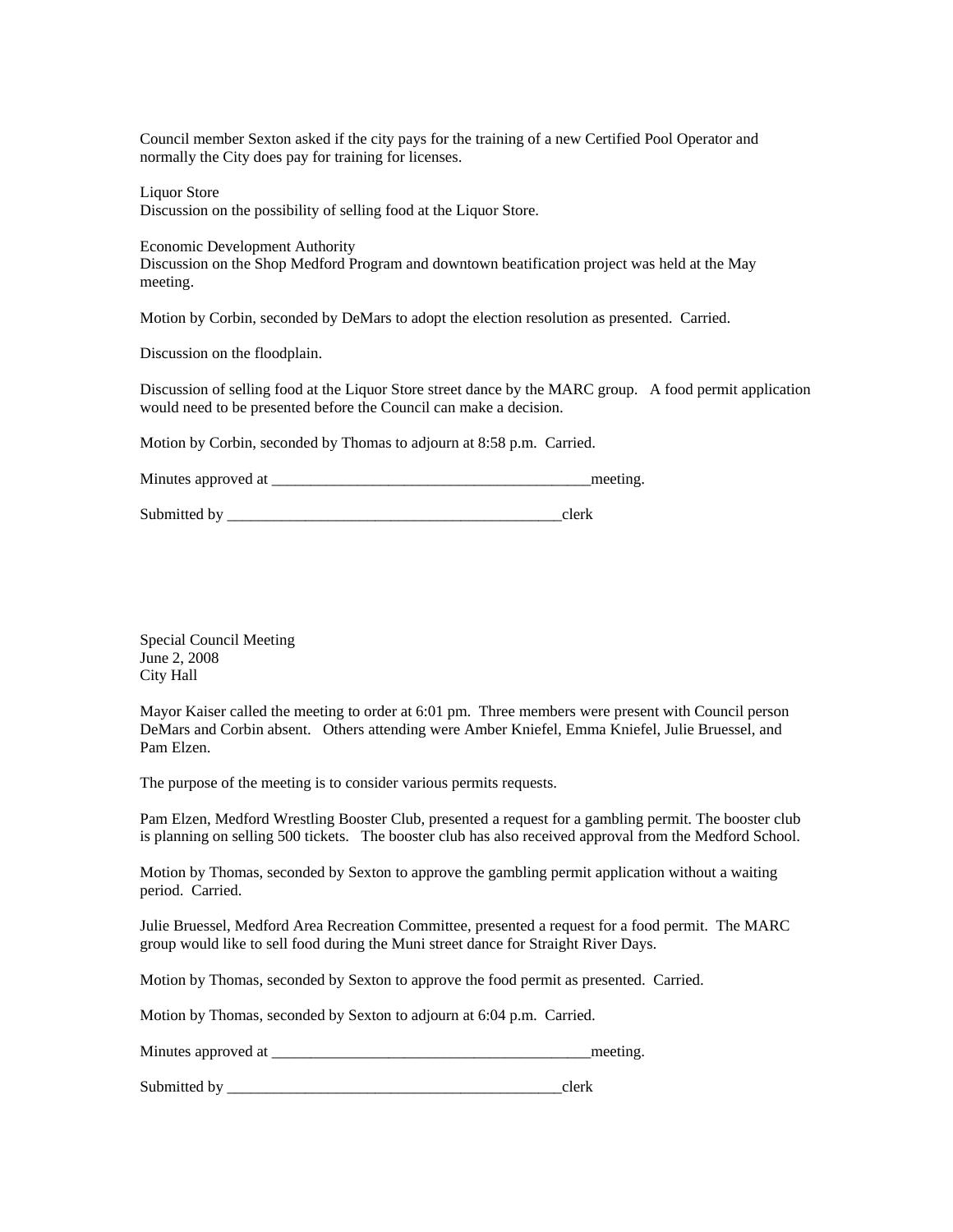Regular Meeting June 23, 2008 City Hall

Mayor Kaiser called the meeting to order at 7:06 p.m. All members were present. Others attending were Paul Wencl, Seth Peterson, Cindy Anhorn, John Anhorn, Butch Schultz, Andrew Colwell, Pat Merritt, Jeff Karow, Chad Merritt, Wayne Maas, Joyce Krall, Carol Caron, Mark Rahrick, Tom Olinger, Ben Bullert, Dave Maroney, and Amber Kniefel.

Motion by Corbin, seconded by DeMars to approve the agenda as amended. Carried. Motion by Thomas, seconded by Sexton to approve the minutes as presented. Carried. Motion by Corbin, seconded by DeMars to pay the City and liquor store bills. Carried. Motion by Corbin, seconded by Sexton to approve May 2008 check register. Carried.

Concerns from the public. Pat Merritt asked if the center on County Road 12 by Lisa Full's shop could be repainted. Council member Corbin will follow up with Steele County regarding this.

John Anhorn asked to Council to revisit the purchase of the driveway. Mr. Anhorn believed that is a new issue and worth the Council's reconsideration. Mayor Kaiser provided a review of the discussion at the May meeting regarding reconsideration. Mr. Anhorn informed the Council that new information is available. It was a consensus of the Council that it is new issue. Mr. Anhorn's request will be placed on the July agenda and handled as a new issue.

Council member DeMars asked about getting more units at the recycling center. Mayor Kaiser said it was Steele County responsibility to make sure the recycling center is cleaned up.

Paul Wencl requested to Council to reconsider allowing the permits to be obtained for additional homes prior to the start of the public improvements. Mr. Wencl would like one additional permit immediately and another within thirty to sixty days. This would require an amendment to the developer's agreement.

Motion by Thomas, seconded by Sexton to amend the developer's agreement and allow the permitting of two additional homes in the Wencl Old School Addition. Carried.

Tom Olinger, Abdo Eick & Meyers, presented the audit for the year ended on December 31, 2007.

Motion by Corbin, seconded by DeMars to accept the audit as presented. Carried.

Planning and Zoning

A public hearing regarding a variance request from Wayne Maas was held. Mr. Maas is requesting a seven foot variance of the south boundary at the property located at 209  $2<sup>nd</sup>$  Ave SE.

Motion by Sexton, seconded by Thomas to grant a seven foot variance. Ayes: Thomas, Kaiser, Sexton, DeMars. Nyes: Corbin. Motion Carried

A public hearing was held regarding the proposed land use regulation (zoning ordinance) and zoning map. This was a continuation of the public hearing that was held in May. Mayor Kaiser is recommending a joint meeting between the City Council and Planning and Zoning on July 21 at 7:15 p.m. to review the comments gathered during the public hearings.

A public hearing was held to consider a variance request for Joyce Krall to place a fence on the east property line. City code states that fences should be placed two feet off the property line.

Motion by Sexton, seconded by DeMars to grant the variance request. Ayes: DeMars, Sexton. Nyes: Thomas, Corbin, Kaiser. Motion Failed.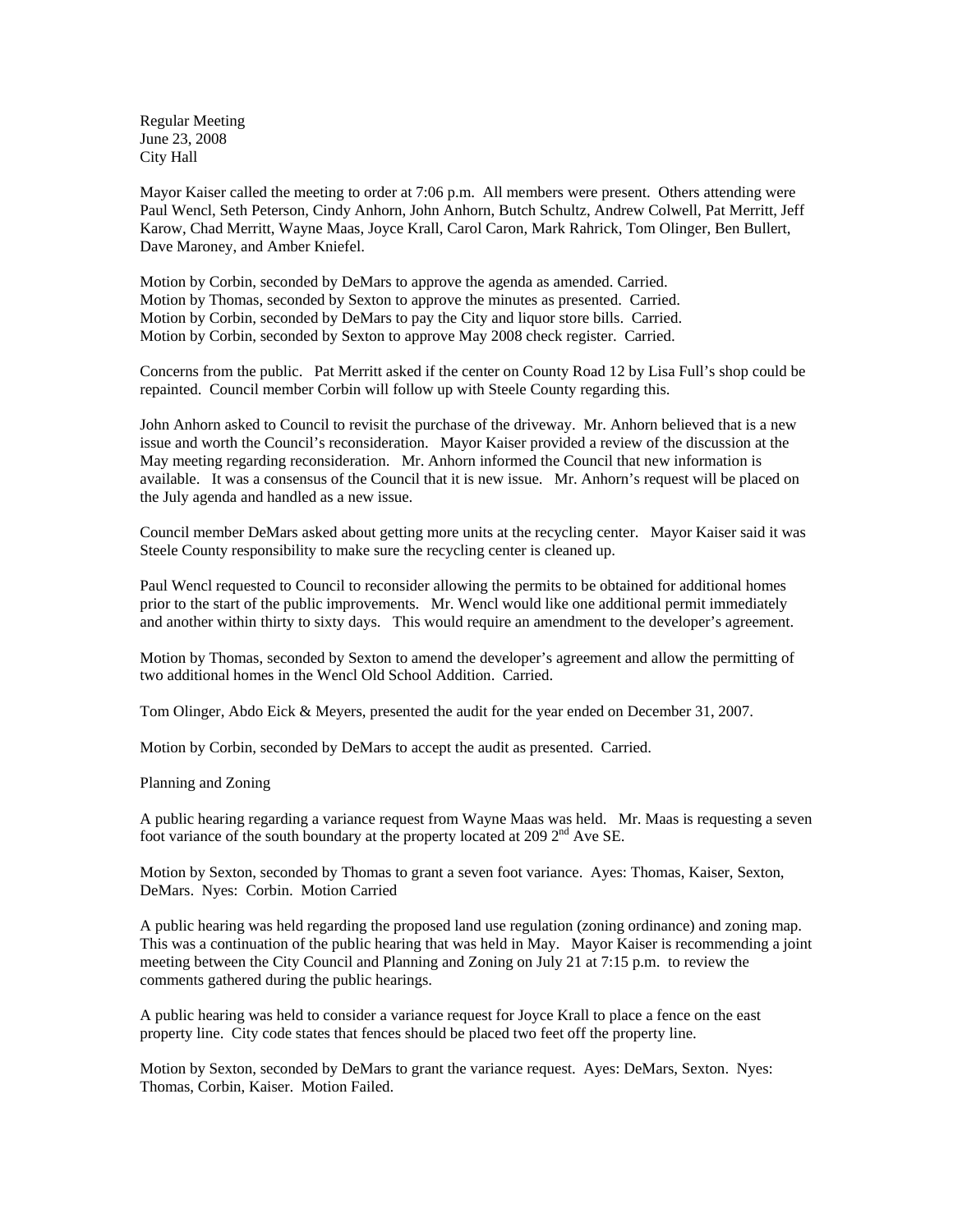### City Engineer

Ben Bullert provided an update on several issues regarding the Utility Extension project for Ritchie Brothers Auctioneers. The first issue that was discussed was a problem with the sewer pipe. The sand that is used to insulate the pipe has caused a blockage near Nagel's sod farm. The driveway will have to be torn up and the sand will have to be blasted around the pipe again and the cost will be the responsibility of the contractor.

The second issue that was discussed concerns sodding vs. seeding at Nagels and Fabricated Woods. Due to the slope of the ditch, Mr. Bullert is recommending that sod be used. The difference between using seed and sod is \$5,640.89. This potential change order would need to be discussed with Ritchie Brothers Auctioneers as per the developer's agreement.

The final issue that was discussed regarded the bad soils in the County Right of Way. A meeting was held on June 20 with representatives from Ritchie Brothers to discuss this issue. Mr. Bullert informed the Council that a deep area of organic material would have to be removed. The council recommended that Mr. Bullert get an estimate from a soil engineer on the amount of organic material that would have to be removed. A special meeting may be called after the estimate from the soil engineer is received.

Discussion regarding the temporary easement with Nagels. An extension is needed due to the problems with the sewer pipe.

Motion by Sexton, seconded by DeMars to extend the temporary easement. Carried.

Carol Caron presented a memo regarding the activities of the City Engineer. Ms. Caron presented an invoice from Niles-Wiese regarding the repair work done on the gate valves at the school and whether this was a city or school cost.

Motion by Thomas, seconded by Corbin to pay the invoice from Niles-Wiese. Carried.

Seth Peterson presented an update regarding the construction activity at the wastewater plant. Mr. Peterson also informed the council that the City has \$62,000 contingency fund with the financing from the Public Facilities Authority to fund eligible projects costs. Mr. Peterson presented a cost estimate to install electric lines from the main lift station to the new generator at a cost of \$36,971.

Motion by Corbin, seconded by Thomas to install the electrical lines. Carried.

Mr. Peterson presented a cost estimates for the driveway surfacing at the wastewater plant. To pave the smaller area around the tanks would cost \$9,721 and the larger area would cost \$23,409.

Motion by Thomas, seconded by DeMars to have the city quotes to pave the entire driveway at the wastewater plant. Carried.

Mr. Peterson also informed the council about additional monitoring requirements for the wastewater plant. The additional equipment that is need is to test oxygen levels and would be an eligible cost under the Public Facilities Authority loan.

Motion by Thomas, seconded by Sexton to purchase a DO meter. Carried.

### City Attorney

Mark Rahrick presented a maintenance agreement between the City and Medford Township for the maintenance of NW 32<sup>nd</sup> Avenue.

Motion by Corbin, seconded by Thomas to approve the maintenance agreement as presented. Carried.

Mr. Rahrick also informed the council that the annexation agreement with the township expires in 2009.

Water/Sewer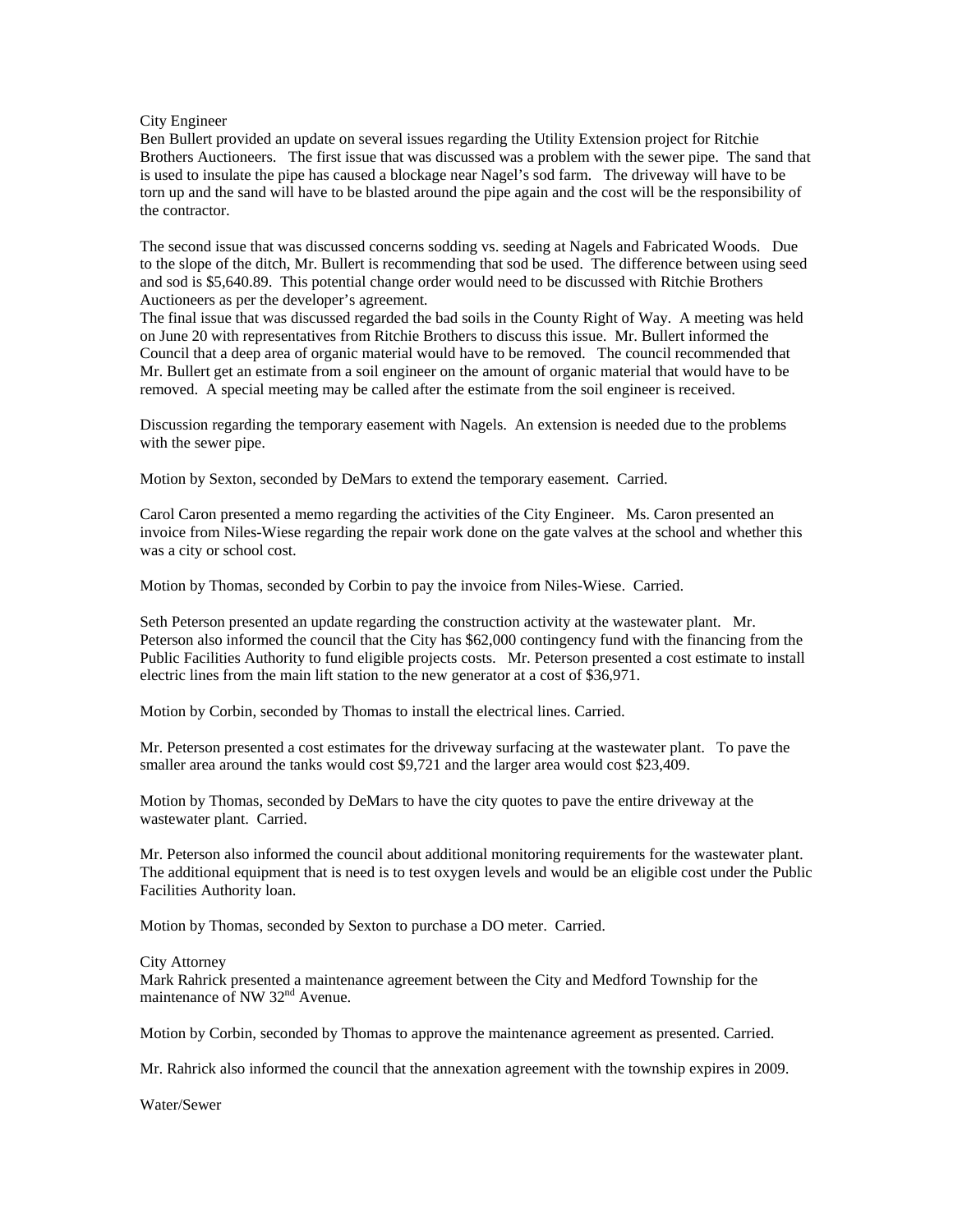Discussion on the wheel horse lawnmower. A new mower may need to purchased due the wheel horse not be able to mow the hills.

Council member Thomas presented various options for storage of the jetter truck. The best option is to rent space from Shane Yule from September to June.

Motion by Thomas, seconded by DeMars to enter into an agreement with Shane Yule for the storage of the jetter truck. Carried.

Motion by Thomas, seconded by Sexton to hire Bolton and Menk to help research options for application of biosolids not to exceed a cost of \$2500. Carried.

Motion by Thomas, seconded by Corbin to hire Bolton and Menk to prepare a water feasibility study not exceed a cost of \$7500. Carried.

### Street/Light

Motion by Corbin, seconded by Thomas to allow the painting of no parking area at Medford Township hall in front of the wheelchair ramp. Carried.

Carol Caron provided an update on the placement of the gravel on First Street and seal coating project. She will follow up with Steele County regarding these items.

Following Straight River Days, the Fire Hall was hit by a street sweeper. A claim has been submitted to the League of Minnesota Cities Insurance Trust.

Council members DeMars is still working on the purchase of the water tower Christmas lights.

### Park and Pool

Motion by Sexton, seconded by Corbin to accept the bid from Cole's electric of \$2200 for lightning of the volleyball courts. Carried.

The cost to bring the pools into compliance with the new state law would be around \$1800.

#### Liquor Store

Council member DeMars still researching possibilities for selling food at the Liquor Store.

EDA

The banners and pots are up along Main Street.

Amber Kniefel informed the Council about the pattern developing among property owners regarding the utility bills. Some of the people are receiving letters every sixty days. It was consensus of the council to have all delinquent bills brought up to current and if that does not happen then the water gets shut off. The city will also have the option of certify the water to property. Also if no meter reading is given the \$25.00 fee will be added to the administration fee.

Motion by Corbin, seconded by Sexton not to waive the monetary limits on municipal tort liability established by Minnesota Statues 466.04. Carried.

Motion by Corbin, seconded by Thomas to adjourn at 9:54 p.m. Carried.

Minutes approved at \_\_\_\_\_\_\_\_\_\_\_\_\_\_\_\_\_\_\_\_\_\_\_\_\_\_\_\_\_\_\_\_\_\_\_\_\_\_\_\_\_meeting.

Submitted by \_\_\_\_\_\_\_\_\_\_\_\_\_\_\_\_\_\_\_\_\_\_\_\_\_\_\_\_\_\_\_\_\_\_\_\_\_\_\_\_\_\_\_clerk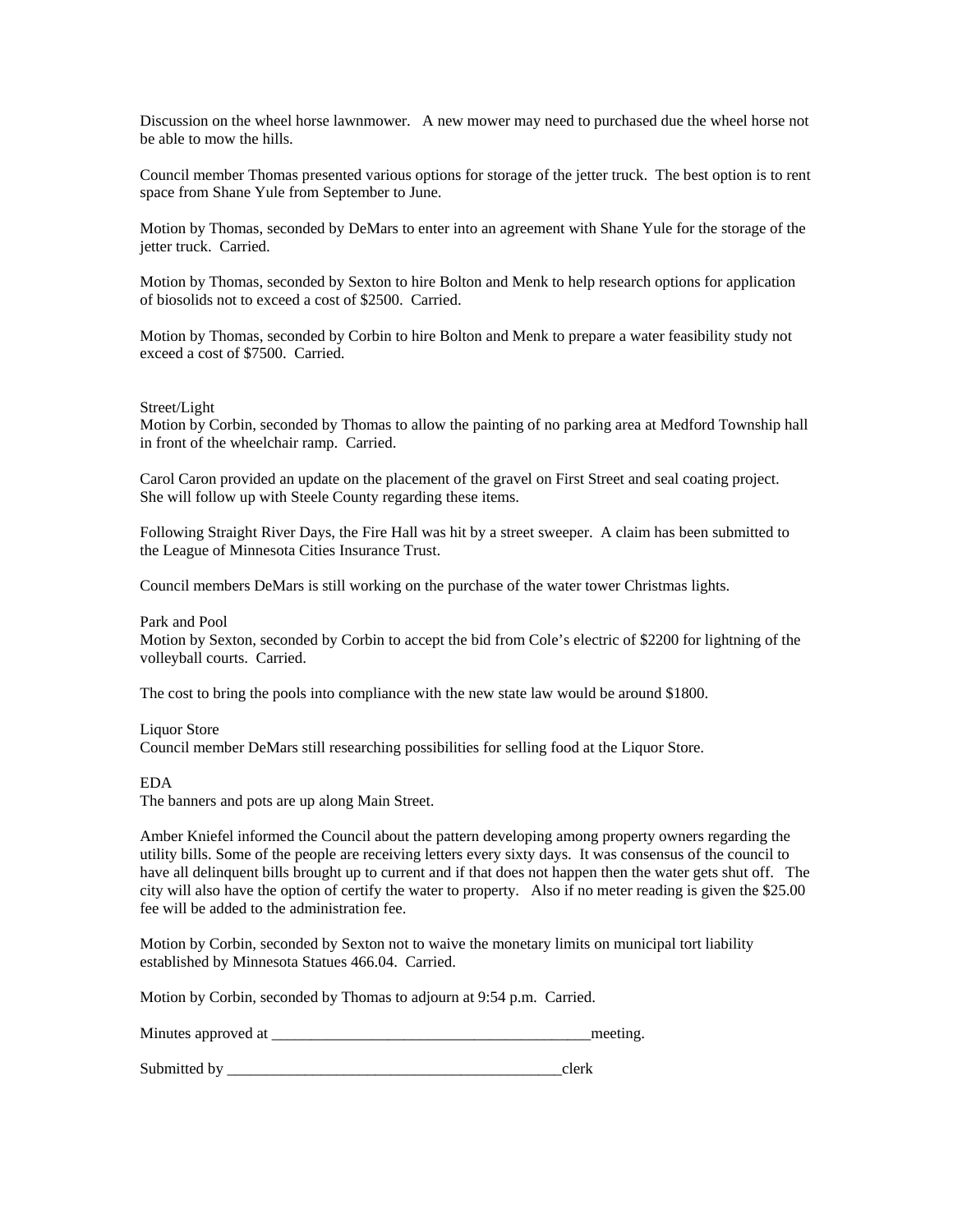Special Meeting July 21, 2008 City Hall

Mayor Kaiser called the meeting to order at 7:15 p.m. All members were present. Others attending were Ivan Cowell, Drew DeMars, Paul Beiser, Pat Merritt, Mark Rahrick, Amber Kniefel, Melanie Hagen, Darren Hagen, and John Anhorn.

The purpose of the meeting is to continue discussion on the proposed land use (zoning ordinance) regulations.

Mark Rahrick, Medford City Attorney, presented a letter that addressed the substantive changes that have been made to the land use regulations.

Discussion on grandfathering of non-conforming uses. Mr. Rahrick is recommending that the word lawful be added. The idea of grandfathering is to protect lawful non-conforming uses until they come into conformance. The Planning and Zoning Board is recommending to the Council to follow the recommendation of the City Attorney. It was consensus of the council to accept the recommendation of the City Attorney.

Discussion on recreational fires.

Discussion on accessory uses and the number of uses on a property. It was the consensus of the council to limit the number of accessory buildings but not the number of accessory uses on a property

Discussion on decks. Attached decks would be part of the principal structure and floating decks would have to follow the same requirements as an attached deck.

Discussion on the use of barbed wire or electric fences. An electric fence would not be allowed anywhere with city limits. Barbed wire or razor wire would only be allowed in the commercial and industrial zones and the wire should be a certain percentage of the fence. Barbed wire or razor wire would be allowed in residential zone for government security reasons.

Discussion on fence height. It was consensus of the council to allow a six foot fence in a residential zone and a maximum of ten foot fence in a non-residential zone.

Retaining walls currently follow the same regulations as fences. It was a consensus of the council to have the same regulations for a retaining wall as a fence.

Discussion on setbacks for town home. When a town home is sold either as part of an association or an individual parcel. The Council requested the Attorney to add language that will allow for a town home with a common to meet a majority of the setback requirements.

Discussion on a drive-up at a commercial business and whether that should be a permitted or conditional use. Council member Thomas permitted use in a commercial zone, Council member Corbin conditional use in a commercial zone; Council DeMars permitted use in a commercial zone, Council member Sexton conditional use in a commercial zone; and Mayor Kaiser permitted use in a commercial zone. It will be written in as a permitted use in a commercial zone.

### Zoning Designations

Mr. Rahrick explained the difference between the proposed commercial zones and industrial zones.

# Currently Zoned Commercial Properties.

The following properties were removed for the initial discussion of currently commercial zone properties: Kaiser—Office building, Turkey Store, and Americana Community Bank. Planning and Zoning chair Pat Merritt chose to abstain for discussion on properties owned by Darmel properties.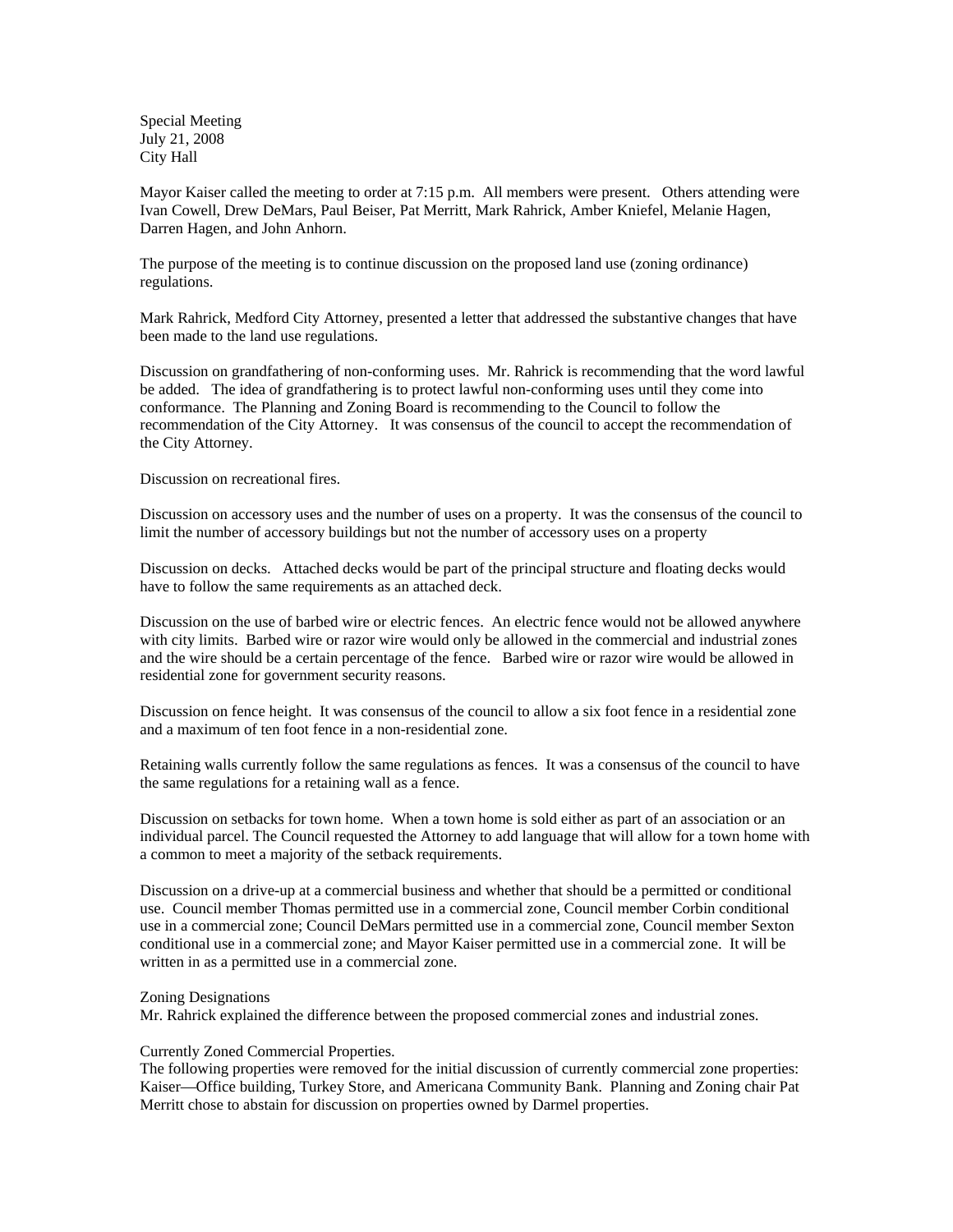It was the consensus of the council to approve the recommendation for the planning and zoning board except the Kaiser property, Turkey Store, and Americana Community Bank.

Discussion on the Turkey Store with Council member Thomas abstaining. It was the consensus of the council to accept the recommendation of the planning and zoning board. The property was zoned C-2.

Discussion on the Americana Bank with Council member DeMars abstaining. It was the consensus of the council to accept the recommendation of the planning and zoning board. The property was zoned C-2

Mayor Kaiser turned the meeting over to Acting Mayor Sexton for discussion of the Kaiser office building. It was the consensus of the council to accept the recommendation of the planning and zoning board. The property was zoned C-2.

Acting Mayor Sexton turned the meeting back over to Mayor Kaiser.

Discussion on the zoning of the Radel Park. The planning and zoning board is recommending that Radel Park be zoned C-1. It was the consensus of the Council to zone Radel Park R-1.

### Currently Zoned Industrial Property

Discussion on the Cabelas property. The planning and zoning board is recommending that the property be zoned C-2. Council member Sexton feels that the property be zoned I-1 because it should present a hardship to the property owners. Council member DeMars believes that the property be zone I-1 and the city should let the ordinances take care of what can be used in a certain zone. Mayor Kaiser feels that all industrial development should west of the Interstate.

Council member DeMars is in favor of zoning the property I-1; Council member Sexton is in favor of zoning the property I-1; Council Corbin is in favor of zoning the property C-2; Council member Thomas is in favor of zoning the property I-1; and Mayor Kaiser is in favor of zoning the property C-2. The property was zoned I-1.

Discussion on the Tiger Town property. The planning and zoning board is recommending that the property be zoned C-1. A day center would be a permitted use in a commercial zone and conditional use in an industrial zone if the center was a part of the building on site. It was the consensus of the council to accept the recommendation of the planning and zoning board. The property was zoned C-1.

Melanie Hagen asked if the Council was zoning based on the building or the current use of the building.

Discussion of the Straight River Enterprise Property. Tiger Town and Straight River Enterprise are on the same parcel. The planning and zoning board is recommending that Straight River Enterprise be zone I-1. Council member Sexton is in favor of zoning the property I-1; Council member Thomas is in favor of zoning the property I-1; Council member Corbin is favor of zoning the property C-1; Council member DeMars is in favor of zoning the property I-1; and Mayor Kaiser is in favor of zoning the property C-1. Since a majority of the Council was in favor of zoning Straight River Enterprise I-1, Tiger Town is now zoned I-1.

Discussion on Tiger Town and grandfathering. A majority of Council has changed their positions on that parcel. The parcel will now be zoned C-1 with Straight River Enterprise being grandfathered in as they are currently a lawful use.

Discussion on the property owned by John Schlichter. The planning and zoning board is recommending the property be zoned as I-1. Council member Sexton is in favor of zoning the property I-1; Council member DeMars is in favor of zoning the property C-1; Council member Corbin is in favor of zoning the property C-1; Council member Thomas is in favor of zoning the property C-1; and Mayor Kaiser is in favor of zoning the property C-1. The property was zoned C-1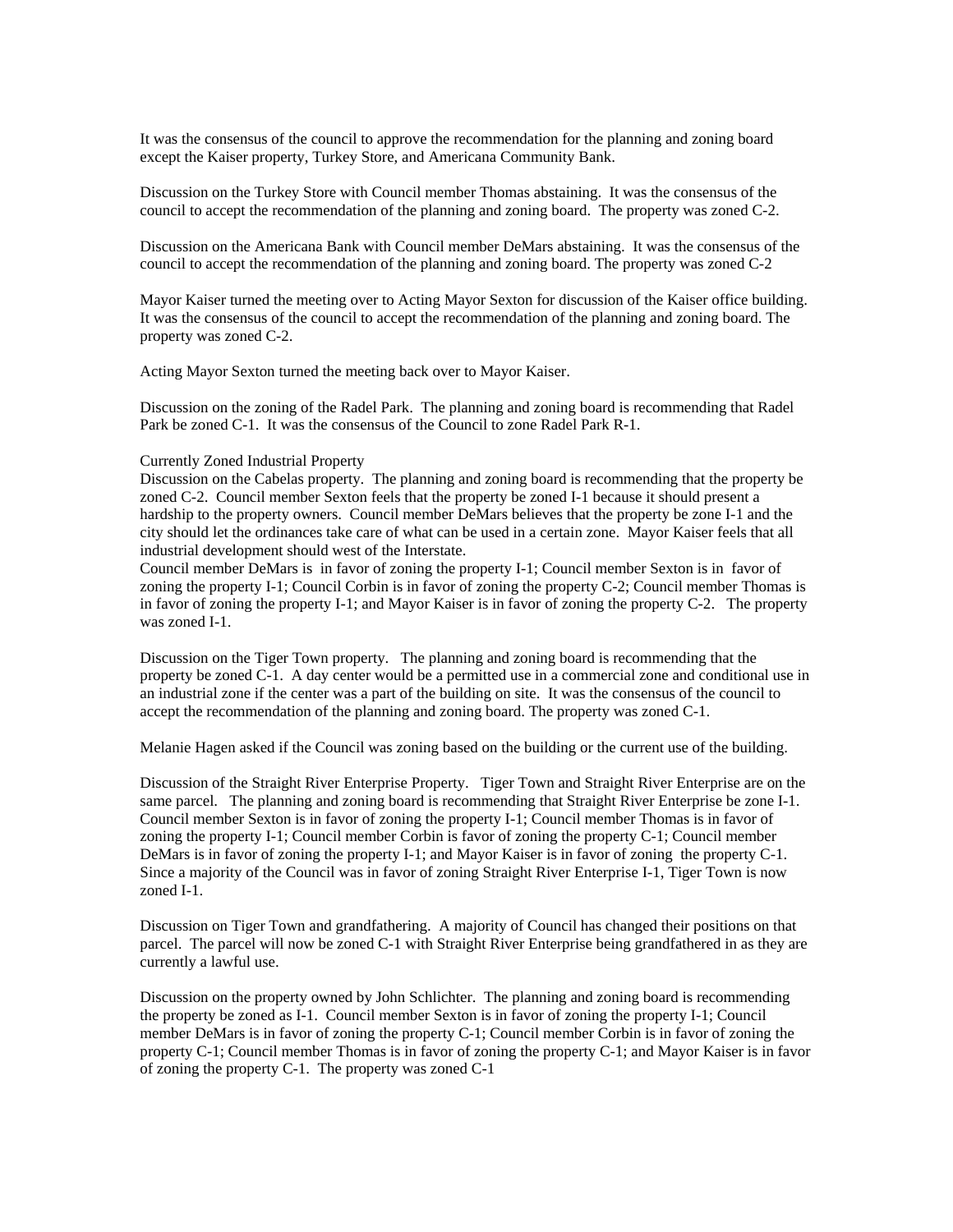Discussion on the Dempsey property. The recommendation from the planning and zoning board is the zone the property I-1. Council member Thomas is in favor of zoning the property I-1; Council member DeMars is in favor of zoning the property C-1; Council member Sexton is in favor of zoning the property I-1; Council member Corbin is in favor of zoning the property C-1 and Mayor Kaiser is in favor of zoning the property C-1. The property was zoned C-1.

Discussion on the City Shop. The recommendation from the planning and zoning board is the zone the property I-1. Council member Thomas is in favor of zoning the property C-1; Council member DeMars is in favor of zoning the property C-1; Council member Sexton is in favor of zoning the property I-1; Council member Corbin is in favor of zoning the property C-1 and Mayor Kaiser is in favor of zoning the property C-1. The property was zoned C-1

Discussion on the Turkey Store Maintenance building with Council member Thomas abstaining. The recommendation from the planning and zoning board is to zone the property I-1. Council member DeMars is in favor of zoning the property I-1; Council member Sexton is in favor of zoning the property I-1; Council member Corbin is in favor of zoning the property C-1; and Mayor Kaiser is in favor of zoning the property C-1. The property was I-1 due to the 2-2 tie.

The following properties were recommended by the planning and zoning board to be zoned R-2 and it was the consensus of the Council to zone them as R-1: Needham, Degroot, MMH, Exner, Wencl, and Hagen Duplex.

Motion by Corbin, seconded by Thomas to accept the  $1<sup>st</sup>$  reading of the land use regulations. Carried.

Discussion on the enforcement of the ordinance.

Motion by Corbin, seconded by Sexton to adjourn at 9:54 p.m. Carried.

Minutes approved at \_\_\_\_\_\_\_\_\_\_\_\_\_\_\_\_\_\_\_\_\_\_\_\_\_\_\_\_\_\_\_\_\_\_\_\_\_\_\_\_\_meeting.

Submitted by \_\_\_\_\_\_\_\_\_\_\_\_\_\_\_\_\_\_\_\_\_\_\_\_\_\_\_\_\_\_\_\_\_\_\_\_\_\_\_\_\_\_\_clerk

Regular Meeting July 28, 2008 City Hall

Acting Mayor Sexton called the meeting to order at 7:00 p.m. Four members were present with Mayor Kaiser absent. Others attending were Seth Peterson, Paul Wencl, Butch Schultz, Ben Bullert, Cindy Anhorn, John Anhorn, Michael Keogh, Rick Hager, Tony Renchin, Chad Merritt, Rich Kucera, Jeff Karow, Mark Rahrick, Julie Bruessel , Carol Caron, and Amber Kniefel.

Motion by Corbin, seconded by Thomas to approve the agenda as amended. Carried. Motion by Thomas, seconded by DeMars to approve the minutes as corrected. Carried. Motion by Corbin, seconded by Thomas to pay the city and liquor store bills. Carried. Motion by DeMars, seconded by Thomas to pay the June 2008 check register. Carried.

Concerns from the public. None

## John Anhorn driveway

John Anhorn and Michael Keogh presented a request for a letter from the City regarding the setback on driveway. The driveway is currently owned by Miller and will be purchased by John Anhorn. Mr. Miller's mortgage company is regarding a letter stating the remaining property owned by Miller meets the City's setback requirements. Amber Kniefel, Zoning Inspector, informed the council of the set back requirements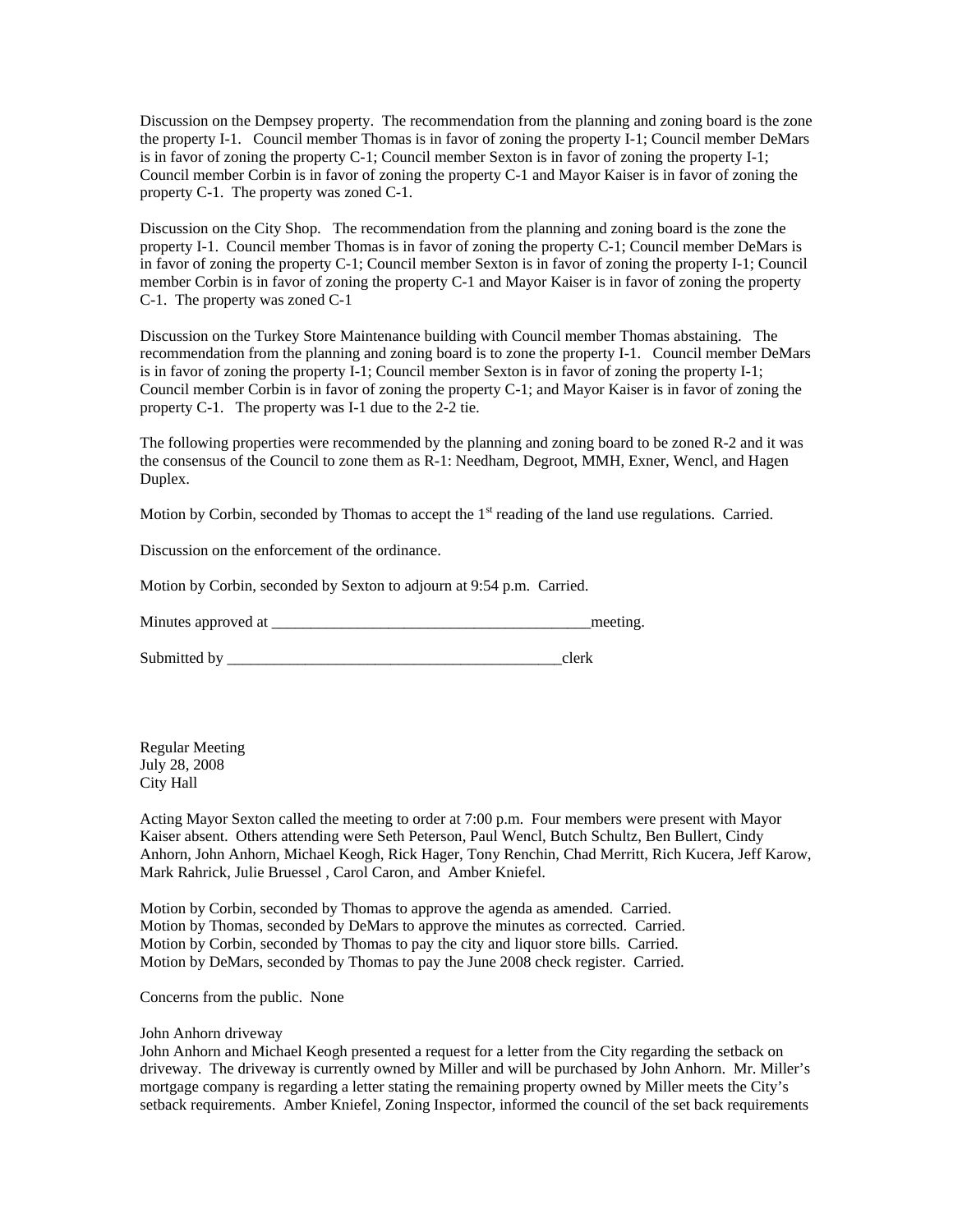and that a garage will not meet the setback requirements. The garage has been non-conforming since it was constructed.

Motion by Thomas, seconded by DeMars to authorize attorney to a draft a letter to the Miller's mortgage company stating the setback requirements are met. Carried.

Fire Department Rick Hager, Medford Fire Chief, presented eight applicants for firefighter positions for the council's consideration.

Motion by Thomas, seconded by DeMars to appoint Trevor Davis, Eric Finholdt, Nicholas Goodnature, Bradley Hager, Matthew Mullenbach, Anthony Renchin, and Dan Simon as fire fighters. Carried.

A meeting between the fire department planning committee and the city council is scheduled for September 10 at 7:00 p.m.

Planning and Zoning No report

#### City Engineer

Carol Caron presented a monthly memo detailing activities worked on since the June meeting.

Discussion on the construction on  $3<sup>rd</sup>$  Street. The cost for the materials has gone up since the developer's agreement was signed. The main point of the discussion was when to complete the construction. It was the consensus of the council to wait until phase II before constructing the road.

Ben Bullert presented the third pay request for the Ritchie Brothers Utility Extension. The work done consisted for drive-way work and culvert work.

Motion by Corbin, seconded by DeMars to pay the third pay request. Carried.

Mr. Bullert also presented two change orders. The first change order consists for sod vs. seed in the right of way. Ritchie Brothers is not in favor of the change order. The second change order consists of costs to install water and sewer in the organic area. The cost of the change order number two is \$49,310.00. A cost of \$3,100 for the soil testing will also be added into the change order. Ritchie Brothers has been involved in the discussion regarding organic material.

A letter from Ben Bullert was received by the Council.

Motion by Corbin, seconded by Thomas to authorize Bolton and Menk to work on the Ritchie Brothers project. Carried.

Bolton and Menk is checking with Met-Con to see if they have the school as-builts.

Seth Peterson presented a memo that outlined the background of the wastewater improvement project, planned future improvements for the facility, and various operational issues. The total capacity of the facility has increased by 50,000 gallons after the interim improvement project.

Mr. Peterson presented an estimate to have additional chemical purchased to dewater the sludge storage tank. This would be a normal operational expense so no action is needed by the Council.

Mr. Peterson will be meeting City Staff on August 1 to discuss the application of bio-solids.

Mr. Peterson also presented the following requests: covers for the clarifier effluent boxes (\$850); Influent manual bar screen (\$3,000); and a new bituminous drive (\$25,000).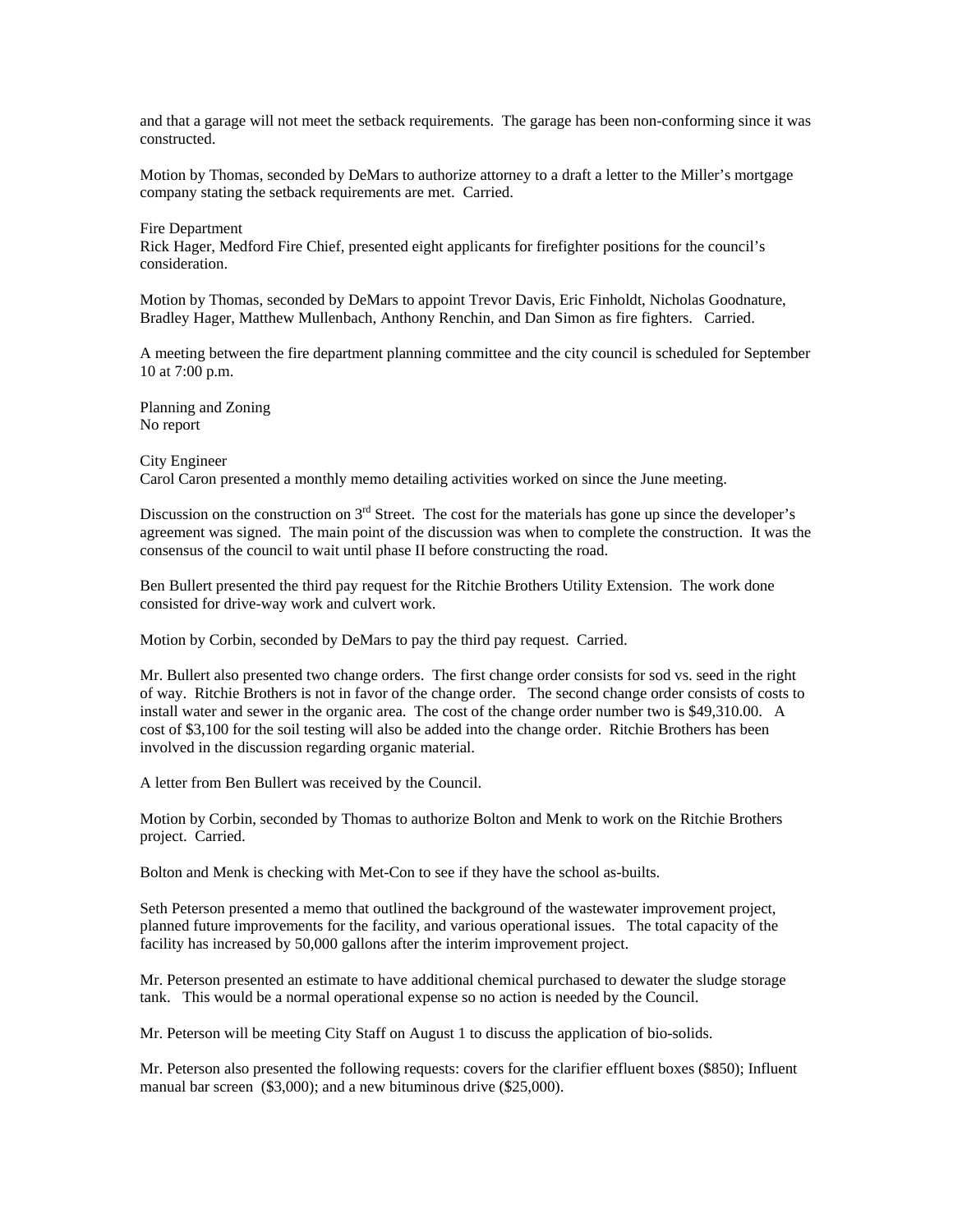Motion by Thomas, seconded by Corbin to accept the bid by  $M \& W$  Blacktopping for a new bituminous drive at the wastewater treatment plant. Carried.

Motion by Brenda, seconded by Corbin to purchase a cover for the clarifier effluent box at a cost of \$850. Carried.

Motion by Thomas, seconded by Corbin to authorize an expenditure of \$3,000 for an influent manual bar screen. Carried.

Mr. Peterson has received the information the Department of Health and would like to have any information that was created by Community Partners for the water study.

Carol Caron received a quote from Niles-Wiese to finish the work on the catch basins. The cost will be \$75.00 a square yard plus equipment and labor. Additional quotes will be received.

Water and Sewer Report Motion by Thomas, seconded by DeMars to purchase a lawn mower at a cost of \$11,000. Carried.

Council member Thomas informed the council that the eight hydrants will be bid this year for the work being done next year.

The cost for a dump of the City owned dumpster will increase to \$24.00 a dump.

The tree farm in front of the wastewater plant has 50 to 75 trees that could be moved. The Council would like a notice to go into the paper to allow residents to take the trees but they are responsible for moving them.

Council member Thomas informed the council that the transmission went out on the boom truck. The cost to repair the transmission is \$3,248.45. The truck will be limped along for the remainder of the year and then budget for a replacement.

Council member Thomas also presented the projects that have been completed by the staff and the weekly meeting that are being held. Council member Thomas also presented an on-call policy as well as the cost associated with the various options.

Motion by Thomas, seconded by DeMars to approve the on-call policy as presented. Carried.

Motion by Thomas, seconded by DeMars to increase Rich Kucera's wage to \$19.50 with no raise until a Class B wastewater license is received. Aye: Thomas, DeMars, Sexton. Nyes: Corbin. Motion Carried.

Street and Lights Nothing to report

Park

An inspection of the pool was completed on July 11, 2008. A full report on the inspection will be received shortly.

City Attorney

Mark Rahrick presented a League of Minnesota Cities memo regarding variance request for the Council information. Mr. Rahrick also updated the Council the billboard lawsuit and Nycore.

# Liquor Store

A proposal regarding food will be presented at the August Meeting.

### EDA

A special meeting of the EDA will be held on August 13 to discuss the shop Medford program.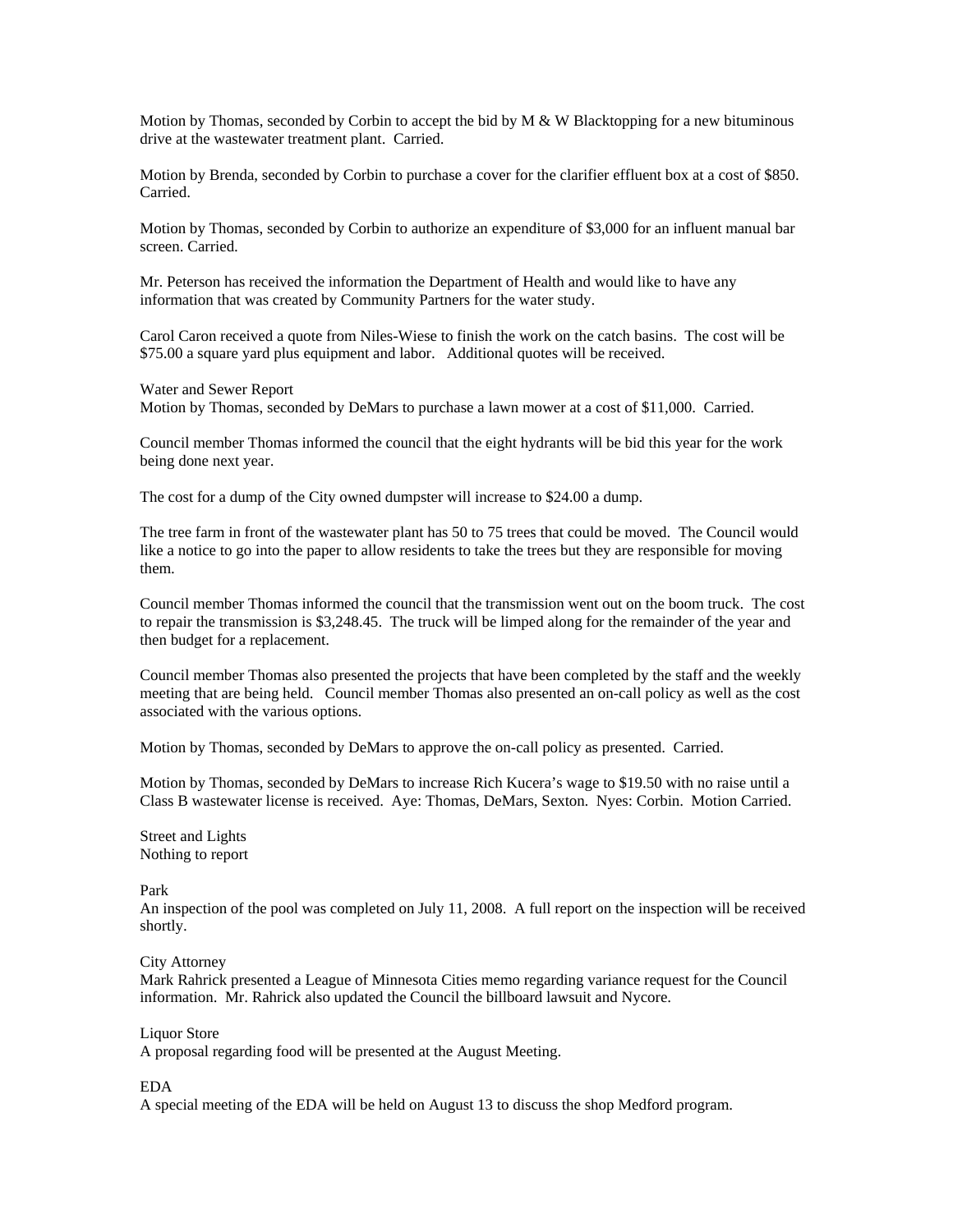Motion by Thomas, seconded by Corbin to accept the election judges as presented. Carried.

City Clerk Christiansen presented a clothing proposal from Mayor Kaiser. It was a consensus of the Council to table the clothing proposal.

The budget workshop will be held on August 27 at 7:00 p.m.

A special joint meeting with Planning and Zoning will held on August 18 at 7:15 p.m.

Motion by Corbin, seconded by Thomas to adjourn at 9:50 p.m. Carried.

Minutes approved at \_\_\_\_\_\_\_\_\_\_\_\_\_\_\_\_\_\_\_\_\_\_\_\_\_\_\_\_\_\_\_\_\_\_\_\_\_\_\_\_\_meeting.

Submitted by  $\qquad \qquad \text{clerk}$ 

Emergency Meeting #1 July 31, 2008 City Hall

Mayor Kaiser called the meeting to order at 12:04 p.m. Four members were present with Council member Sexton absent. Others attending were Amber Kniefel, John Anhorn, and Jeff Karow.

The purpose of the meeting is to receive an initial update on the damage following a severe thunderstorm.

Mayor Kaiser has declared a local state of emergency.

John Anhorn, Incident Commander, provided an assessment on the local state of emergency. The roads leading into Medford have closed to limited access for non-residents. The city is without power and Alliant is on scene working to restore the power. A damage assessment is being completed by the Medford Fire Department and looks like a majority of the damage is tree damage. Assistance has been requested from the American Red Cross and Steele County CERT. Mutual Aid is also being provided by the Owatonna Fire Department and Faribault Fire Department. Gold Cross Ambulance is doing welfare checks as needed.

The spokesperson during the local state of emergency will be the Mayor. Mayor Kaiser requested any question from media be sent to him.

Mayor Kaiser will authorize the use of any outside contractors that may be needed.

Motion by Thomas, seconded by Corbin to authorize the use of Niles-Wiese for clean up. Carried

The City of Medford will clean-up the debris if placed on the curb.

Motion by Corbin, seconded by DeMars to authorize the city to clean-up the debris. Carried.

This information will be placed on the radio, website, and a door to door handout. Council member Corbin and DeMars will hand this information out to the public along with City Staff.

Motion by Corbin, seconded by Thomas to adjourn at 12:20 p.m. Carried.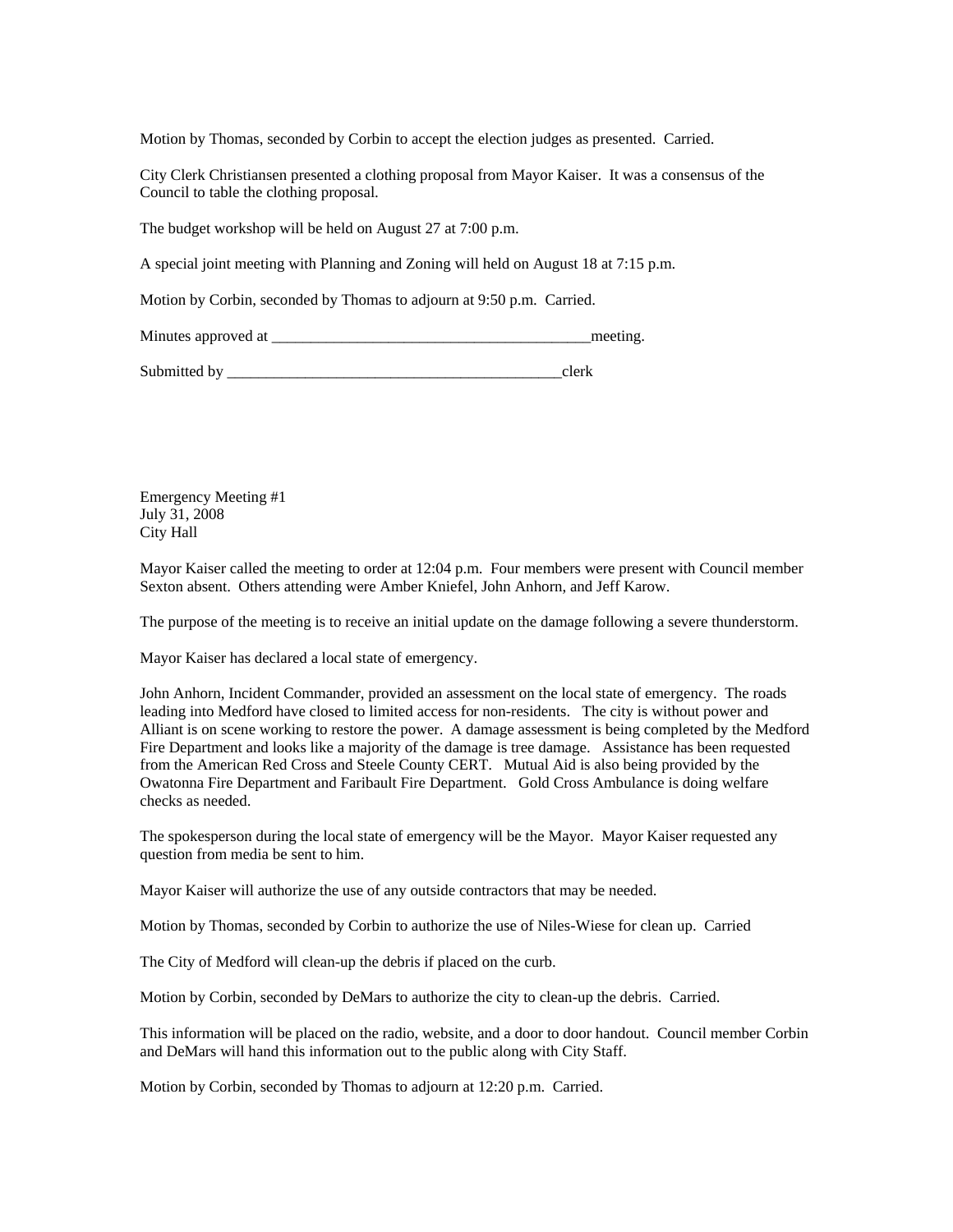Minutes approved at \_\_\_\_\_\_\_\_\_\_\_\_\_\_\_\_\_\_\_\_\_\_\_\_\_\_\_\_\_\_\_\_\_\_\_\_\_\_\_\_\_meeting.

Submitted by  $\qquad \qquad \text{clerk}$ 

Emergency Meeting #2 July 31, 2008 City Hall

Mayor Kaiser called the meeting to order at 5:00 p.m. All members were present. Others attending were Rick Hager, Jeff Karow, Rich Kucera, John Anhorn, and Representatives from Red Cross, CERT, Niles-Wiese, Alliant Energy, and Meixner Tree Service.

The purpose of the meeting is to assess where we are at and develop a game plan for clean-up.

Update from Alliant Energy.

- Main three phase lines are up and running
- Northwest quadrant of town was the hardest hit
- More crews are the way to town.
- Fire Department is aware of any issues regarding public safety.

The streets in the City are as cleared as they can be with some debris still in the roadway.

The City will reopen access to town except the Northwest quadrant, which will be accessible only to residents and emergency personnel.

Meixner Tree Services has been contracted to remove any low hanging branches over the roadway.

The American Red Cross will be providing a meal at 6:00 p.m. Meals have also been provided for the residents for the Medford Manor and Florence Maas.

Rich Kucera informed the Council that water and sewer services are running with the help of a generator.

Niles-Wiese Construction has started the removal of debris from the curb.

An emergency meeting will be held at August 1 at 9:00 a.m.

Motion by Corbin, seconded by Thomas to adjourn at 5:15 p.m. Carried.

Minutes approved at \_\_\_\_\_\_\_\_\_\_\_\_\_\_\_\_\_\_\_\_\_\_\_\_\_\_\_\_\_\_\_\_\_\_\_\_\_\_\_\_\_meeting.

Submitted by \_\_\_\_\_\_\_\_\_\_\_\_\_\_\_\_\_\_\_\_\_\_\_\_\_\_\_\_\_\_\_\_\_\_\_\_\_\_\_\_\_\_\_clerk

Emergency Meeting #3 August 1, 2008 City Hall

Mayor Kaiser called the meeting to order at 9:05 a.m. All members were present. Others attending were representatives from the City, Fire Department, Niles-Wiese, Alliant Energy, Red Cross, Meixner Tree Service.

The purpose of the meeting is to provide an update on the local state of emergency.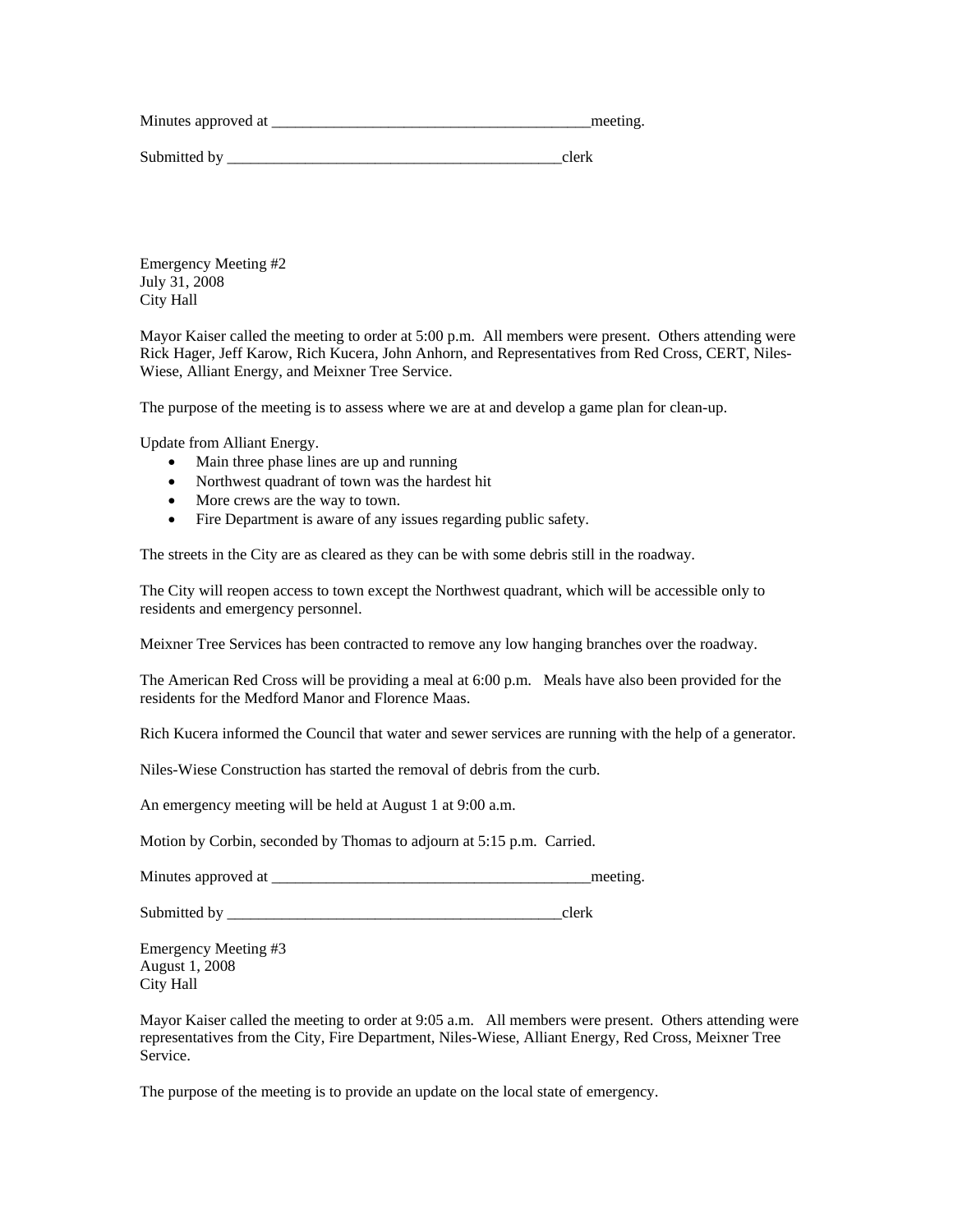Mayor Kaiser thanked every one for their hard work during the local state of emergency.

The Emergency Operations Center closed at 11:00 p.m. on July 31, 2008.

Alliant Energy stated that power is restored to all but four homes and they are continuing work to finish restoring power.

Red Cross reported that one senior citizen did have to take shelter at City Hall; water is being provided to those working in the community; and a noon meal will be provided today.

The City water and sewer are up and running.

The plan for continued clean-up is the following:

- Niles-Wiese has started street clean-up
- No clean-up on the weekend
- Cut off date for debris clean-up is August 11
- A street sweeper will be contracted to clean the curb
- There will no access for private citizens at the city dump site.
- Removal of tree stumps will be the responsibility of the homeowners.
- Meixner's services are completed.
- Private companies can't haul debris into the City Site.
- Utility mast repair is the responsibility of the homeowners.
- City equipment is not available for private use.
- The local state of emergency will continue though the weekend.

Motion by Corbin, seconded by DeMars to adjourn at 9:40 a.m. Carried.

Minutes approved at \_\_\_\_\_\_\_\_\_\_\_\_\_\_\_\_\_\_\_\_\_\_\_\_\_\_\_\_\_\_\_\_\_\_\_\_\_\_\_\_\_meeting.

Submitted by \_\_\_\_\_\_\_\_\_\_\_\_\_\_\_\_\_\_\_\_\_\_\_\_\_\_\_\_\_\_\_\_\_\_\_\_\_\_\_\_\_\_\_clerk

Special Meeting August 18, 2008 City Hall

Mayor Kaiser called the meeting to order at 7:16 p.m. All members were present. Others attending were Mark Rahrick, Amber Kniefel, Pat Merritt, Ivan Cowell, Paul Beiser, Ross Olson, and Drew DeMars. John Schlichter, Ruth Dempsey, Rick Dempsey, Darren Hagen, Melanie Hagen, Jeff Karow, Lind Dusek, Jason Dusek, Kelley Ahrens, and Dustin Engbard.

The purpose of the meeting is to continue discussion on the proposed Land Use Ordinance and Sign Ordinance.

Mayor Kaiser provided a brief review of process to get to where we are at and structure of the meeting.

Public Input

Linda Dusek expressed concerns about the zoning of John Schlichter's property. Ms. Dusek would like the property industrial due to the building structure. Ms. Dusek also informed the council that J&L Collision would not be able to operate in a commercial zone.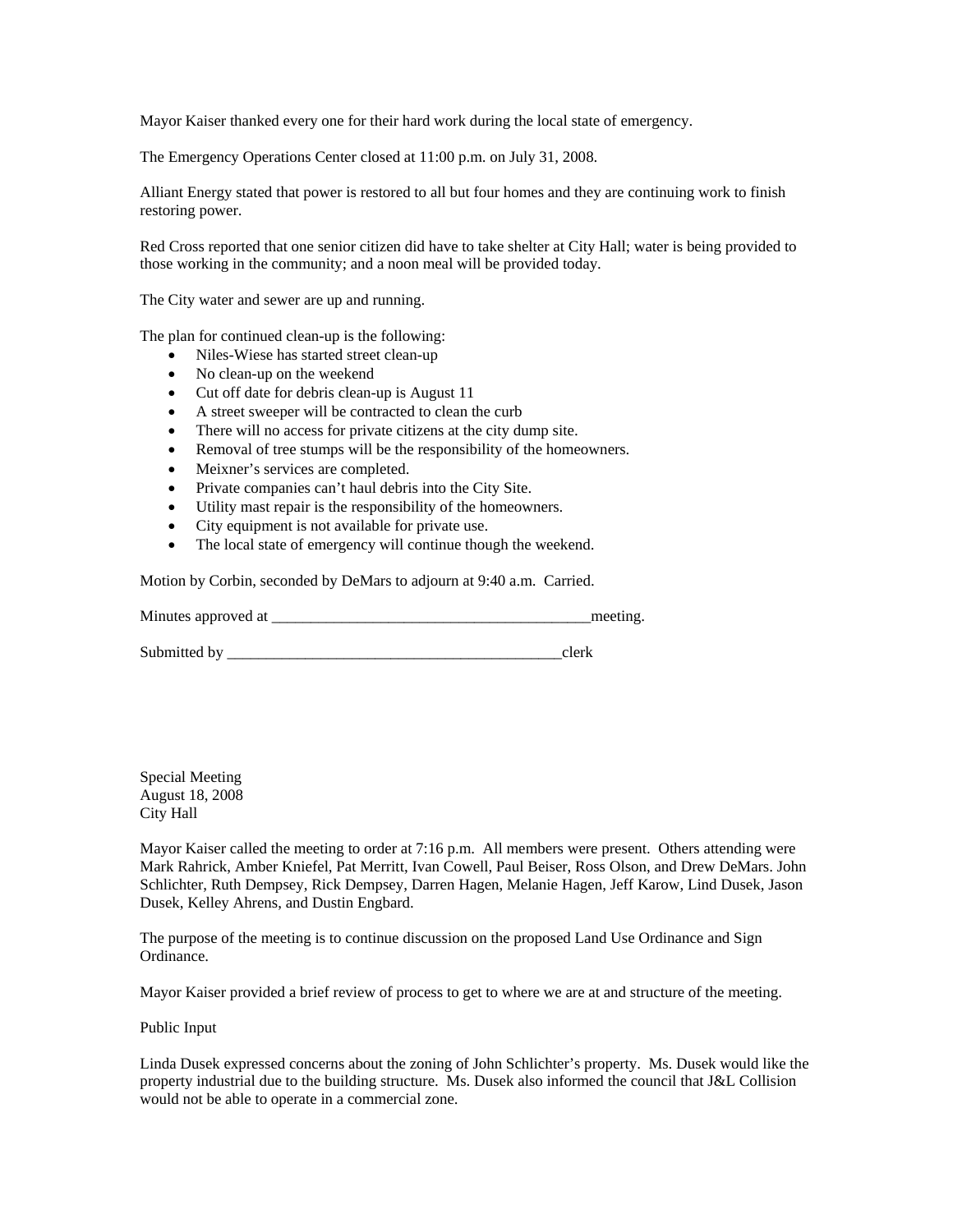John Schlichter asked the council for reconsideration on zoning of his properties. Mr. Schlichter would like to see the properties zoned Industrial.

Dustin Engbard expressed concerns about the zoning of the Schlichter property.

Rick Dempsey expressed concerns with the zoning of Dempsey's Shed. Mr. Dempsey believes that a change in zoning will have negative impact on any future use.

Melanie Hagen expressed concerns with a potential mix zoning in one area. Ms. Hagen would like to see the parcel that is home to Tiger Town and Straight River Enterprise zoned Industrial. Ms. Hagen also believed that the City was trying to limit small business from locating in Medford.

Darren Hagen expressed concerns about zoning based on what the type of business currently being conducted. Mr. Hagen would like the zoning decision to be based on the building structure. Mr. Hagen would also like to see parcel that is home to Tiger Town and Straight River Enterprises be zone Industrial.

Discussion on the John Schlichter property. The planning and zoning board recommended that the property be zoned I-1 and during the July 21 joint meeting the property was rezoned to C-1. It was the consensus of the zoning board to recommend that the property be zoned I-1. It was the consensus of the Council to zone the property I-1. The property was zoned I-1.

Discussion on Dempsey's Shed. The planning and zoning board recommended that the property be zoned I-1 and during the July 31 joint meeting the property was rezoned to C-1. It was the consensus of the zoning board to recommend that the property be zone I-1. It was the consensus of the Council to zone the property I-1. The property was zoned I-1.

Discussion of Tiger Town and Straight River Enterprise property. The planning and zoning board recommended that property be zone both I-1 and C-1 and during the July 21 joint meeting the property was rezoned to C-1. It was the consensus of the zoning board to zone the property I-1. It was the consensus of the Council to zone the property I-1. The property was zoned I-1.

After a lengthy discussion on whether to allow non-permitted uses in a particular zone, it was the consensus of the Council to change the language in the ordinance to grandfather all uses of real property that will not meet the new zoning designations, whether or not they meet the current zoning designations. The language grandfathering only structures that are currently lawful will be retained.

Mark Rahrick presented a list of items that were changed following the first reading. Mr. Rahrick will incorporate all the changes that were discussed into the final land use ordinance.

Motion by Corbin, seconded by Thomas to accept the  $2<sup>nd</sup>$  reading of the land use ordinance as amended. Carried.

Motion by Corbin, seconded by DeMars to adopt the land use ordinance. Carried.

Mr. Rahrick presented a summary of the land use ordinance for Council review. The summary will be used for publication instead of publishing the entire ordinance.

Motion by Corbin, seconded by Sexton to accept the summary as presented and to publish the summary. Carried.

Sign Ordinance

A proposed sign ordinance was presented for discussion. The ordinance was drafted by a League of Minnesota Cities attorney and the City Attorney. The proposed ordinance is content neutral and doesn't limit the number of signs on a property but limits the size of signs.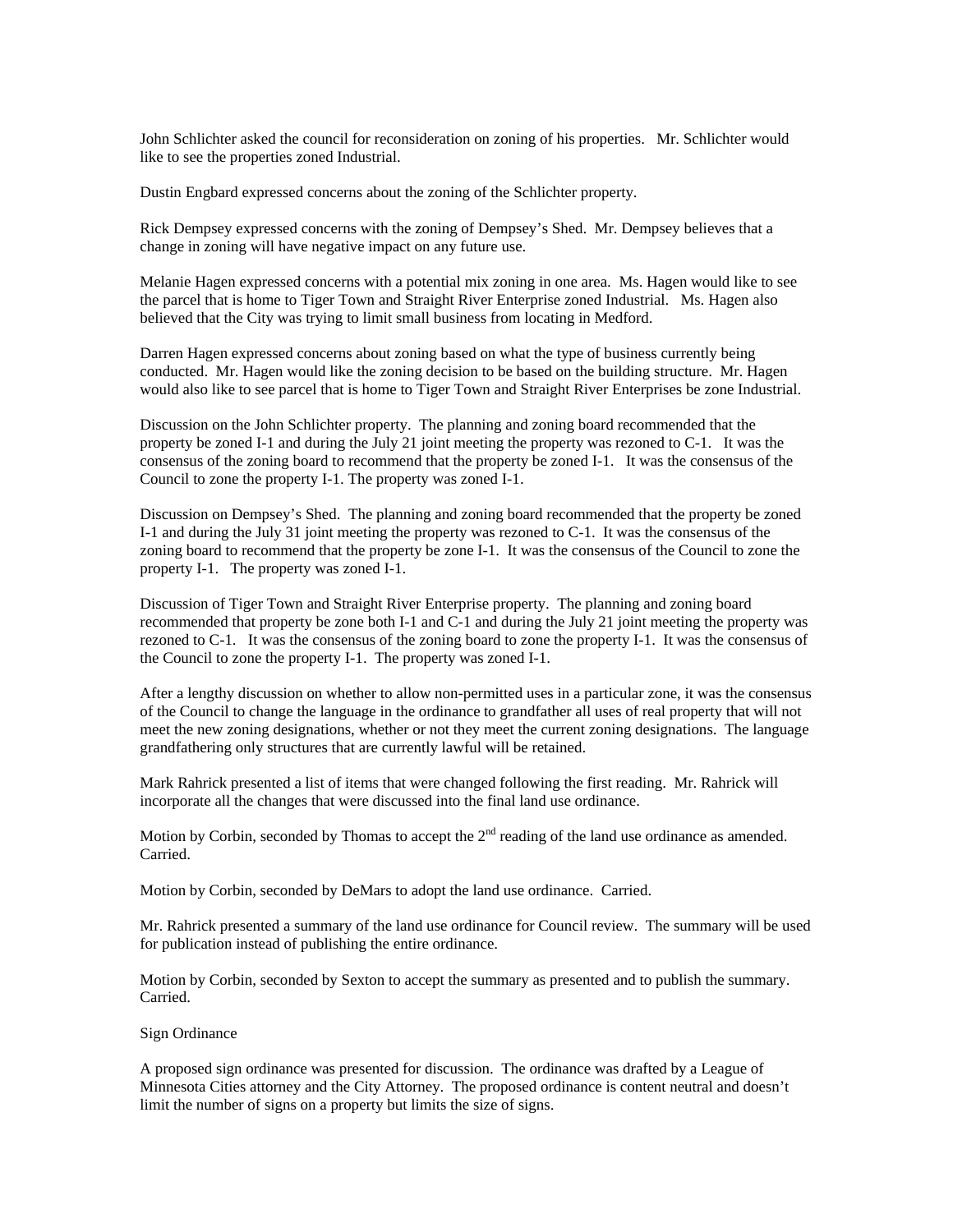Discussion on the proposed sign ordinance was tabled pending review by the Planning and Zoning Board.

Motion by Corbin, seconded by DeMars to adjourn at 8:49 p.m. Carried.

Minutes approved at the setting and the setting and the setting and the setting.

Submitted by \_\_\_\_\_\_\_\_\_\_\_\_\_\_\_\_\_\_\_\_\_\_\_\_\_\_\_\_\_\_\_\_\_\_\_\_\_\_\_\_\_\_\_clerk

Regular Meeting August 25, 2008 City Hall

Mayor Kaiser called the meeting to order at 7:01 p.m. All members were present. Others attending were Seth Peterson, Jeff Karow, Butch Schultz, Dan Sexton, Melanie Hagen, John Anhorn, Amber Kniefel, Carol Caron, and Mark Rahrick.

Motion by Corbin, seconded by Sexton to approve the agenda as amended. Carried. Motion by Corbin, seconded by DeMars to approve the minutes as amended. Carried. Motion by Corbin, seconded by DeMars to pay the city and liquor store bills. Carried. Motion by Thomas, seconded by Corbin to approve the July 2008 check register. Carried.

Concerns from the public. None.

Seth Peterson provided an updated on the activities that have occurred at the wastewater plant since the July meeting. Mr. Peterson also informed the Council about the meeting scheduled for August 26 with Owatonna Public Utilities regarding water improvements. A draft feasibility study will be presented at September meeting.

Planning and Zoning Nothing to report

City Engineering Carol Caron presented a monthly memo that detailed activities worked on since the July meeting.

Discussion on the Ritchie Brothers change order #1. This change order is for an addition of sod instead of seed. The total cost for the change order #1 is \$5,640.89.

Motion by DeMars, seconded by Kaiser to approve the change order at city cost. Carried.

Discussion on the Ritchie Brothers change order #2. This change order deals with the removal of the unsuitable material that was encountered in the county right-of-way. The total cost for the change order  $#2$ is \$49,310.00.

Motion by Thomas, seconded by Corbin to approved the change order. Carried.

Ms. Caron also informed the council of a problem that occurred in the staking of the sanitary sewer line. The error has caused the sanitary sewer line to be installed at an angle instead of being straight. Ms. Caron is working on solutions for this problem.

The majority of the water and sewer have been installed on the Ritchie Brothers project.

City Attorney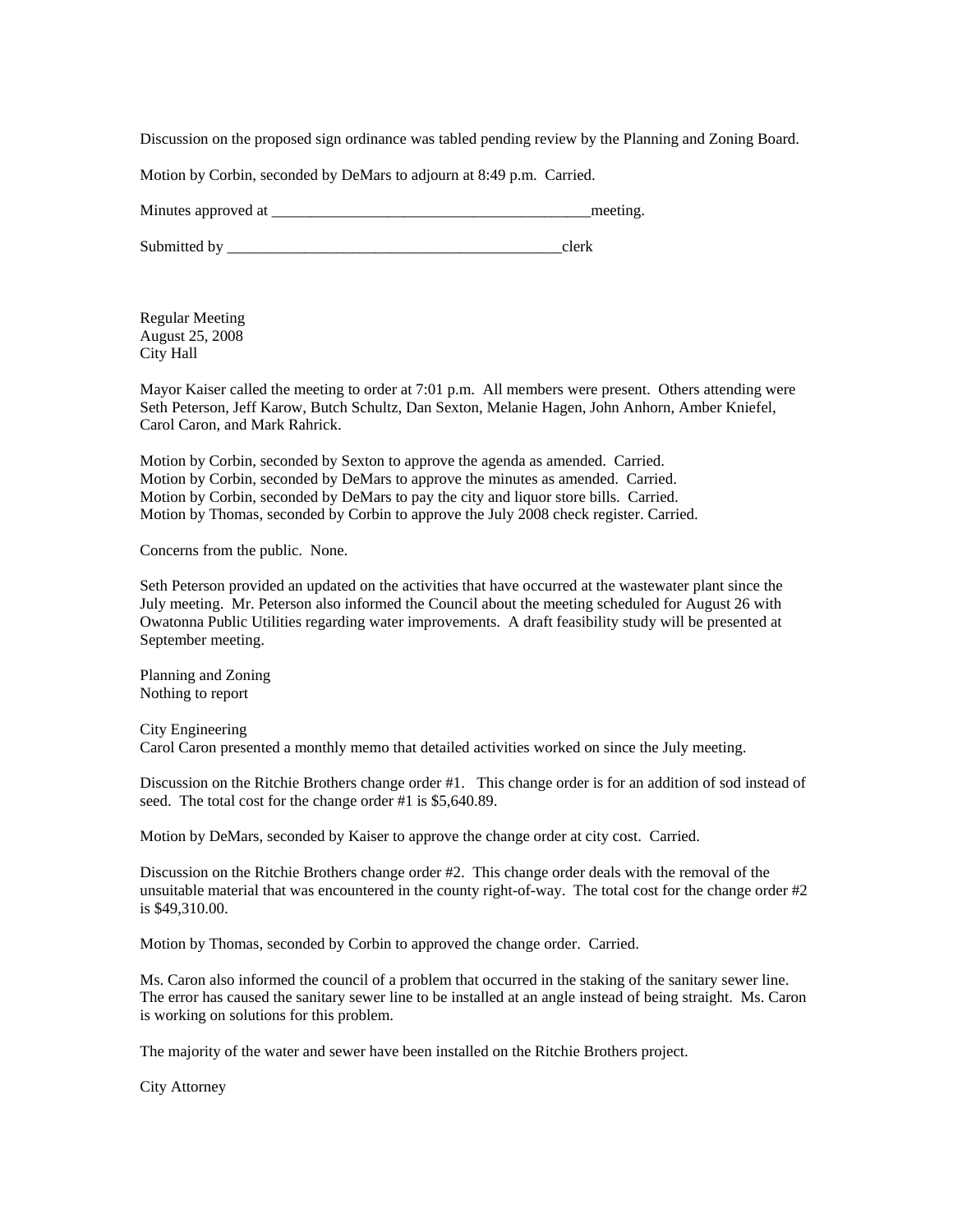Mark Rahrick presented an ordinance that would update the City Code section that deals with the recording and conveying real property. This ordinance would allow for a property transfer in town as long as the lots that are created due to the transfer are considered buildable lots.

Motion by Corbin, seconded by Sexton to accept the  $1<sup>st</sup>$  reading of the recording and conveying real property ordinance. Carried with Council member Thomas abstaining.

Mr. Rahrick informed the Council that action against Ny-Core has been filed with the Secretary of State and that the attorney from League of Minnesota Cities involved in the billboard issue would like to meet with City at some point.

### Water & Sewer

Council member Thomas presented a plan for the trees at North Park. The plan would move half of the trees and leave the rest for a park. Council member Thomas will work with the Park Board to develop a plan and ways to create a park.

Motion by Thomas, seconded by Sexton to send Rich Kucera to wastewater exam refresher course in St. Cloud and pay the expenses associated with the course. Carried.

Motion by Thomas, seconded by Corbin to adopt the on-call policy as presented. Carried.

### Street and Light

Discussion on the round-a-bout and city's responsibility for maintenance. The City is responsible for the circle portion of the round-a-bout and the right of ways is not the responsibility of the City. Council member DeMars would like to thank the volunteers who cleaned up around the round-a-bout.

### Park and Pool

Discussion on the request presented by Sexton Lawn Service. Council member Sexton abstained from the discussion. Dan Sexton presented a request for reimbursement of cost for equipment use to maintain the flowers at Straight River Park, Central Park, and City Hall. The total cost of the request is \$500.00 for the entire season.

Motion by Corbin, seconded by Kaiser to deny the request. Carried.

### Liquor Store

Council member DeMars informed the Council that revenue at the liquor store in under budget for the year. Council member DeMars will be presenting a proposal regarding food at the liquor store at the September meeting.

### EDA

The Shop Medford program will be starting soon and the prize periods and amounts are the same last year.

Mayor Kaiser presented a clothing proposal for city staff. The original plan called for two articles of clothing for City of Medford staff and clothing would not have to be worn every day.

Motion by Thomas, seconded by Corbin to accept the clothing proposal as presented. Carried.

Amber Kniefel informed the council on the research that was completed for additional phone line in City Hall. It was the consensus of the council to obtain an additional phone line for City Hall.

Motion by Corbin, seconded by DeMars to adopt resolution closing out funds and transfer of the funds. Carried.

Motion by Corbin, seconded by Thomas to adjourn at 8:48 p.m. Carried.

Minutes approved at \_\_\_\_\_\_\_\_\_\_\_\_\_\_\_\_\_\_\_\_\_\_\_\_\_\_\_\_\_\_\_\_\_\_\_\_\_\_\_\_\_meeting.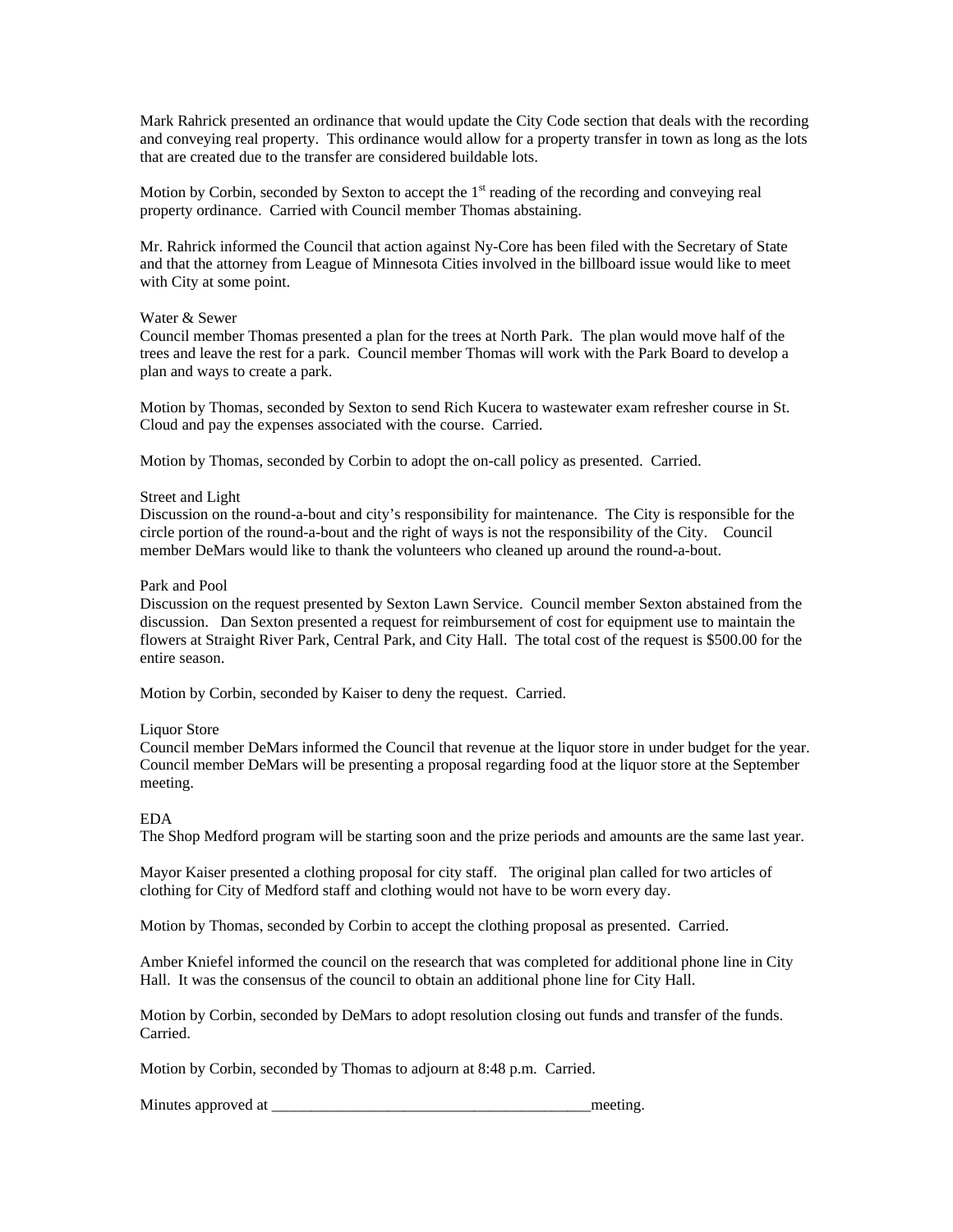Submitted by \_\_\_\_\_\_\_\_\_\_\_\_\_\_\_\_\_\_\_\_\_\_\_\_\_\_\_\_\_\_\_\_\_\_\_\_\_\_\_\_\_\_\_clerk

Special Meeting August 27, 2008 City Hall

Mayor Kaiser called the meeting to order at 7:41 p.m. All members were present. Others attending were Amber Kniefel.

The purpose of the meeting is to discuss the 2009 budget.

A review of the proposed budget was done line by line.

Motion by Corbin, seconded by Thomas to adopt the preliminary levy for 2009 as follows:

| General Fund    | \$90,562.00  |
|-----------------|--------------|
| Fire Relief     | \$15,000.00  |
| <b>EDA Levy</b> | \$16,625.00  |
| 2004 Refinanced | \$55,000.00  |
| 2004 Refunding  | \$50,000.00  |
| 1998 Street     | \$75,000.00  |
| 1993 Sewer      | \$100,000.00 |
| PFA Loan        | \$74,160.00  |
| Total           | \$476,347.00 |
|                 |              |

and preliminary budget with total expenditures of \$863.986.00. Carried

This preliminary levy reflects a 12.08% increase from 2008 levy.

Discussion on the Municipal Liquor Store budget.

Motion by Corbin, seconded by Thomas to set the truth and taxation hearing on December 3, 2008 at 7:00 p.m. with a continuation hearing on December 10, 2008 at 7:00 p.m. Carried

Motion by Corbin, seconded by Thomas to adjourn at 9:07 p.m. Carried.

Minutes approved at \_\_\_\_\_\_\_\_\_\_\_\_\_\_\_\_\_\_\_\_\_\_\_\_\_\_\_\_\_\_\_\_\_\_\_\_\_\_\_\_\_meeting.

Submitted by \_\_\_\_\_\_\_\_\_\_\_\_\_\_\_\_\_\_\_\_\_\_\_\_\_\_\_\_\_\_\_\_\_\_\_\_\_\_\_\_\_\_\_clerk

Special Meeting September 10, 2008 City Hall

Mayor Kaiser called the meeting to order at 7:03 p.m. Four members were present with Council member Thomas absent. Others attending were Pat Merritt, Keith Maas, John Anhorn, Rick Hager, Shane Yule, Jeff Karow, Amber Kniefel, Mark Rahrick, Todd Peterson, Clare Kennedy.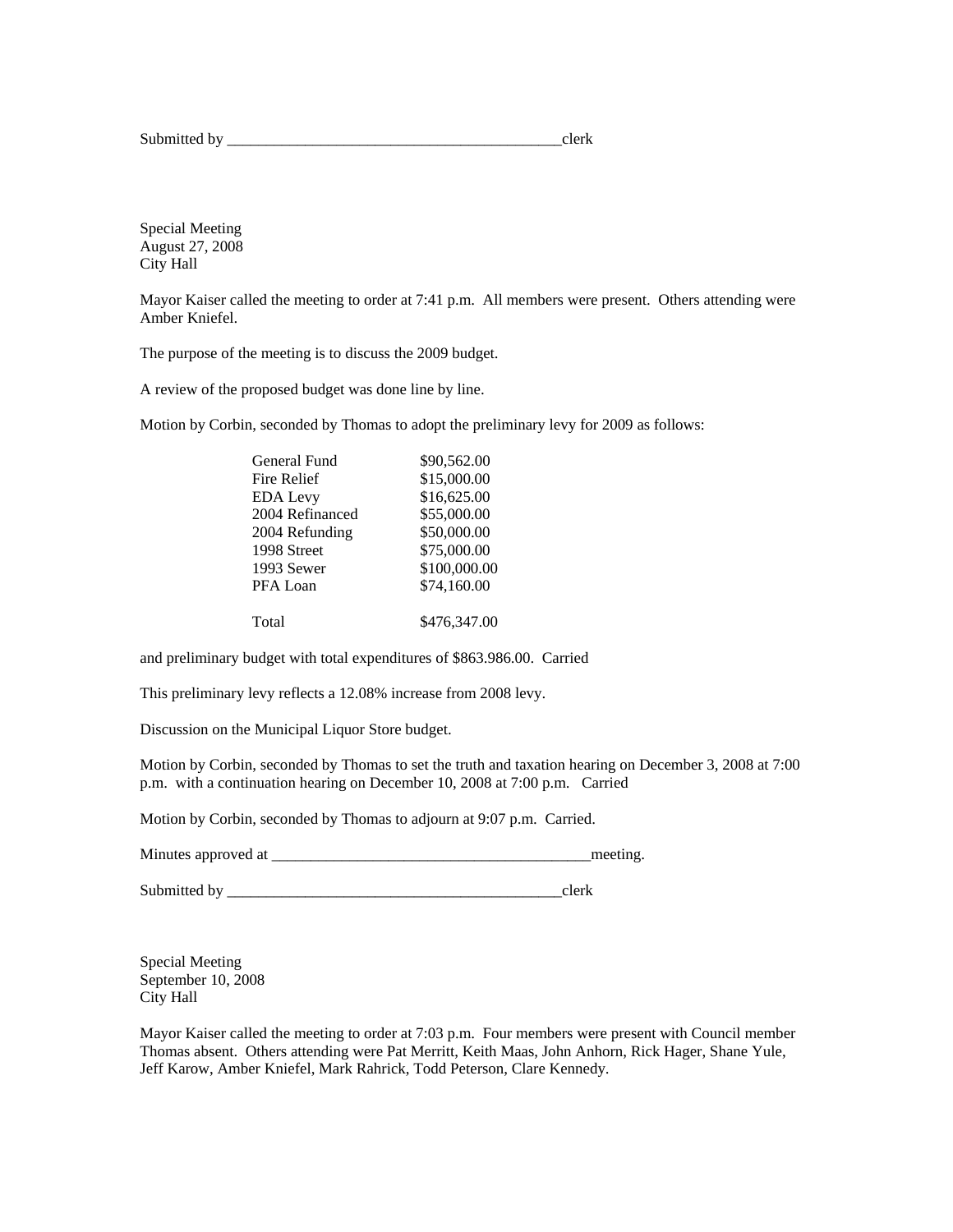The purpose of the meeting is to discuss the recording and conveying of real property ordinance, discuss the sign ordinance, and city facility planning session with the fire department.

### Recording and Conveying of Real Property

The first reading of the proposed ordinance was held at the August regular meeting. Mr. Rahrick informed the council that no changes have been made to the ordinance since the first reading.

Motion by Corbin, seconded by Sexton to accept the  $2<sup>nd</sup>$  reading of the recording and conveying of real property ordinance. Carried.

Motion by Corbin, seconded by Sexton to adopt the recording and conveying of real property ordinance. Carried.

Mr. Rahrick presented a summary of the recording and conveying of real property. The summary will be used in publication instead of publishing the complete ordinance.

Motion by Corbin, seconded by DeMars to approve the summary and publish the summary as presented. Carried.

## Sign Ordinance

A public hearing on the proposed sign ordinance was held at a special meeting of the planning and zoning board. The planning and zoning is recommending several changes. Mr. Rahrick presented a summary of the proposed changes to the ordinance.

Mr. Rahrick has added a definition of total area of all signs to ordinance. The area is now defined to include those sights that can be viewed from the public right of way. The definition attempts to address the issue of a property having signs internal to their property that are not seen from the public road.

Mr. Rahrick also informed the council that the definition of off-parcel (billboard) sign was amended. The definition was amended to make exception for abutting parcels under the same ownership. This definition would address a situation where a property is located on two or more parcels.

Discussion on the illuminated and electronic signs. It was consensus to have Council member Corbin work with the attorney to develop language regarding illuminated and electronic signs.

Motion by Corbin, seconded by DeMars to have  $1<sup>st</sup>$  reading of the sign ordinance as presented. Carried.

Recess of five minutes.

City Facility Planning with Fire Department

The City Council met with members of the Fire Department to discuss the long range needs of both the city and fire department. Any project that may be completed will require council approval and it is a good idea to look all feasible options. Fire Chief Rick Hager informed the Council that the fire department is on the same page as the council.

Some of the potential ideas that were discussed were making the city hall/fire hall more visible in town, create a larger area for the maintenance department for equipment storage and maintenance, and a state of art training and meeting rooms. Some of the challenges that were presented involved finding a possible location, future capital projects that need to completed, and funding considerations.

It was consensus of the council to have the fire department move forward with the process.

The fire department also informed the council that the roof is in need of major repairs.

Motion by Corbin, seconded by DeMars to adjourn at 8:06 p.m. Carried.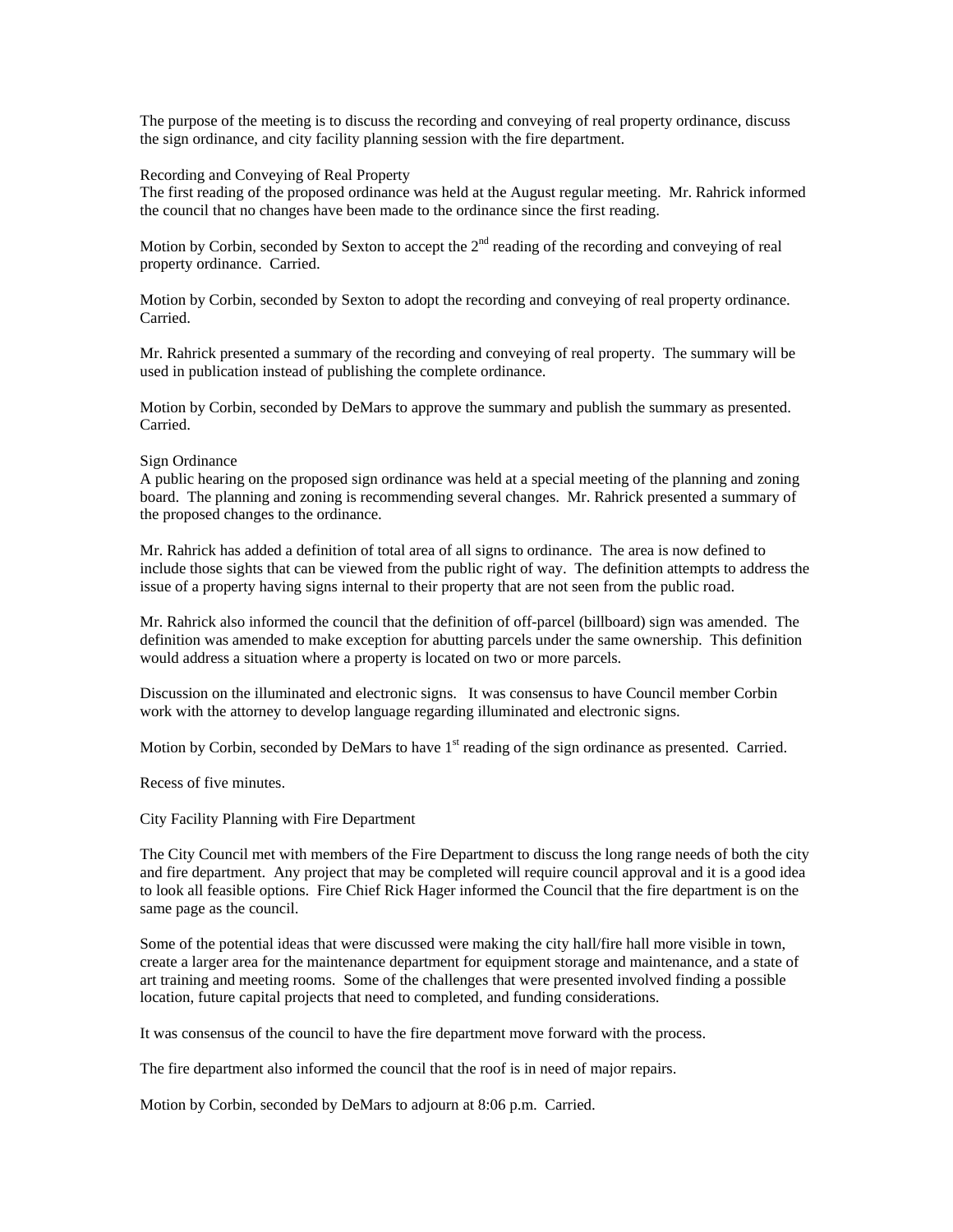| Minutes approved at | meeting. |
|---------------------|----------|
|                     |          |

Submitted by  $\Box$ 

Regular Meeting September 22, 2008 City Hall

Mayor Kaiser called the meeting to order at 7:00 p.m. All members were present. Others attending were Jeff Hill, Pat Merritt, Irvin Jeno, Tony Durand, Jeff Karow, Rick Hager, Kurt Stadther, Butch Schultz, Seth Peterson, Carol Caron, Mark Rahrick, Craig O'Hearn and Amber Kniefel.

Motion by Corbin, seconded by DeMars to approve the agenda as amended. Carried. Motion by Thomas, seconded by Sexton to approve the minutes as presented. Carried. Motion by Corbin, seconded by DeMars to pay the city and liquor store bills. Carried. Motion by Thomas, seconded by Sexton to approve the August 2008 check register. Carried. Motion by DeMars, seconded by Thomas to approve the donation resolution for Niles-Wiese construction as presented. Carried. Thank you to Niles-Wiese for the generous donation in response to the July 31 emergency.

### Concerns from the Public.

Jeff Hill, 410 3<sup>rd</sup> St SW, addressed the council regarding the construction of a retaining wall on his property. Mr. Hill would like to continue with the construction since the construction was started prior to the Land Use Ordinance being passed. Mayor Kaiser informed the council that he had talked with Mr. Hill regarding this issue and would recommend that the Council consider this request a later meeting.

Fire Department Rick Hager, Medford Fire Chief, presented an applicant for firefighter position for the council's consideration.

Motion by Corbin, seconded by Thomas to appoint John Rathai as a fire fighter. Carried.

Planning and Zoning Nothing to report

### City Engineer

Carol Caron, City Engineer, provided an update on the Ritchie Brothers Utility Extension project. The north casing will be repaired starting on September 24 and should be completed by September 30. Once this is complete, the sod work and paving of the driveways will take place. Ms. Caron also informed the council that the Ritchie Brothers water main is too close to the property line and an additional easement from Ritchie Brothers may be needed.

Ms. Caron also presented a monthly memo regarding activities worked on since the last meeting. Ms. Caron will contact Niles-Wiese about paving the boat landing.

Ms. Caron presented a pay request from Niles-Wiese for the catch basins. The amount of the pay request is \$14,676.25.

Motion by Corbin, seconded by DeMars to pay the request as presented. Carried.

Seth Peterson informed the Council that additional site work and electrical work was completed at the Wastewater Plant and treatment is looking good.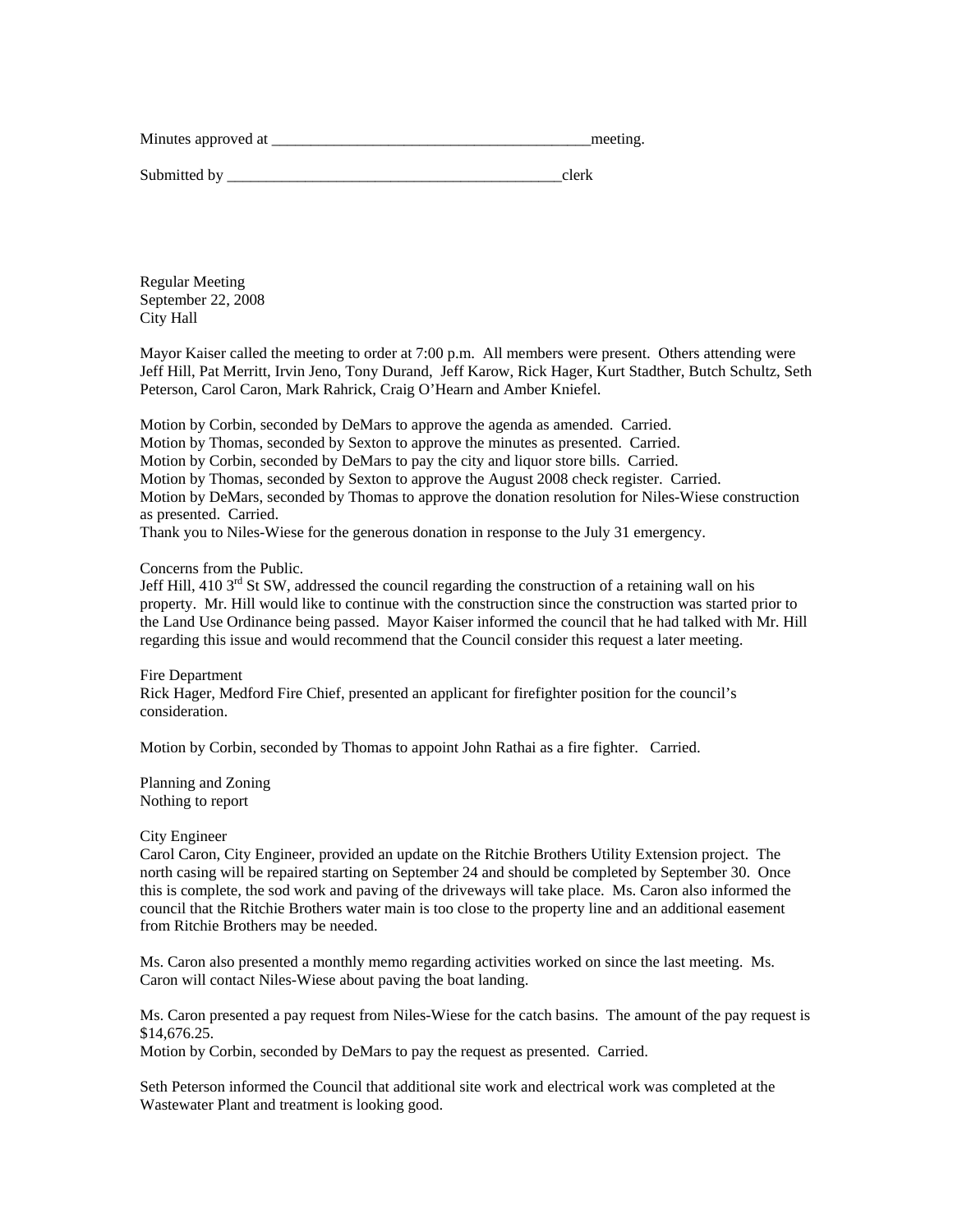Mr. Peterson also informed the Council that the final draft of the water feasibility study will be available at the October meeting. Mr. Peterson then referred the Council to a memo for more specifics on the information regarding the water feasibility study. Mr. Peterson recommended that Council utilize an outside firm to help with financial issues of the potential project. A meeting between Lazy-U officials and Mr. Peterson will be held in late September/early October.

### City Attorney

An updated draft of the sign ordinance was presented. The major changes to this draft were addition of definitions for electronic changeable copy signs, electronic graphic display signs, time and temperature signs, and video display signs. Others changes to the ordinance include flashing signs and video display signs are prohibited in all districts, and information regarding illuminated signs.

Motion by Corbin, seconded by Thomas to have the  $2<sup>nd</sup>$  reading of the sign ordinance as presented. Carried.

Motion by Corbin, seconded by Thomas to adopt the sign ordinance as presented. Carried.

Mark Rahrick presented a resolution that contains the summary of the ordinance that will be used for publication.

Motion by Sexton, seconded by DeMars to adopt the summary resolution as presented. Carried.

### Water and Sewer

Council member Thomas presented different scenarios for staffing in the maintenance department. It was the consensus of the Council to continue the staffing of the maintenance as we have been, which is one fulltime and 2 part-time employees.

Council member Thomas presented a proposal for snowplowing using the current staff. Mr. Thomas would like to increase wage of the employee operating the bobcat to \$15.00/hour and employee operating the big loader to \$17.00/hour. These wages would be used when snowplowing. It was the consensus of the council to consider this proposal at the October meeting.

Seth Peterson informed the Council that they are progressing on finding additional sites for applying biosolids.

Council member Thomas presented a quote to purchase an injector at a cost of \$55,000.00. A quote was received from Fergus Power Pump in the amount of \$8,415.00 to remove, haul, and apply the bio-solids.

Motion by Thomas, seconded by Sexton to accept the bid from Fergus Power Pump. Carried.

### Street and Light

Discussion on police coverage and cost. A meeting between representatives from the City and Steele County will be held on September 24. The last signed agreement for police coverage was signed in 1977. Some of the issues that will be discussed will be what is the role of the County is enforcing the ordinance, and the cost for police coverage.

Council member Corbin informed the Council on a letter that was received from the Post Office and that he will respond to issues raised in the letter.

### Park and Pool

A year-end report of the pool was given to the Council in the packets as well as information regarding inspections of the park grants that were received.

The Park Board will be soliciting for bids to water the city flowers and work at the roundabout.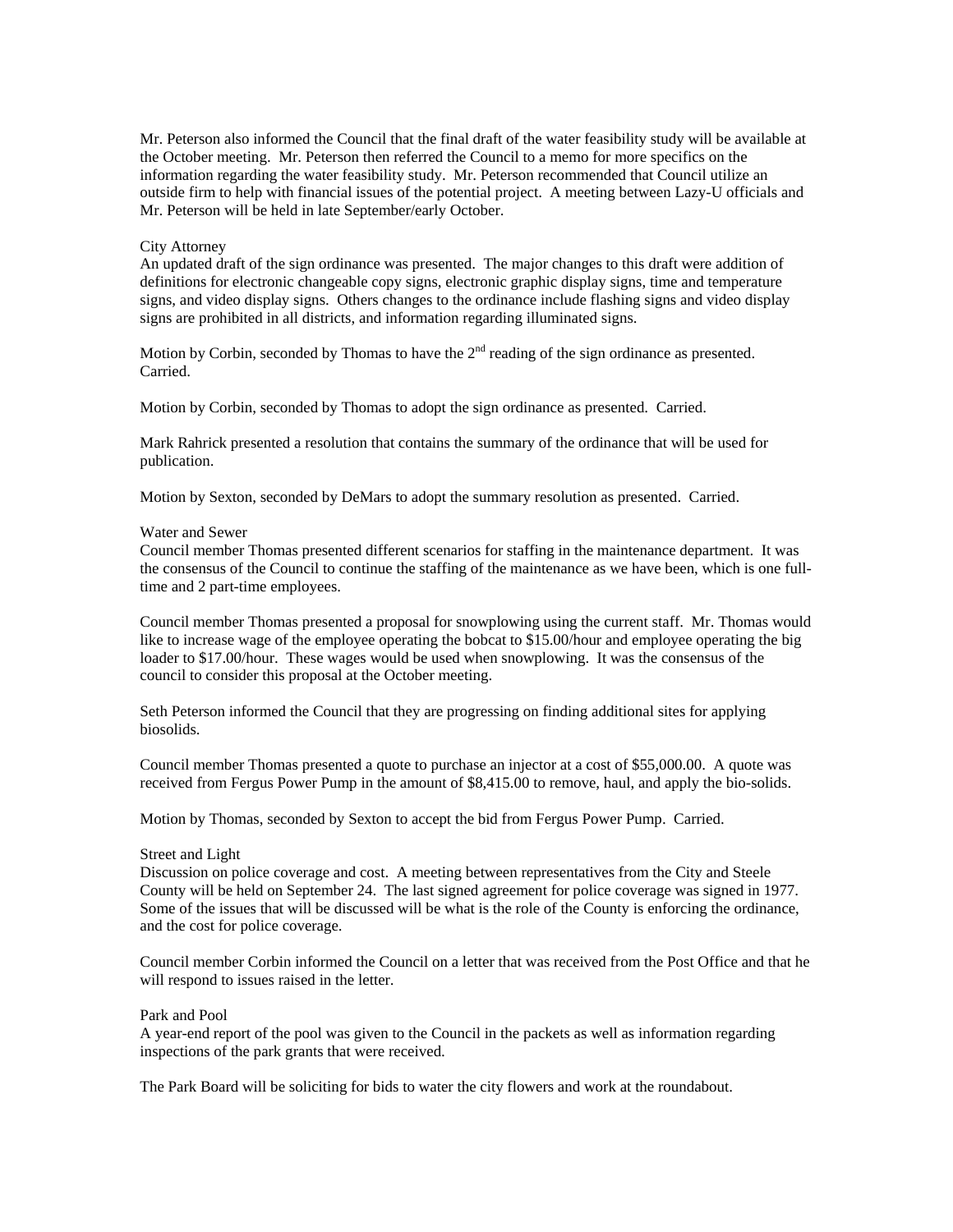# EDA

Council member Corbin received a call about a potential buyer for the former Ny-Core building.

Information regarding a public hearing for Roger Borwege property, located by the wastewater plant was given. Mayor Kaiser will attend the meeting and see if the City needs to make any comments regarding the request.

A special meeting held on September 30, 2008 at 7:00 p.m. The agenda will include 410 3<sup>rd</sup> St SW retaining wall consideration, tree relocation from North Park, and Nelson Billboard Litigation.

### Liquor Store Expansion

Council member DeMars and Craig O'Hearn, Liquor Store Manager, presented a possible options to bring food into the Liquor Store. The proposal would consist of an oven that heats food using air and is designed to fit in confined spaces. The cost of the oven is around \$5,000. and some remodeling would be needed. Council DeMars is asking for support in continuing to work to finds ways to bring in more revenue to the Liquor Store. A consensus of the council was to form a committee that would look at all potential options. The advisory committee will consist of Council Member DeMars, Council Member Thomas, and Craig, O'Hearn, Liquor Store Manager.

Motion by Corbin, seconded by DeMars to adjourn at 8:40 p.m. Carried.

Minutes approved at the setting and the setting meeting.

Submitted by \_\_\_\_\_\_\_\_\_\_\_\_\_\_\_\_\_\_\_\_\_\_\_\_\_\_\_\_\_\_\_\_\_\_\_\_\_\_\_\_\_\_\_clerk

Special Meeting September 30, 2008 City Hall

Acting Mayor Sexton called the meeting to order at 7:00 p.m. Four members were present with Mayor Kaiser absent. Others attending were Jeff Karow, Pat Merritt, Jeff Hill, Jim Drache, Paul Reuvers, Mark Rahrick, and Amber Kniefel.

The purpose of the meeting is to discuss the tree relocation program, 410  $3<sup>rd</sup>$  St SW retaining wall consideration, and Nelson litigation.

Motion by Thomas, seconded by Corbin to approve the agenda as presented. Carried.

Tree Relocation

Jeff Karow and Amber Kniefel presented a proposal for tree removal at north park. There are fifty plus trees located in North Park and they are proposing to remove every other tree. A majority of the trees are ash trees. Mr. Karow and Ms. Kniefel are proposing to give the trees to any interested residents for boulevard trees. The cost for removal of the trees is about \$95.00 to \$125.00 depending on the size of the tree and the homeowner would be responsible for the cost of relocating the trees. Any interested homeowner is to contact City Hall to go pick out the tree they would like.

Motion by DeMars, seconded by Thomas to approve the tree relocation program as presented. Carried.

# 410 3<sup>rd</sup> St SW Retaining Wall

Jeff Hill presented a request to the City Council to allow the retaining wall at 410  $3<sup>rd</sup>$  St SW to finish being constructed. Mr. Hill started the construction of the retaining wall prior the passage of the land use regulations. The land use regulations now requires that retaining walls be two feet off the property line and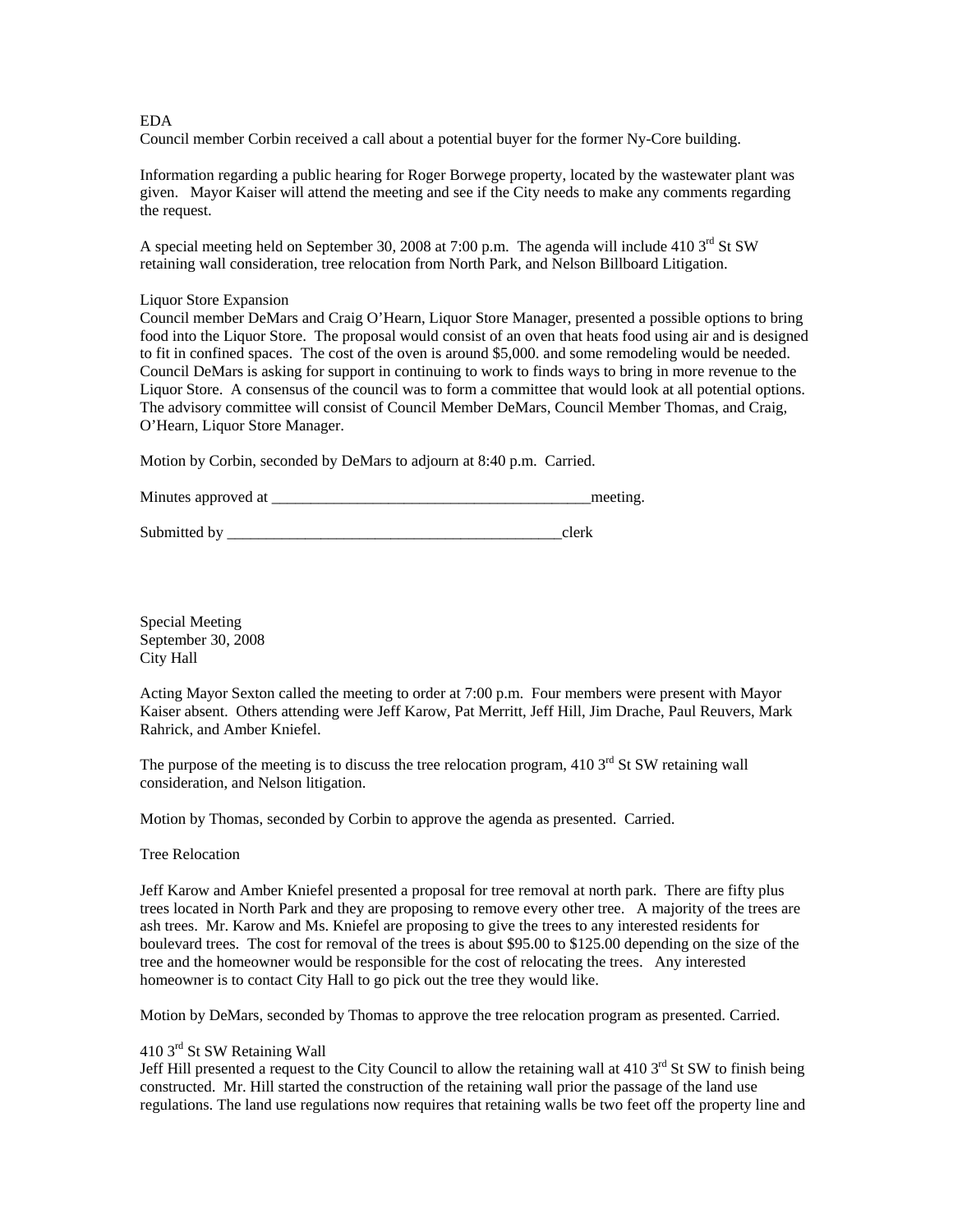the retaining wall is being constructed on the property line. Mark Rahrick informed the Council that Mr. Hill may have a vested right, which considers how much progress was made at the time of ordinance adoption. Mr. Hill has the footings complete but has not started putting the stones in. It was the consensus of the Council that the retaining wall is not substantially complete and should not be grandfathered in.

Motion by Thomas, seconded by Corbin to have the retaining wall come into compliance with the zoning requirements. Ayes: Thomas, Corbin, Sexton. Nyes: DeMars. Motion Carried

Mr. Rahrick explained criteria for variance to Mr. Hill.

Nelson Litigation Motion by Corbin, seconded Thomas to enter into closed session at 7:20 p.m. Carried.

The purpose of the closed session is to discuss the ongoing litigation of Nelson vs. City of Medford. The meeting was closed under Minnesota Statues 13D.05. Persons in attendance were the City Council, LMC Attorney, City Attorney, Deputy Clerk, and City Clerk.

Motion by Corbin, seconded by DeMars to reopen the meeting at 7:50 p.m. Carried.

Motion by Corbin, seconded by Thomas to adjourn at 7:50 p.m. Carried.

Minutes approved at the setting and the setting and the setting.

Submitted by \_\_\_\_\_\_\_\_\_\_\_\_\_\_\_\_\_\_\_\_\_\_\_\_\_\_\_\_\_\_\_\_\_\_\_\_\_\_\_\_\_\_\_clerk

Regular Meeting October 27, 2008 City Hall

Mayor Kaiser called the meeting to order at 6:00 p.m. All members were present. Others attending were Bernie LaCanne, Dan Niles, Butch Schultz, Ernie and Audry Landon, Darren Shaw, Jeff Karow, Pat Merritt, Carol Caron, Seth Peterson, Mark Rahrick, and Amber Kniefel.

Seth Peterson presented a PowerPoint that outlined the water feasibility study that was completed. The PowerPoint highlighted the existing water facilities, issues facing the city, system evaluation, proposed improvements, and evaluation of the proposed improvements.

Some of the questions that were asked were how wells exceed the level for radionuclides; what age should the water mains be replaced; and impact of the sanitary sewer system. Mr. Peterson responded that a majority of the wells exceed the limit for radionuclides; several conditions play a part of when to replace the water mains; and the impact on the sanitary sewer would be very minimal.

It was the consensus of the Council to continue the discussion on the water feasibility study once the new Council takes office.

Motion by Corbin, seconded by DeMars to approve the agenda as amended. Carried Motion by DeMars, seconded by Corbin to approve the minutes as presented. Carried Motion by DeMars, seconded by Thomas to reconsider the tree relocation program. Carried Motion by Thomas, seconded by Corbin to pay the city and liquor store bills. Carried Motion by Corbin, seconded by Thomas to approve September 2008 check register. Carried Motion by Sexton, seconded by DeMars to approve the donation resolution for Medford Relief Association as presented. Carried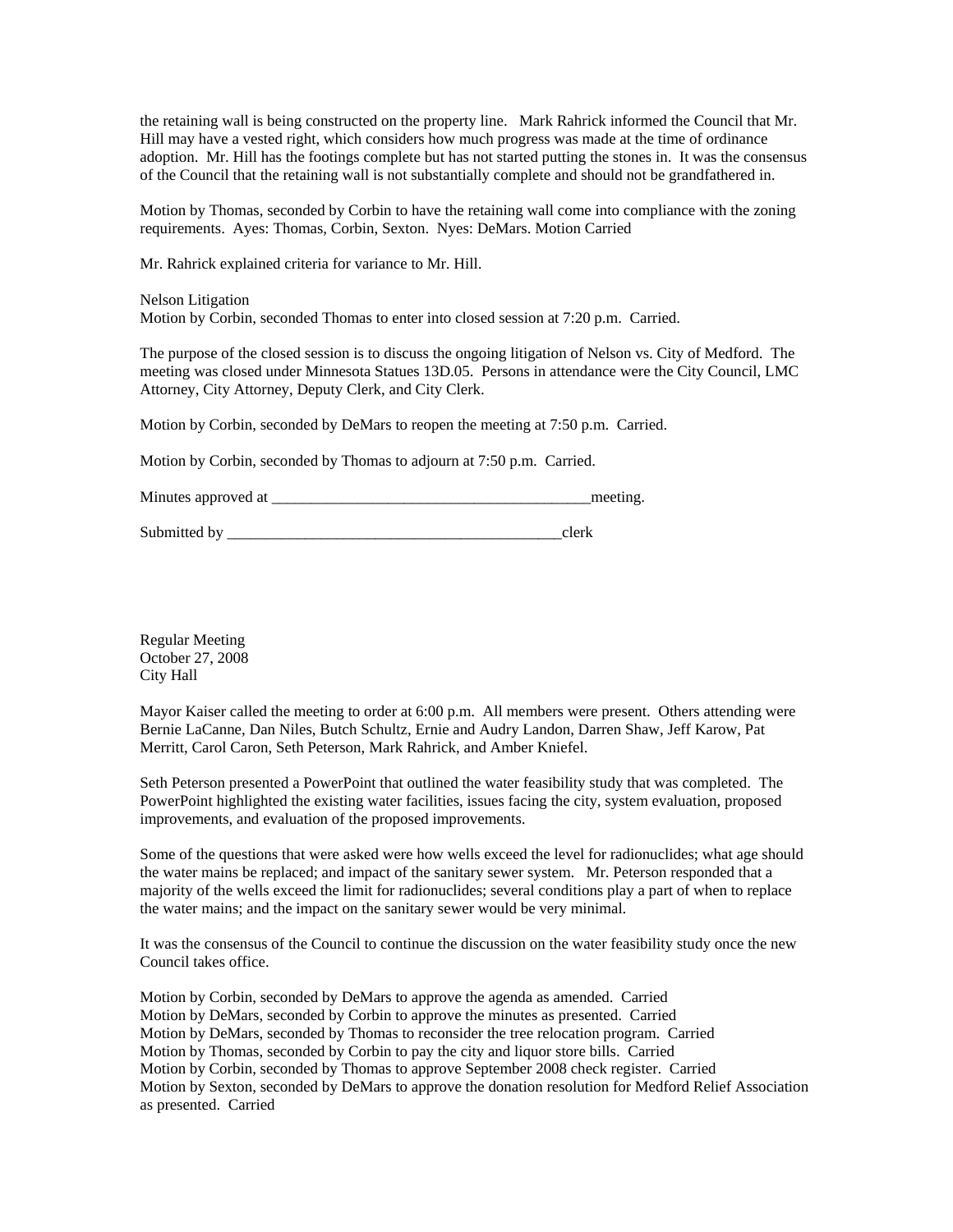Concerns from the Public None

### Planning and Zoning

A public hearing was held regarding two variance requests from Ernie and Audry Landon at 406 South Main. The first variance request was for a three foot variance on the west side property to construct a porch.

Motion by Thomas, seconded by DeMars to grant a three foot variance on the west side of 406 S. Main St. Carried

The second variance request was to encroach on the two foot setback requirement on south side for a fence. Discussion regarding the request was held.

Motion by Corbin, seconded by Thomas to grant a variance to construct a wood privacy fence no closer than two inches from the property line with the boards facing the requesting property. Carried

### City Engineer

Carol Caron provided an update on the Ritchie Brothers project. The casing on the north end has been repaired, paving of the driveways is completed, and placing of the sod will begin on either October 29 or 30.

Discussion regarding the water main that is within 7 feet to 9 feet of the easement lines. Ritchie Brothers is not willing to grant an additional easement. It was the consensus of the council to acknowledge this.

Ms. Caron presented the fourth pay request for Ritchie Brothers in the amount of \$206,704.99 and it includes the two change orders.

Motion by Corbin, seconded by Sexton by pay the fourth pay request. Carried

Mayor Kaiser informed the Council about concern he received from the land owner east of the Ritchie Brothers site. The land owner is concerned that creek on the property is dry. Ms. Caron informed the council that tile will have to be installed and the creek will be filled once the pond on Ritchie Brothers filled.

Motion by Sexton, seconded by Thomas to authorize Niles-Wiese Construction to pave the walk-way at the park on the basis of a donation. Carried.

Ms. Caron presented a pay request from Steele County for seal coating of the streets in the amount of \$27.205.49.

Motion by Corbin, seconded by Sexton to approve the pay request. Carried.

Ms. Caron then presented a pay request from Niles-Wiese construction from the sewer stub that was installed at an improper angle for the amount of \$2,358.30.

Motion by Corbin, seconded by Thomas to approve the pay request. Carried.

Seth Peterson provided an update regarding the interim improvements at the wastewater treatment plant.

Mr. Peterson also presented a quote from Pettipiece and Association for \$15,000 to serve as the city financial planners on upcoming water project.

City Attorney Nothing to report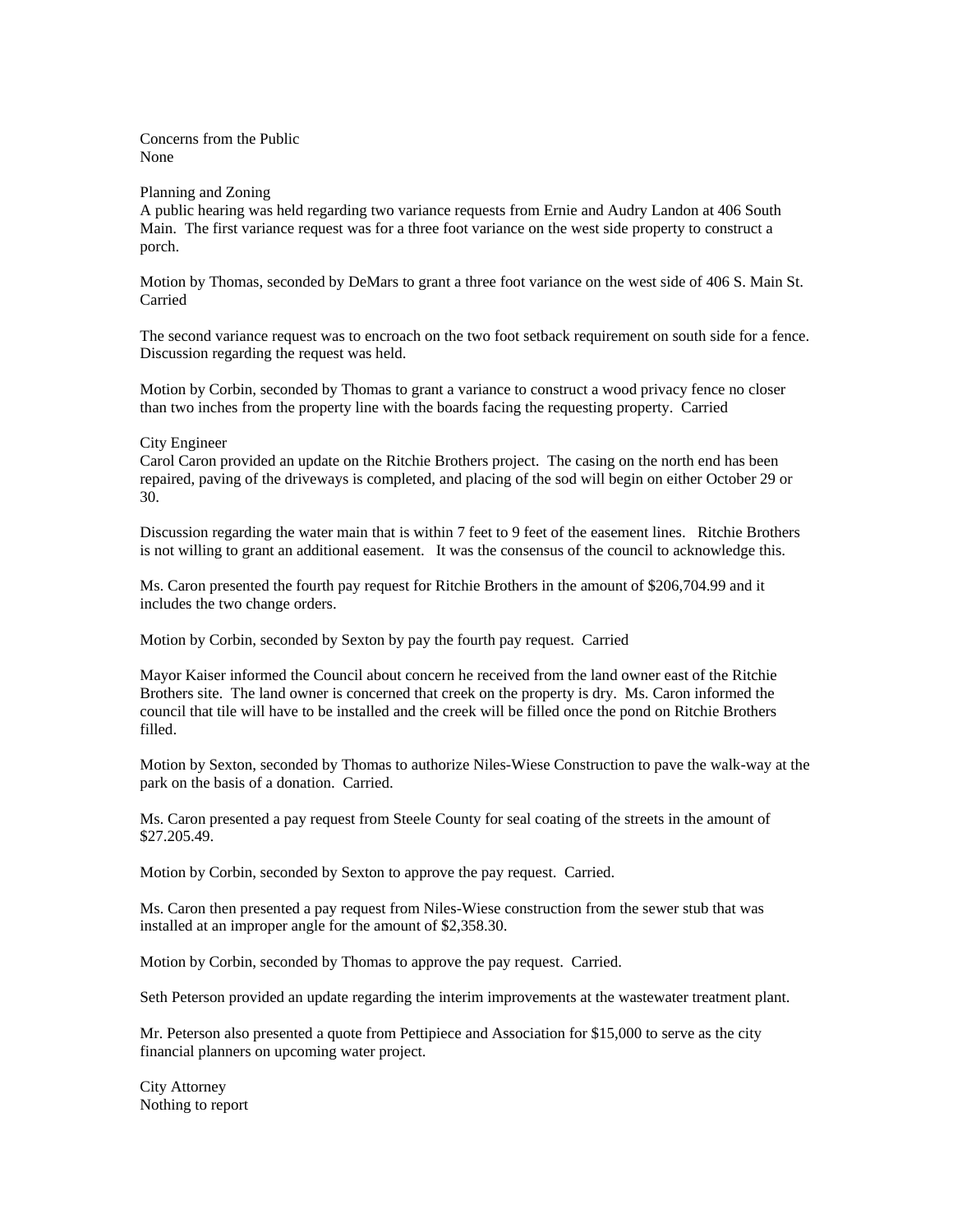Wastewater and Water

Motion by Thomas, seconded by DeMars to send Rich Kucera to wastewater school on December 9-11 and pay expenses. Carried.

Motion by Thomas, seconded by DeMars to increase Butch Schultz's pay by \$3.00/hour for snow removal and Jeff Karow's pay by \$5.00/hour for snow removal. Carried

### Street and Light

Council member Corbin informed the Council about the meeting held in late September between City representatives and County representatives regarding police protection. Currently, the City pays for threefourths (6 hours) of a deputy for criminal service and would need to contract with the County for any ordinance (civil) enforcement. Mr. Corbin informed the council that a new contract is needed with Steele County and the City should look at keeping the current level of protection, asking for more or less protection. It was the consensus of the Council that current level of protection would be sufficient.

Ordinance enforcement by Steele County would be on public property and not on private property unless a separate contract is created.

Discussion on detection of ordinance violation. It was the consensus of the Council to have the new council work on creating a solution for ordinance violations.

Park and Pool Motion by Sexton, seconded by Thomas to send Rich Kucera to CPO school on November 4 and 5. Carried.

Council member Sexton informed the council that a grant was submitted to the Department of Natural Resources to help with upgrades at the pool along with a proposed resolution, that will acted upon if funds are received.

Council member Sexton informed the Council that the Park Board would like to construct a warming house in the park for \$2,600 without windows and a heater. Possible donations may be received from the Relief Association, Civic Club, and the MARC group.

Motion by Sexton to construct a moveable warming house for an ice rink subject to receipt of funds. Motion dies for lack of a second.

A request was made to the park board for an Eagle Scout project at Woodfill Wildlife Refuge.

#### Liquor Store

The Liquor Store will be opening at 8:00 p.m. on Election Day.

### EDA

The first period of the Shop Medford program has ended.

City Clerk Christiansen informed the Council that the family of Evelyn Brady has donated a painting of Medford Main Street to city.

Motion by Thomas, seconded by Corbin to acknowledge the painting donation. Carried.

Motion by Corbin, seconded by Sexton to approve LG555 Government Approval for Use of Gambling funds. Carried.

Tree Relocation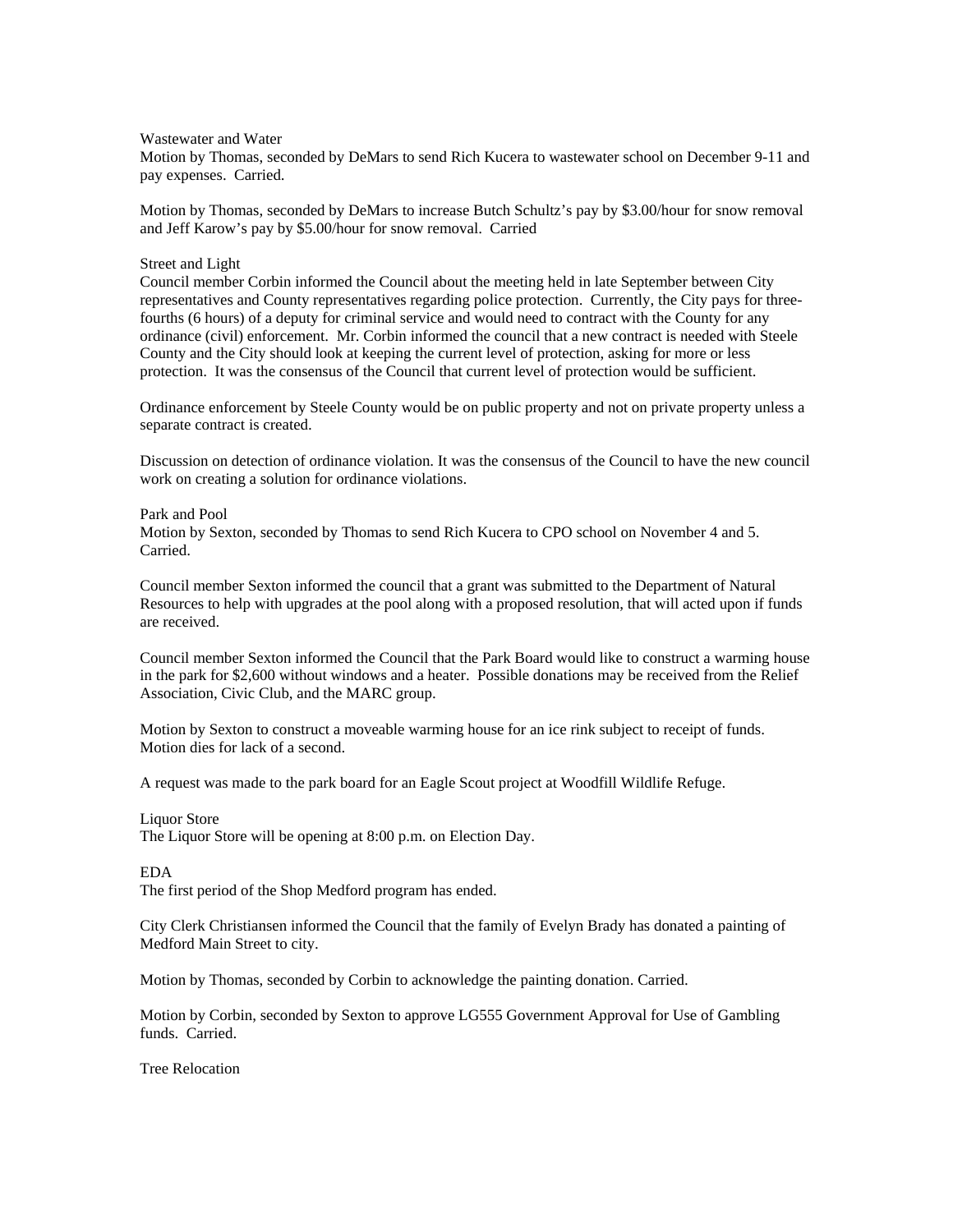Discussion on tree relocation program that was approved in late September and if residents could place a tree anywhere on the property and not just in the boulevards. The Council requested that staff researches the detail of the grant that was awarded to purchase the tree to see if this would be allowed.

Council Vacancy

Following the November general election, a vacancy on council may occur. Mayor Kaiser informed the Council that appointment to fill the vacancy will be done by the new council. All members of the council including the Mayor will vote on the replacement and if there is a tie the Mayor will appoint a replacement.

The remaining 2008 council meetings are as follows: November 5, 2008 at 6:30 p.m. (Canvass Election Results) November 24, 2008 at 7:00 p.m. (Regular Meeting) December 3, 2008 at 7:00 p.m. (Truth and Taxation) December 10, 2008 at 7:00 p.m. (Continuation of Truth and Taxation) December 16, 2008 at 7:00 p.m. (Special Council Meeting-budget adoption)

The regular meeting in December may be moved to January.

Motion by Corbin, seconded by Sexton to adjourn at 9:17 p.m. Carried.

Minutes approved at \_\_\_\_\_\_\_\_\_\_\_\_\_\_\_\_\_\_\_\_\_\_\_\_\_\_\_\_\_\_\_\_\_\_\_\_\_\_\_\_\_meeting.

Submitted by \_\_\_\_\_\_\_\_\_\_\_\_\_\_\_\_\_\_\_\_\_\_\_\_\_\_\_\_\_\_\_\_\_\_\_\_\_\_\_\_\_\_\_clerk

Special Council Meeting November 5, 2008 City Hall

Mayor Kaiser called the meeting to order at 6:35 p.m. All members were present. Others attending were Amber Kniefel.

The purpose of the meeting is to canvass the returns and declare the results of the general election for the positions of Mayor and Council members (two seats).

Mayor votes cast: Michael Corbin-124 votes Danny Robert Thomas-499 votes Write-in-9 votes

Motion by Sexton, seconded by DeMars to approve the results and declare Danny Robert Thomas as Mayor-Elect. Carried with Council members Corbin and Thomas abstaining.

Council members votes cast: Jessica Grayson-180 votes Darren Shaw-243 votes Brenda L. DeMars-453 votes Dan Niles-256 votes Write-ins-16

Motion by Corbin, seconded by Sexton to approve the results and declare Brenda L. DeMars and Dan Niles as council member-elect. Carried with Council member DeMars abstaining.

Motion by Corbin, seconded by Sexton to adjourn at 6:39 p.m. Carried.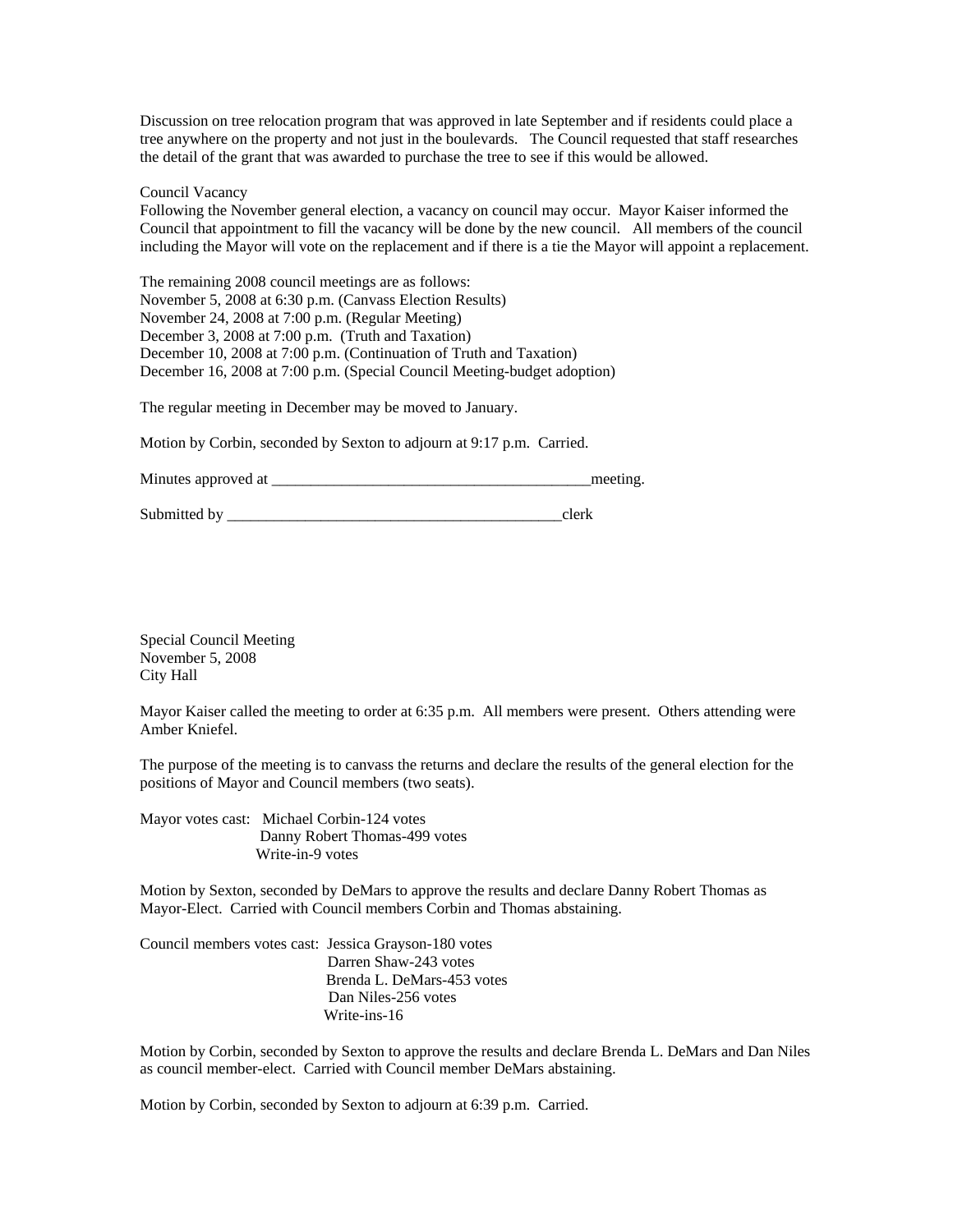| Minutes approved at | meeting. |
|---------------------|----------|
|                     |          |

Submitted by  $\qquad \qquad \text{clerk}$ 

Regular Meeting November 24, 2008 City Hall

Mayor Kaiser called the meeting to order at 7:00 p.m. All members were present. Others attending were Joe and Barb Erler, Jeremy and Brittany Erler, Jeff Evans, Seth Peterson, Jeff Karow, Cheryl Clevenger, Matt Clevenger, Butch Schultz, Duane Gallea, Kyle Clevenger, Joe Haak, Brandon Hanson, Jon Wagaman, Zack Cates, Chase Hanson, Brandon Johnston, Hunter Beckstorm, Nate Carty, Tom Hanson, Cody Borwege, Boyd Johnston, Will Perry, Art Hansen, Kenneth Perry, Shelly Shaw, Rich Kucera, Carol Caron, Mark Rahrick, and Amber Kniefel.

Motion by Corbin, seconded by Sexton to approve the agenda as amended. Carried. Motion by Thomas, seconded by Corbin to approve the minutes as presented. Carried. Motion by Sexton, seconded by Corbin to pay the city and liquor store bills. Carried. Motion by Corbin, seconded by Thomas to approve the October 2008 check register. Carried.

Concerns from the public. Pat Merritt asked for an update regarding the Woodfill Wildlife Refuge. Mayor Kaiser said no new information is available.

Matt Clevenger presented an overview on the work done at the Woodfill Wildlife Refuge for an Eagle Scout Project. Mr. Clevenger created a picnic area, removed trees, and re-mulched the area. The work done by Mr. Clevenger is appreciated by the City.

Joe Erler informed the council that he will be purchasing the KC Hall. Mr. Erler will be incorporating a business called Celebrations that will carter special events as well as the community fundraisers that were done by the KC Hall. Mr. Erler also informed the Council that they would be applying for a liquor license and dance license similar to what the KC Hall has done in the past. Mayor Kaiser informed Mr. Erler to complete all the preliminary work before applying for the license.

### Planning and Zoning

Discussion on the public hearing for a renewal of a conditional use permit. A conditional use permit stays with the property. Mark Rahrick informed the council that the review of the permit is to find out if the property is meeting the conditions that are set in the permit. No action will be needed by the council unless certain conditions are not being met. If this is the case, then the property owners are to be notified. If a change to any conditions is needed then a process may need to be started to revoke the permit.

Duane Gallea, Medford Township, asked the council for the removal of the third condition which does not allow for the rental of the township hall. The township would like to rent the building to non-profits if needed. This may cause the conditional use permit process to start over. The request was withdraw.

### City Engineer

Carol Caron provided an update on the Ritchie Brothers project. The sod was been laid and a punch list is being completed. Ms. Caron informed the council that Ben Bullert will be completing the as-builts for the projects. Ms. Caron also presented an invoice from Rapp Land Surveying for work that was completed that was not included in the original contract. The amount of the invoice was \$920.00.

Motion by Corbin, seconded by DeMars to pay the Rapp invoice as presented. Carried.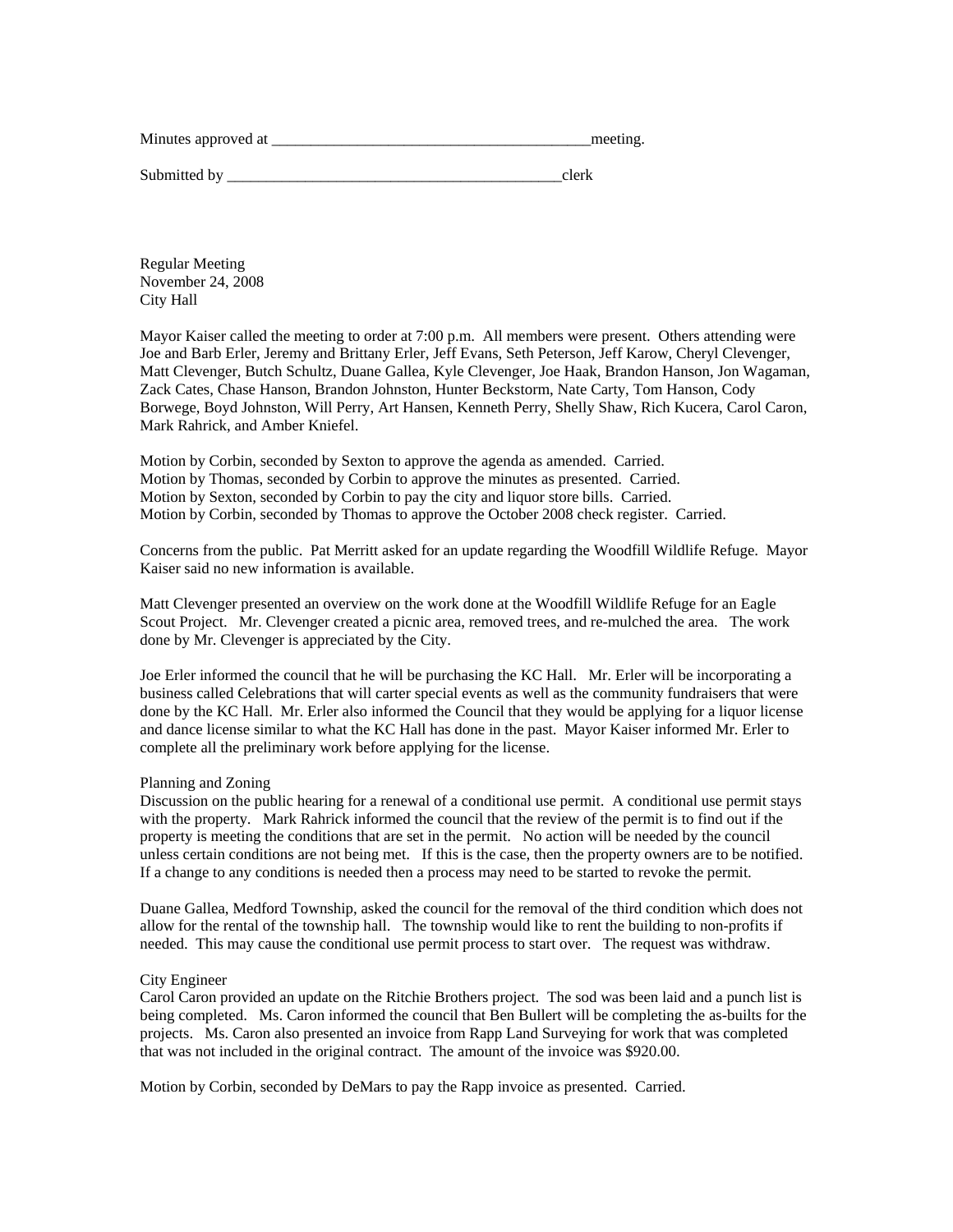Seth Peterson presented the thirteenth pay request for the Wastewater Treatment Plant project. The amount of the pay request is \$122,052.00. This pay request also includes change order #1 in the amount of \$17,765.00. The change order is for paving work done at the wastewater plant.

Motion by Thomas, seconded by Sexton to approve change order #1 as presented. Carried.

Motion by Corbin, seconded by DeMars to approve the pay request as presented. Carried.

## Water Feasibility Study

Mr. Peterson provided an update on the water feasibility study and a meeting with the Department of Health. The Department of Health is looking to line up projects for potential funding from the federal government. In order to utilize the potential funding, the projects would have to be ready to move forward and begin construction within 120 days.

Mr. Peterson also revised some of the water feasibility study based on the meeting with the Department of Health. The Department of Health suggested a treatment facility sized at 200 gpm instead of the 400 gpm that was originally presented. The size of the water tower was also reduced to 150,000 gallons instead of 200,000 gallons. The annual costs for the new water treatment facility and interconnect with Owatonna are really the same.

If the city does not move forward with a project to remedy the radium issues, the Department of Health may have to complete an Administrative Penalty Order.

City Attorney Nothing to report.

### Water and Sewer

Council member Thomas presented several options for cell phone service that would have internet and email access. An additional line would cost \$9.99 and the total cost for the new cell phone plan would be \$109.89. It was the consensus of the council to have Council member Thomas move forward with the selected option.

Council member Thomas and Rich Kucera presented an update on the white service truck. The transmission is going out and bottom is beginning to rust out. A new truck and service body would cost \$72,000 plus tax. A new truck with the current service body would cost \$28,000. The cost to repair the white truck would cost between \$3,000 and \$5,000.

Motion by Thomas, seconded by Corbin to repair the white service truck at cost not to exceed \$5,000.00. Carried.

### Street and Light

Council member Corbin presented a draft contract for the law enforcement between the Steele County and the City. This agreement would be criminal coverage provided by Steele County. The contract would required a minimum of 30 hours a week for coverage. The total cost of the contract would be \$53,000 (\$4,461/month). Without a signed contract, the City would still be entitled to the coverage. If the 30 hours of service is not provided, then a reduction in fees would occur. It was the consensus of the Council to move forward with the proposed contract.

## Park and Pool

Council member Sexton informed the council that the City was awarded a DNR grant to help with the repairs at the pool. The grant amount received was \$1,500.

Motion by Sexton, seconded by Thomas to accept the resolution to authorize the pool upgrade grant agreement as amended. Carried.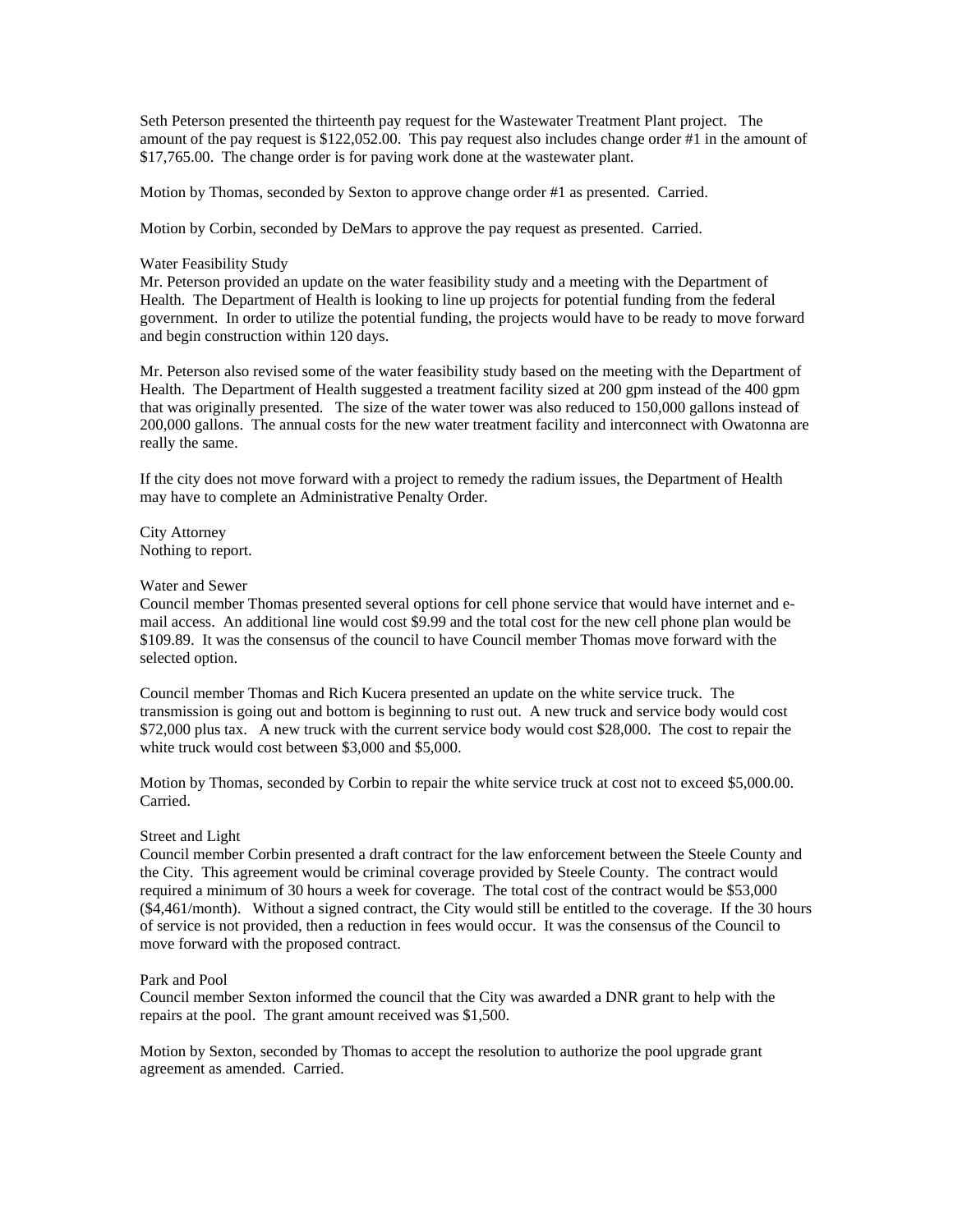Council member Sexton presented a proposal for the creation of the Medford Snow Park. The snow park would have an ice rink and warming house. The warming house would be available for rent during nonpublic skating hours with an attendant being available. The ice rink would be located on the lighted volleyball courts. The total costs of the Snow Park are between \$6200 to \$6968. Council member Sexton then went over the funding for the proposed park as well as potential attendants. The rentals of the warming house would be a signed agreement with the city and all park rules are to followed. The warming house would be located by volleyball courts and be available for all people using the park. The building would be moveable and stored by the city shop during the off-season. Viracon has donated a new window for the warming house. The use of alcohol would not be allowed at the snow park.

Motion by Sexton, seconded by Thomas to accept the proposal for Medford Snow Park as presented with no consumption of alcohol allowed. Ayes: Sexton, Kaiser, DeMars, Thomas. Nyes: Corbin. Motion Carried.

The removal of the trees at North Park will discussed in the spring

Liquor Store

The numbers are up for the year. The food proposal is on hold until January 2009.

#### EDA

The EDA would like a joint meeting between the EDA Board and the City Council after new year to discuss business promotion.

Audit Engagement Letter was tabled until the December meeting.

### Health Insurance

The 2009 health insurance premium is being increased by 21% over 2008. Several options were presented for discussion.

Motion by Thomas, seconded by DeMars to keep the current health insurance at the new rates. Ayes: Sexton, Kaiser, DeMars, Thomas. Nyes: Corbin. Motion Carried.

The December meeting will be moved to December 16 with a Truth in Taxation hearing on December 3 at 7:00 p.m.

Council member DeMars would like to borrow the saw donated to the City from Evelyn Brady for the bank open house.

Motion by Corbin, seconded by Thomas to adjourn at 9:00 p.m. Carried.

Minutes approved at \_\_\_\_\_\_\_\_\_\_\_\_\_\_\_\_\_\_\_\_\_\_\_\_\_\_\_\_\_\_\_\_\_\_\_\_\_\_\_\_\_meeting.

Submitted by \_\_\_\_\_\_\_\_\_\_\_\_\_\_\_\_\_\_\_\_\_\_\_\_\_\_\_\_\_\_\_\_\_\_\_\_\_\_\_\_\_\_\_clerk

Truth in Taxation December 3, 2008 City Hall

Mayor Kaiser called the Truth in Taxation hearing to order at 7:01 p.m. All members were present. Others attending were Andrew Colwell and Amber Kniefel.

The purpose of this hearing is to review the preliminary budget and levy for 2009 and to give the public a chance to express concerns or questions on the city portion of their property taxes.

There no questions or concerns from the public.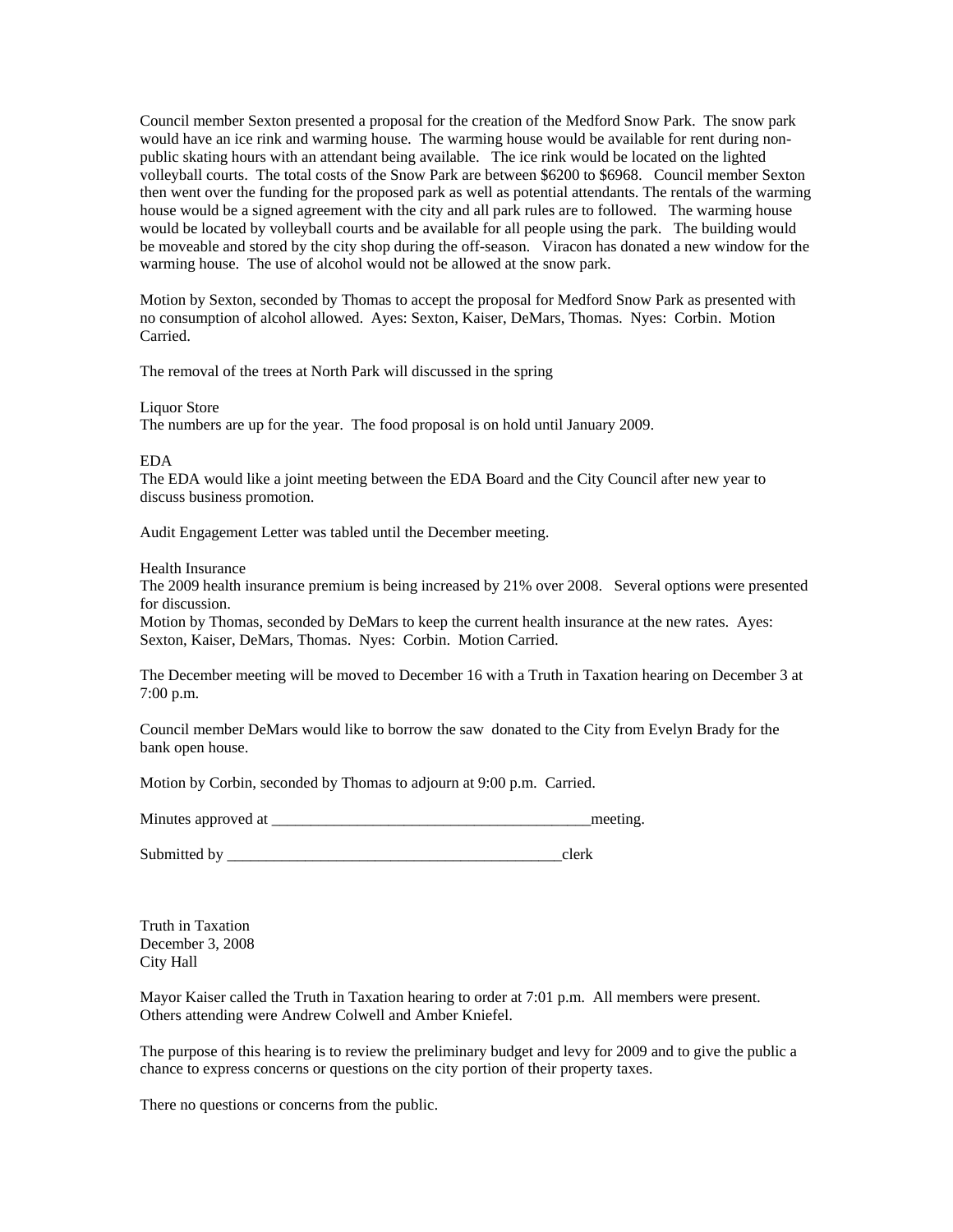Discussion on the budget and potential cuts to Local Government Aid program.

Motion by Corbin, seconded by DeMars to adjourn at 7:11 p.m. Carried.

Minutes approved at the setting and the setting and the setting and the setting.

Submitted by \_\_\_\_\_\_\_\_\_\_\_\_\_\_\_\_\_\_\_\_\_\_\_\_\_\_\_\_\_\_\_\_\_\_\_\_\_\_\_\_\_\_\_clerk

Regular Meeting December 16, 2008 City Hall

Mayor Kaiser called the meeting to order at 7:01 p.m. All members were present. Others attending were Ivan Cowell, Butch Schultz, Jeff Karow, Paul Beiser, Dan Niles, Amber Kniefel, Mark Rahrick, and Carol Caron.

Motion by Corbin, seconded by Sexton to approve the agenda as amended. Carried. Motion by Thomas, seconded by Corbin to approve the minutes as presented. Carried. Motion by Corbin, seconded by DeMars to pay the City and Liquor Store bills. Carried. Motion by Thomas, seconded by Sexton to approve the November 2008 check register. Carried.

Concerns from public. None

### Planning and Zoning

Planning and Zoning representative, Paul Beiser, presented information regarding a public hearing that was held regarding the recording and conveying of real property located at 505 S Main. Council member Thomas abstained from the discussion. The result of the proposed lot spilt would create a buildable lot.

Motion by Corbin, seconded by DeMars to authorize the Steele County Auditor and Steele County Recorder to record the request as a separate lot. Motion Carried with Council member Thomas abstaining.

City Engineer

The Ritchie Brothers project has been wrapped up for the season and the contract will remain open to make sure the sod takes root and all other punchlist items are completed.

Carol Caron informed the council that Steele County is in the process of finalizing a five year capital improvement plan. The City was hoping that the plan would include a rebuild of CSAH 45 but the Steele County Engineer informed Ms. Caron that CSAH was not included in the plan. Carol Caron will get estimates to the repair of the sidewalks and the Council will relook at the issues in the spring.

### City Attorney

The proposed law enforcement contract was presented to Steele County for review. It is hoped that the contract can be approved in January.

Mark Rahrick provided an update on the transfer of the Woodfill property to the City. The property was given to the County in the 1960's for highway construction. The process may require Steele County to revoke the highway designation then the land would be transferred to the township which would also have to vacate the highway and finally the land would be given to the State. The City and County would petition the State for removal of the condition that the land be used as a highway. If this were to happen, the County could deed the land back to Medford, which would allow them to annexed the property.

Water and Sewer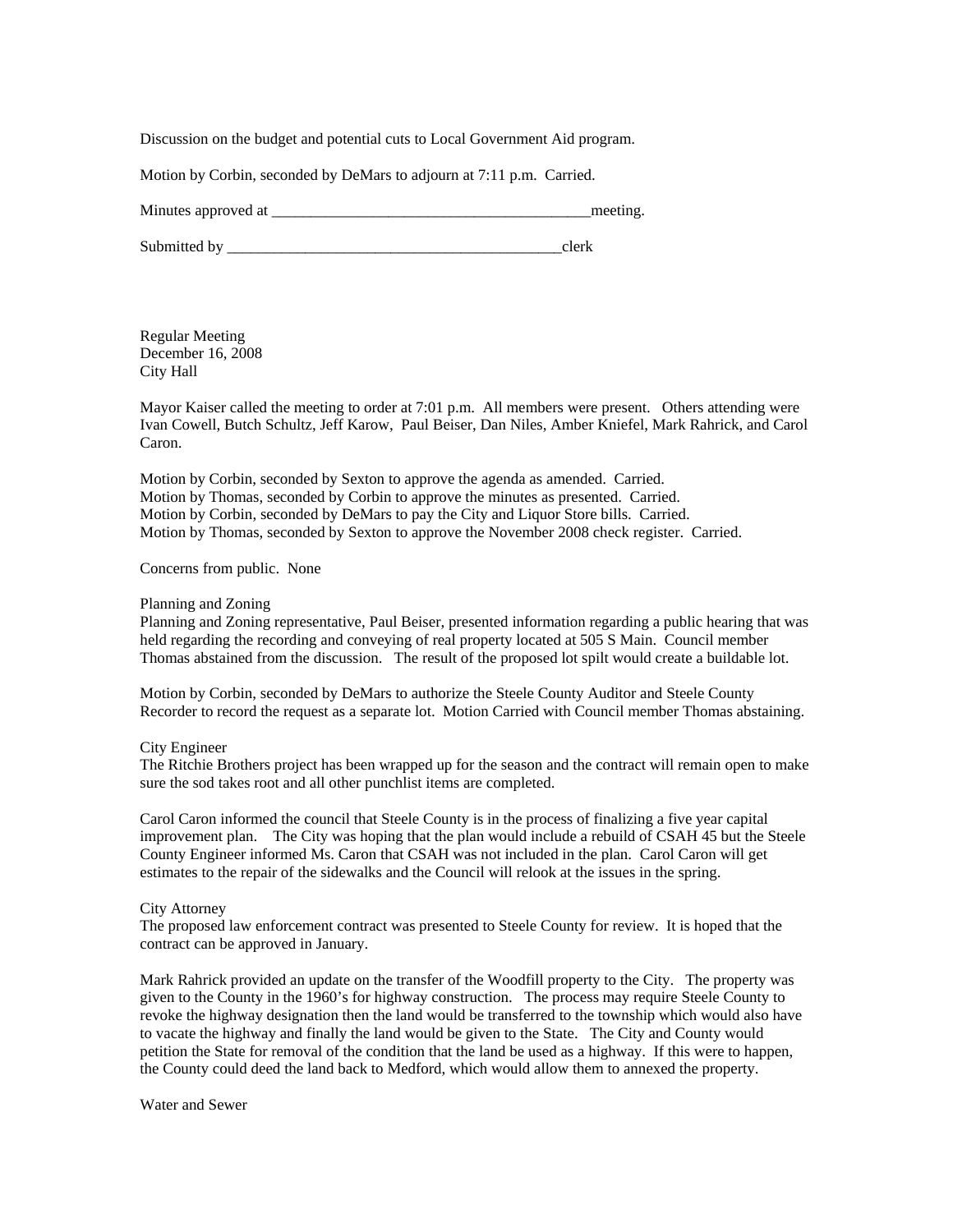Motion by Thomas, seconded by Corbin to adopt the resolution certifying unpaid bills to Steele County. Carried.

Council member Thomas informed the Council about the electric panels at the park that are no longer used. The City owns the panels and it is possible that they may be put out for bids in the springs.

Council member Thomas then presented a quote from R & K Electric for installation of generator outlets. The outlets are necessary to keep water flowing to the water tower and/or the hill in the event of a long term power outage.

Motion by Thomas, seconded by DeMars to replace the generator outlets as quoted by  $R \& K$  Electric. Carried.

### Street and Light

Council member Corbin informed the Council about a mailbox that was damaged by the snow plow. Council member Corbin is recommending that the city reimburse the homeowners for the cost to repair the mailbox up to \$50.00 upon receipt of the repairs being given to the City Hall.

Motion by Corbin, seconded by Thomas to replace the damaged mailbox at the home of Craig Vatsaas up to \$50.00. Carried.

### Park and Pool

Construction has started on the warming house for Snow Park. The Park Commissioner has the authority to hire the attendants. It was the consensus of the Council to allow the attendants to have access to the chalet for emergency needs. Julie Bruessel has volunteered to coordinate the attendants at Snow Park.

Grant funding was received from Steele County for the Snow Park and the swimming pool.

Liquor Store Nothing to report

EDA Nothing to report

Motion by Corbin, seconded by DeMars to accept the audit engagement letter from Abdo, Eick, & Meyers. Carried.

The notification to broker and certification by broker pursuant to Minnesota Statutes Sections 118A.04 was tabled until January.

Budget

Mayor Kaiser presented the following revisions to the preliminary budget:

- Reduce the mayor and council member compensation by \$25 per month. The council took similar action back in 2003 when the state reduced LGA. Budget reduction of \$1,500: Council member DeMars is in favor of the recommendation, Council member Thomas is in favor of the recommendation, Council member Sexton is in favor of the recommendation, Council member Corbin is in favor of the recommendation, and Mayor Kaiser is in favor of the recommendation.
- Eliminate committee per diem payment to council members. Budget reduction of \$660: Council member DeMars is in favor of the recommendation, Council member Thomas is in favor of the recommendation, Council member Sexton is in favor of the recommendation, Council member Corbin is in favor of the recommendation, and Mayor Kaiser is in favor of the recommendation.
- Freeze all wages for full time, part time and seasonal employees. Governor Pawleny has recommended cities consider a wage freeze. Budget reduction of \$32,819: Council member DeMars is in favor of the recommendation, Council member Thomas is in favor of the recommendation, Council member Sexton is in favor of the recommendation, Council member Corbin is in favor of the recommendation, and Mayor Kaiser is in favor of the recommendation.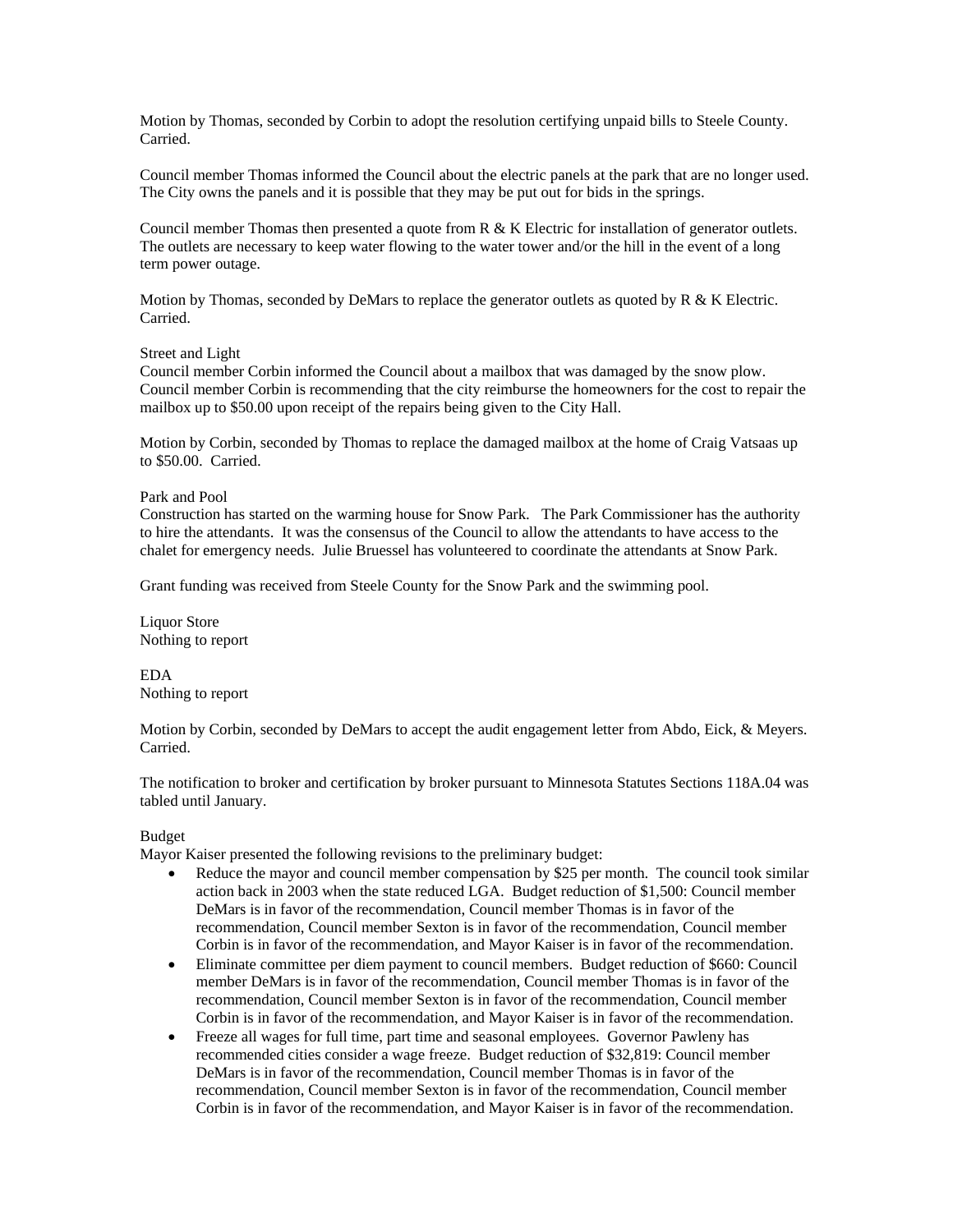- Revise employee health insurance to reflect actual cost of the City's portion as approved by the City Council in November. Budget reduction of \$11,276: For informational purposes only.
- Eliminate City Hall office equipment purchases with the exception of possible replacement of our current copier. Purchase of a new copier is approximately \$3,000. Lease options are also available. Budget reduction of \$1,500: Council member DeMars is in favor of the recommendation, Council member Thomas is in favor of the recommendation, Council member Sexton is in favor of the recommendation, Council member Corbin is in favor of the recommendation, and Mayor Kaiser is in favor of the recommendation.
- Reduce City Hall telephone and fax to \$3,300. Current expense is approximately \$270/mo. Use of cell phone for long distance calls will help in reducing costs. Budget reduction of \$700: Council member DeMars is in favor of the recommendation, Council member Thomas is in favor of the recommendation, Council member Sexton is in favor of the recommendation, Council member Corbin in favor of the recommendation, and Mayor Kaiser is in favor of the recommendation.
- Reduce City Hall postage to \$2,400. Current expense is approximately \$200/mo. Budget reduction of \$2,600: Council member DeMars is in favor of the recommendation, Council member Thomas is in favor of the recommendation, Council member Sexton is in favor of the recommendation, Council member Corbin is in favor of the recommendation, and Mayor Kaiser is in favor of the recommendation.
- Reduce insurance (Line #106) to \$6,000. This is more reflective of actual expense. Budget reduction of \$1,000: For informational purposes only.
- Reduce City Clerk training to \$700. This is more reflective of current expenses. Budget reduction of \$200: Council member DeMars is in favor of the recommendation, Council member Thomas is in favor of the recommendation, Council member Sexton is in favor of the recommendation, Council member Corbin is in favor of the recommendation, and Mayor Kaiser is in favor of the recommendation.
- Reduce police protection by \$1,000. This is more reflective of the new proposed contracted services. Note: This is NOT a reduction in actual services provided. Budget reduction of \$1,000: For informational purposes only.
- Transfer \$15,000 from the Public Safety Fund (current fund balance is approx. \$25,000) to partially fund police protection. Budget reduction of \$15,000: Council member DeMars is in favor of the recommendation, Council member Thomas is in favor of the recommendation, Council member Sexton is in favor of the recommendation, Council member Corbin is in favor of the recommendation, and Mayor Kaiser is in favor of the recommendation.
- Reduce street repairs to \$10,000. Place the Street Maintenance Program on hold. Budget reduction of \$27,000: Council member DeMars is in favor of the recommendation, Council member Thomas is in favor of the recommendation, Council member Sexton is in favor of the recommendation, Council member Corbin is in favor of the recommendation, and Mayor Kaiser is in favor of the recommendation.
- Reduce street tools and equipment to \$1,000. Only replace essential equipment. Budget reduction of \$1,000: Council member DeMars is in favor of the recommendation, Council member Thomas is in favor of the recommendation, Council member Sexton is in favor of the recommendation, Council member Corbin is in favor of the recommendation, and Mayor Kaiser is in favor of the recommendation.
- Reduce pool capital to \$5,000. Only replace essential equipment. Budget reduction of \$6,900: Council member DeMars is in favor of the recommendation, Council member Thomas is in favor of the recommendation, Council member Sexton is in favor of the recommendation, Council member Corbin is in favor of the recommendation, and Mayor Kaiser is in favor of the recommendation.
- Mayor Kaiser recommended reducing water rates to the rates charged in 2007. This reduces budgeted water revenue to \$105,000. Budget increase (reduction in revenue) of \$5,715: Council member DeMars is in favor of the recommendation, Council member Thomas is in favor of the recommendation, Council member Sexton is in favor of the recommendation, Council member Corbin is opposed to the recommendation and Mayor Kaiser is in favor of the recommendation.